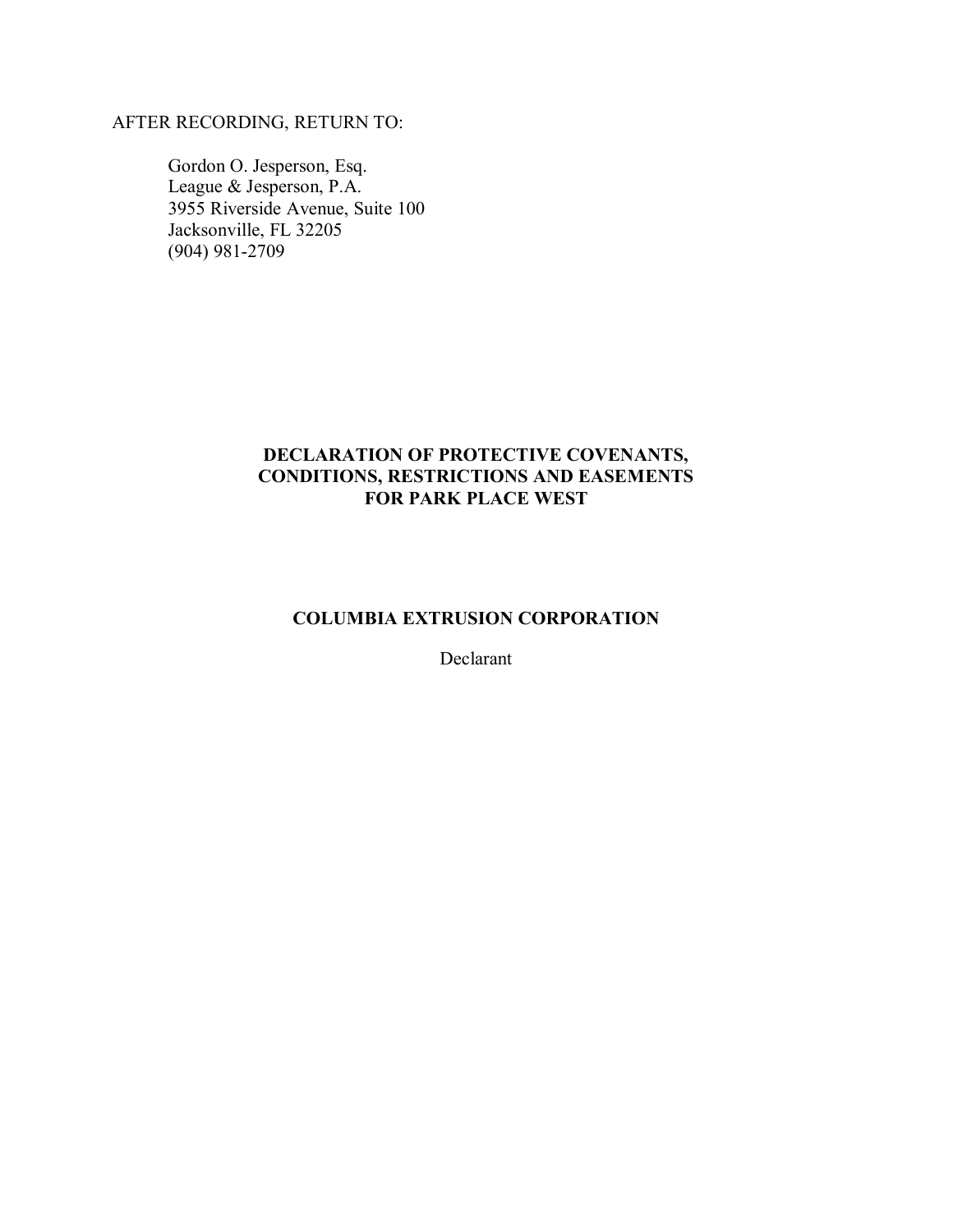# **TABLE OF CONTENTS**

| 1.1          |              |   |  |  |
|--------------|--------------|---|--|--|
| 1.2          |              |   |  |  |
| 1.3          |              |   |  |  |
| 1.4          |              |   |  |  |
| 1.5          |              |   |  |  |
| 1.6          |              |   |  |  |
| 1.7          |              |   |  |  |
| 1.8          |              |   |  |  |
| 1.9          |              |   |  |  |
| 1.10         |              |   |  |  |
| 1.11         |              |   |  |  |
| 1.12         |              |   |  |  |
| 1.13         |              |   |  |  |
| 1.14         |              |   |  |  |
| 1.15         |              |   |  |  |
|              |              |   |  |  |
| 1.16<br>1.17 |              |   |  |  |
|              |              |   |  |  |
| 1.18         |              |   |  |  |
| 1.19         |              |   |  |  |
| 1.20<br>1.21 |              |   |  |  |
| 1.22         |              |   |  |  |
|              |              |   |  |  |
| 1.23         |              |   |  |  |
| 1.24         |              |   |  |  |
| 1.25         |              |   |  |  |
|              |              |   |  |  |
| 2.1          |              |   |  |  |
| 2.2          |              |   |  |  |
| 2.3          | Improvements | 4 |  |  |
| 2.4          |              |   |  |  |
|              |              |   |  |  |
|              |              |   |  |  |
| 3.1          |              |   |  |  |
| 3.2          |              |   |  |  |
|              |              |   |  |  |
| 4.1          |              |   |  |  |
| 4.2          |              |   |  |  |
|              |              |   |  |  |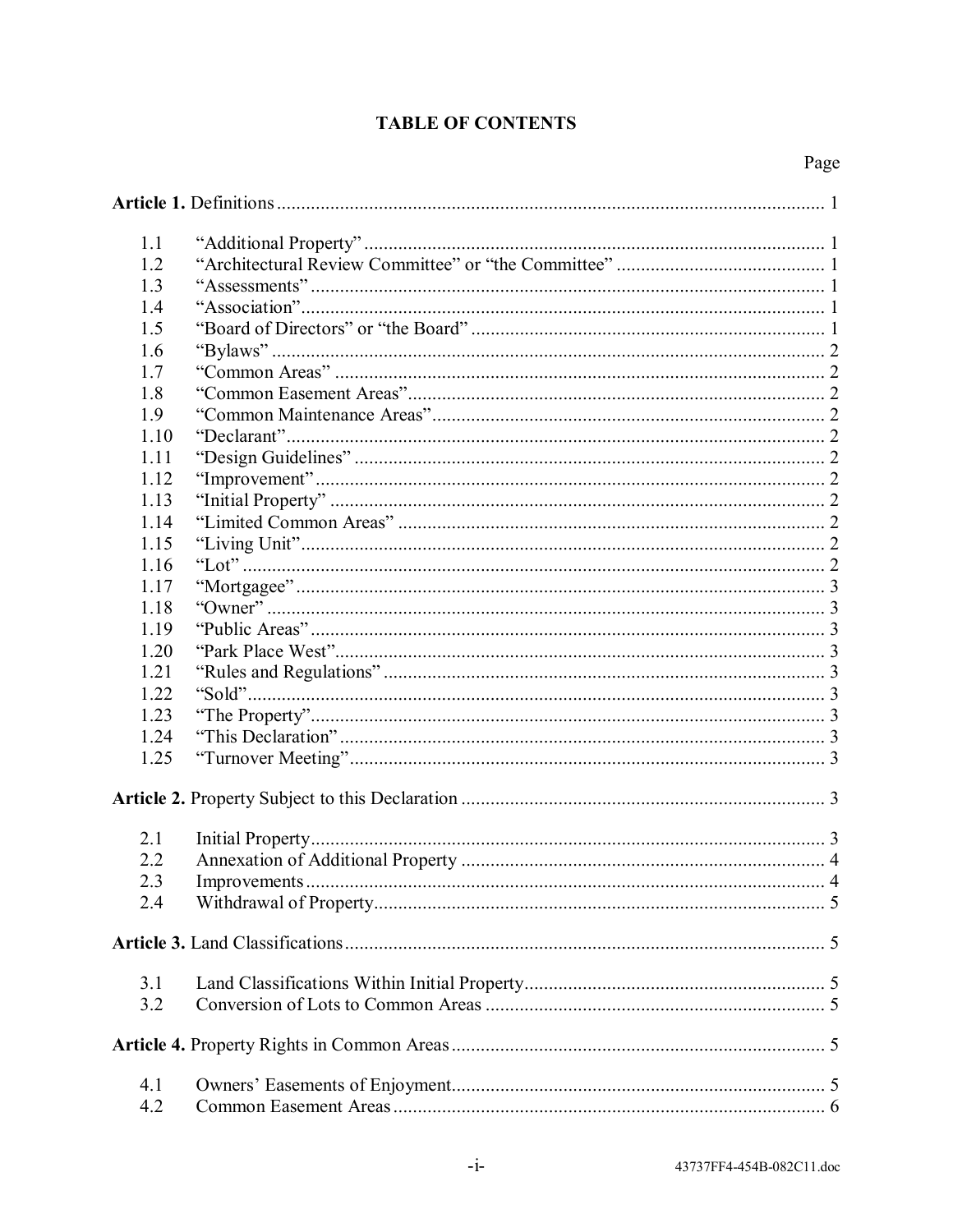| 4.3  |                                                         |  |
|------|---------------------------------------------------------|--|
| 4.4  |                                                         |  |
|      | (a)                                                     |  |
|      | (b)                                                     |  |
|      | (c)                                                     |  |
|      | (d)                                                     |  |
|      | (e)                                                     |  |
| 4.5  |                                                         |  |
| 4.6  |                                                         |  |
| 4.7  |                                                         |  |
|      |                                                         |  |
| 5.1  |                                                         |  |
| 5.2  |                                                         |  |
|      | (a)                                                     |  |
|      | (b)                                                     |  |
|      | (c)                                                     |  |
| 5.3  |                                                         |  |
|      |                                                         |  |
| 6.1  |                                                         |  |
| 6.2  |                                                         |  |
| 6.3  |                                                         |  |
| 6.4  |                                                         |  |
| 6.5  |                                                         |  |
| 6.6  |                                                         |  |
| 6.7  |                                                         |  |
| 6.8  |                                                         |  |
| 6.9  |                                                         |  |
| 6.10 |                                                         |  |
| 6.11 |                                                         |  |
| 6.12 |                                                         |  |
| 6.13 |                                                         |  |
| 6.14 |                                                         |  |
| 6.15 |                                                         |  |
| 6.16 |                                                         |  |
| 6.17 |                                                         |  |
| 6.18 |                                                         |  |
| 6.19 |                                                         |  |
| 6.20 |                                                         |  |
| 6.21 |                                                         |  |
| 6.22 |                                                         |  |
| 6.23 | Setback, Maximum Height and Minimum Yard Requirements15 |  |
| 6.24 |                                                         |  |
| 6.25 |                                                         |  |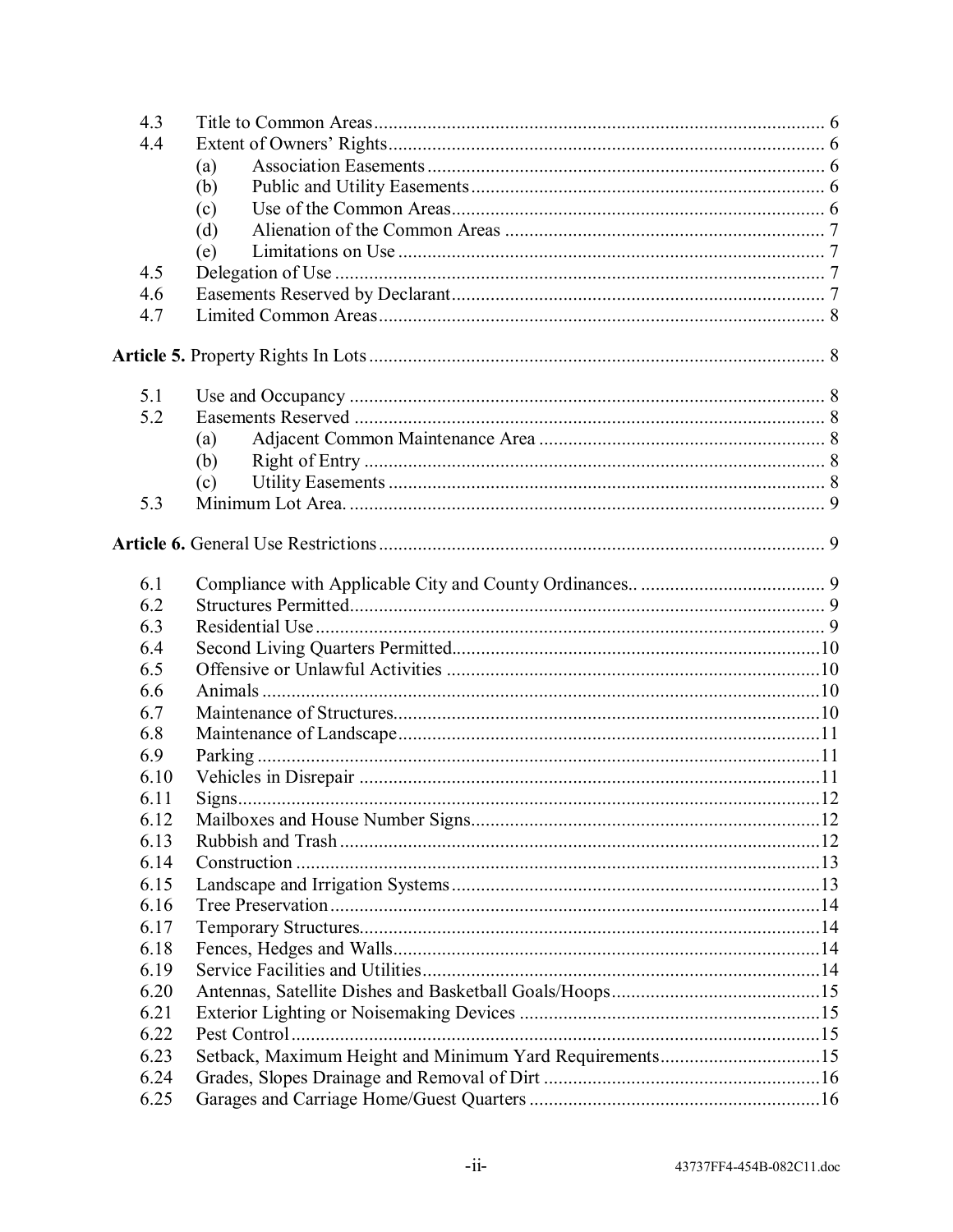| 6.26 |                                                                   |  |
|------|-------------------------------------------------------------------|--|
| 6.27 |                                                                   |  |
| 6.28 |                                                                   |  |
|      |                                                                   |  |
| 7.1  |                                                                   |  |
| 7.2  |                                                                   |  |
| 7.3  |                                                                   |  |
| 7.4  |                                                                   |  |
| 7.5  |                                                                   |  |
| 7.6  |                                                                   |  |
| 7.7  |                                                                   |  |
| 7.8  |                                                                   |  |
| 7.9  |                                                                   |  |
| 7.10 |                                                                   |  |
| 7.11 |                                                                   |  |
|      |                                                                   |  |
| 8.1  |                                                                   |  |
| 8.2  |                                                                   |  |
| 8.3  |                                                                   |  |
| 8.4  |                                                                   |  |
| 8.5  |                                                                   |  |
|      | (a)                                                               |  |
|      | (b)                                                               |  |
|      | (c)                                                               |  |
|      | (d)                                                               |  |
|      | (e)                                                               |  |
|      | (f)                                                               |  |
|      | (g)                                                               |  |
|      | Transfer, Dedication and Encumbrance of Common Area 22<br>(h)     |  |
|      | (i)                                                               |  |
|      | (i)                                                               |  |
| 8.6  |                                                                   |  |
| 8.7  |                                                                   |  |
| 8.8  | Contracts Entered into by Declarant or Before Turnover Meeting 23 |  |
| 8.9  |                                                                   |  |
|      |                                                                   |  |
| 9.1  |                                                                   |  |
| 9.2  |                                                                   |  |
| 9.3  |                                                                   |  |
| 9.4  |                                                                   |  |
| 9.5  |                                                                   |  |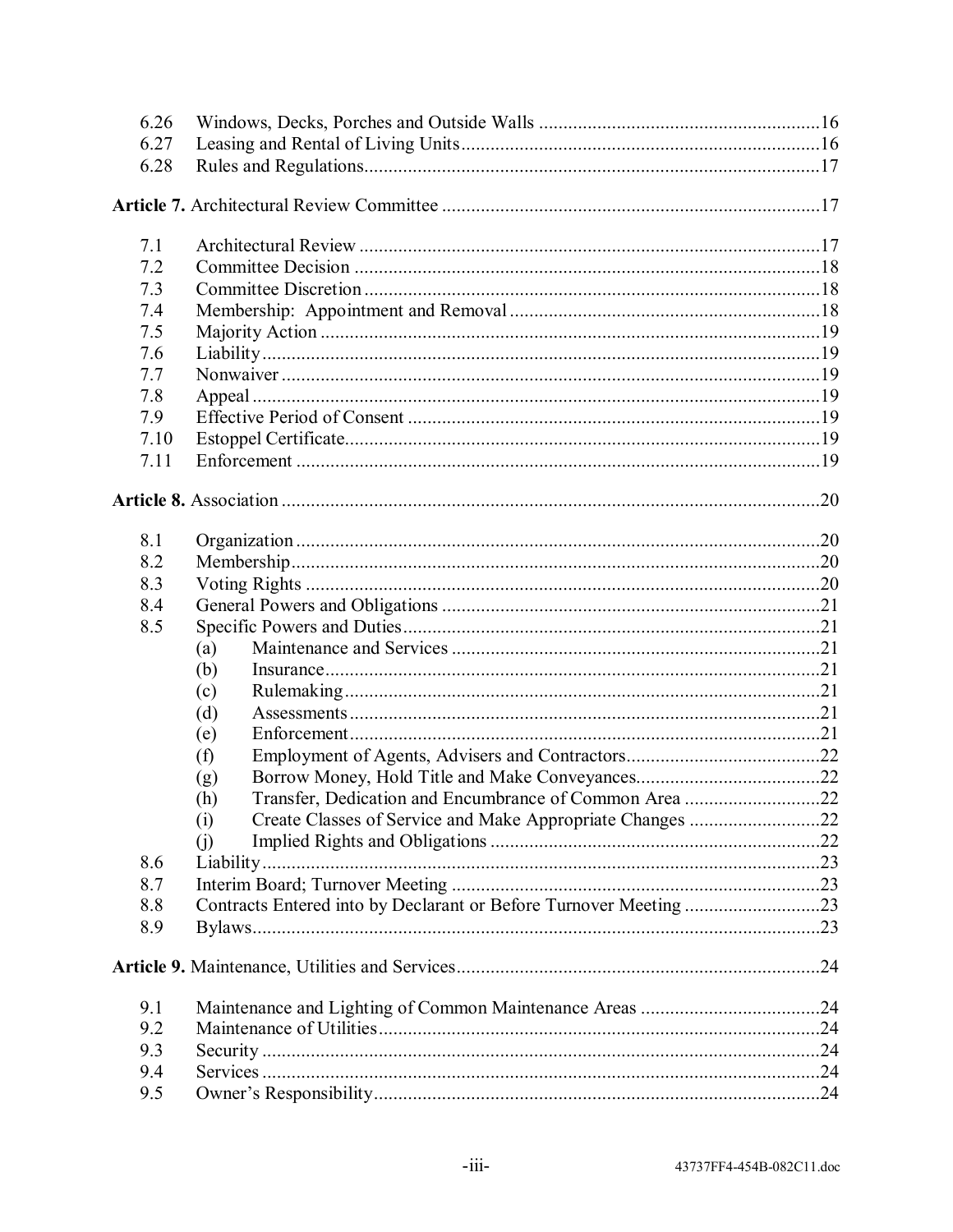| 9.6   |     |  |
|-------|-----|--|
| 9.7   |     |  |
|       |     |  |
|       |     |  |
| 10.1  |     |  |
| 10.2  |     |  |
| 10.3  |     |  |
|       | (a) |  |
|       | (b) |  |
| 10.4  |     |  |
| 10.5  |     |  |
| 10.6  |     |  |
| 10.7  |     |  |
| 10.8  |     |  |
| 10.9  |     |  |
| 10.10 |     |  |
| 10.11 |     |  |
| 10.12 |     |  |
|       | (a) |  |
|       | (b) |  |
|       | (c) |  |
|       | (d) |  |
|       |     |  |
|       |     |  |
|       |     |  |
|       |     |  |
| 11.1  |     |  |
| 11.2  |     |  |
| 11.3  |     |  |
| 11.4  |     |  |
| 11.5  |     |  |
| 11.6  |     |  |
| 11.7  |     |  |
| 11.8  |     |  |
|       |     |  |
|       |     |  |
| 12.1  |     |  |
| 12.2  |     |  |
| 12.3  |     |  |
| 12.4  |     |  |
| 12.5  |     |  |
| 12.6  |     |  |
| 12.7  |     |  |
| 12.8  |     |  |
|       |     |  |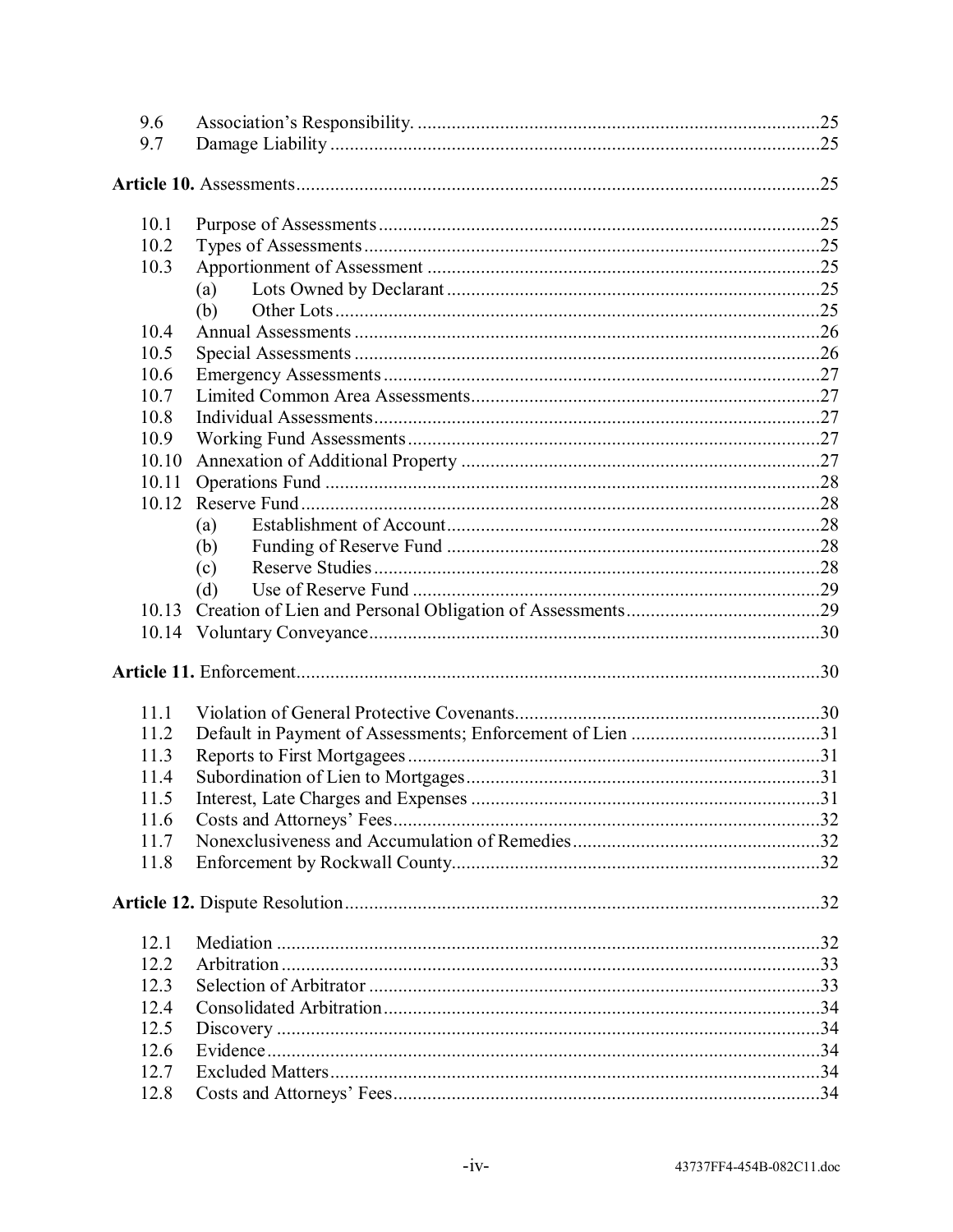| 12.9         |  |
|--------------|--|
|              |  |
| 13.1<br>13.2 |  |
|              |  |
| 14.1         |  |
| 14.2         |  |
| 14.3         |  |
| 14.4         |  |
|              |  |
| 15.1         |  |
| 15.2         |  |
| 15.3         |  |
| 15.4         |  |
| 15.5         |  |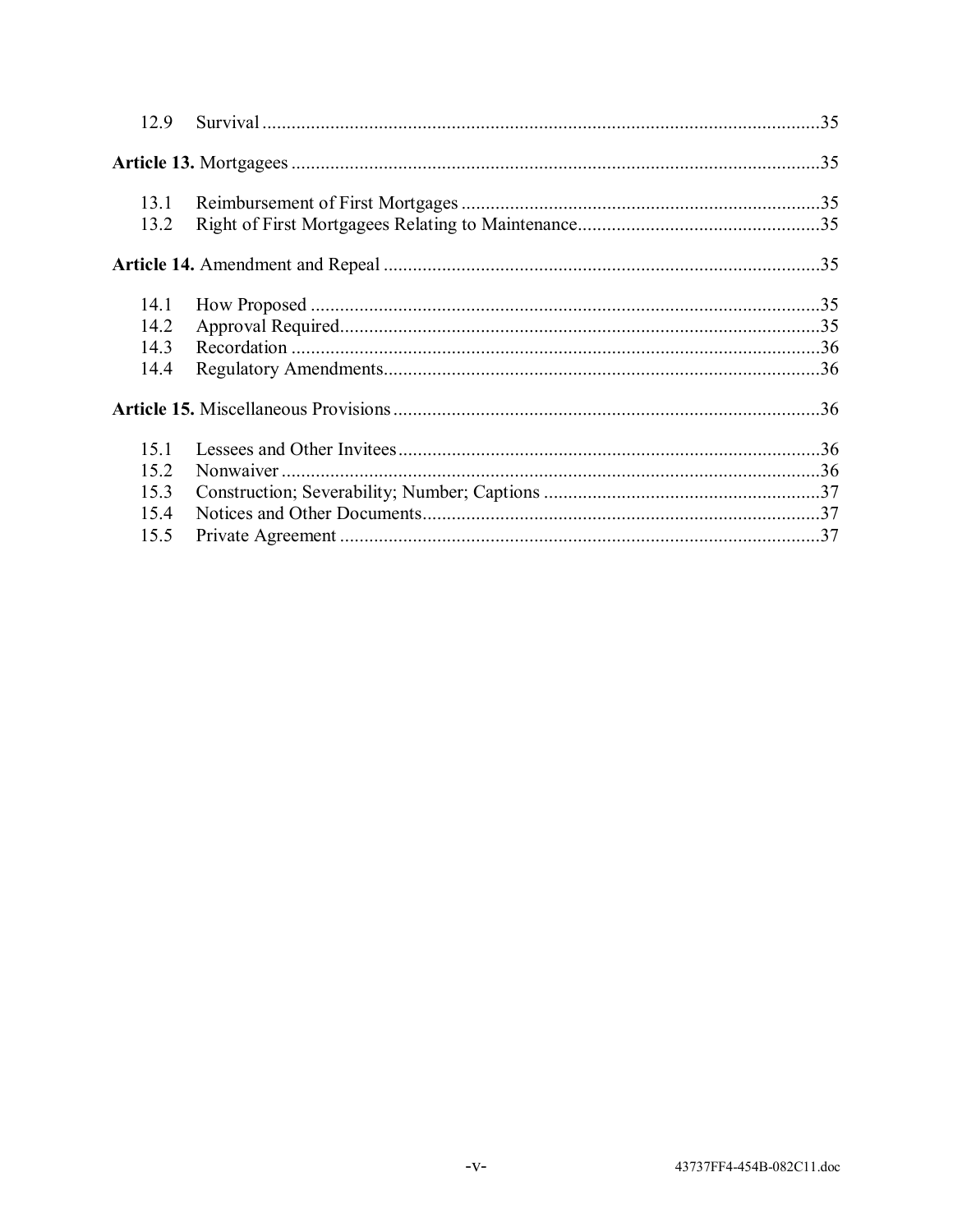#### **DECLARATION OF PROTECTIVE COVENANTS, CONDITIONS, RESTRICTIONS AND EASEMENTS FOR PARK PLACE WEST**

**THIS DECLARATION** is made this 13th day of October, 2005 by **Columbia Extrusion Corporation**, an Oregon corporation ("Declarant").

## **RECITALS**

A. Declarant has recorded the plat of "Park Place West" in the plat records of Rockwall County, Texas.

B. Declarant desires to subject the property described in such plat to the conditions, restrictions and charges set forth in this instrument for the benefit of such property, and its present and subsequent owners, and to establish such property as the first phase of a Class I planned development to be known as "Park Place West."

**NOW THEREFORE**, Declarant hereby declares that the property described in Section 2.1 below shall be held, sold and conveyed subject to the following easements, covenants, restrictions and charges, which shall run with such property and shall be binding upon all parties having or acquiring any right, title or interest in such property or any part thereof and shall inure to the benefit of each Owner thereof.

### **Article 1.**

#### **Definitions**

As used in this Declaration, the terms set forth below shall have the following meanings:

1.1 *iAdditional Property*<sup>*n*</sup> means any land, whether or not owned by Declarant, that is made subject to this Declaration as provided in Section 2.2 below.

1.2 *iArchitectural Review Committee* or "the Committee" means the committee appointed pursuant to Article 7 below.

1.3 *iAssessments* means assessments and other charges, fines and fees imposed by the Association on an Owner in accordance with this Declaration, the Bylaws of the Association , including, without limitation, Annual Assessments, Special Assessments, Emergency Assessments, Limited Common Area Assessments, Working Fund Assessments and Individual Assessments as described in Article 10 below.

1.4 *<u>'Association''</u>* means the nonprofit corporation to be formed to serve as the Owners association as provided in Article 8 below, and its successors and assigns.

1.5 *iBoard of Directors* or "the Board" means the duly appointed or elected board of directors of the Association, which is invested with the authority to operate the Association and to appoint the officers of the Association. Prior to the Turnover Meeting, Declarant will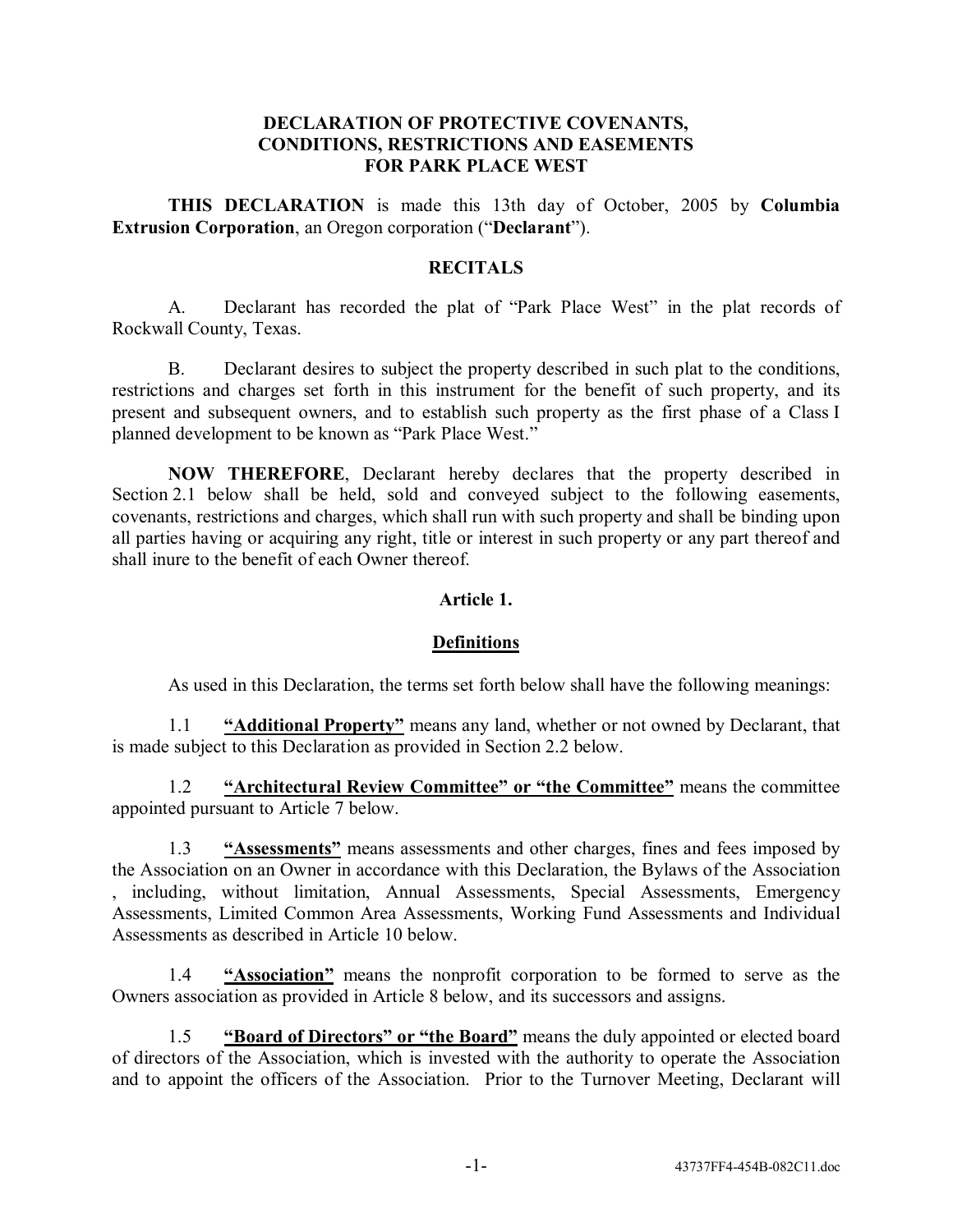appoint the Board of Directors. After the Turnover Meeting, the Board of Directors will be elected by the Owners.

1.6 *•Bylaws* means the duly adopted bylaws of the Association set forth in the attached Exhibit A as the same may hereafter be amended or replaced.

1.7 *i***Common Areas**<sup>*n*</sup> means those lots or tracts designated as such on any plat of the Property, or in this Declaration or any declaration annexing Additional Property to Park Place West, including any Improvements thereon, and shall also include any Lots converted to Common Areas as provided in Section 3.2 below.

1.8 *i***Common Easement Areas**<sup>*n*</sup> means those easements established for the benefit of all property within Park Place West pursuant to this Declaration or any plat or declaration annexing Additional Property to Park Place West.

1.9 **•• Common Maintenance Areas**<sup>*n*</sup> means the Common Areas, Common Easement Areas, Limited Common Areas and any other areas designated in this Declaration or any declaration annexing Additional Property to Park Place West as being maintained by the **Association** 

1.10 *Peclarant* means Columbia Extrusion Corporation, an Texas corporation, and its successors and assigns if such successor or assignee should acquire Declarant's interest in the remainder of the proposed project site, or less than all of such property if a recorded instrument executed by Declarant assigns to the transferee all of Declarant's rights under this Declaration.

1.11 **ìDesign Guidelinesî** means the guidelines adopted from time to time by the Architectural Review Committee pursuant to Article 7 below.

1.12 *iImprovement* means every structure or improvement of any kind, including, but not limited to, a fence, wall, driveway, swimming pool, storage shelter, mailbox and newspaper receptacles, landscaping or other product of construction efforts on or in respect to the Property.

1.13 *iiinitial Property* means Phase 1 of Park Place West as described in Section 2.1 below.

1.14 *<u>'Limited Common Areas''</u>* means those areas established for the exclusive use or enjoyment of certain Lots as designated in this Declaration or any declaration annexing property to Park Place West.

1.15 *iLiving Unit* means a building or a portion of a building located upon a Lot within the Property and designated for separate residential occupancy.

1.16 **<u><b>iLot**</u> means a platted or partitioned lot within the Property, with the exception of any lot marked on a plat of the Property as being common or open space or so designated in this Declaration or the declaration annexing such property to Park Place West. Lots do not include Common Maintenance Areas, or Public Areas.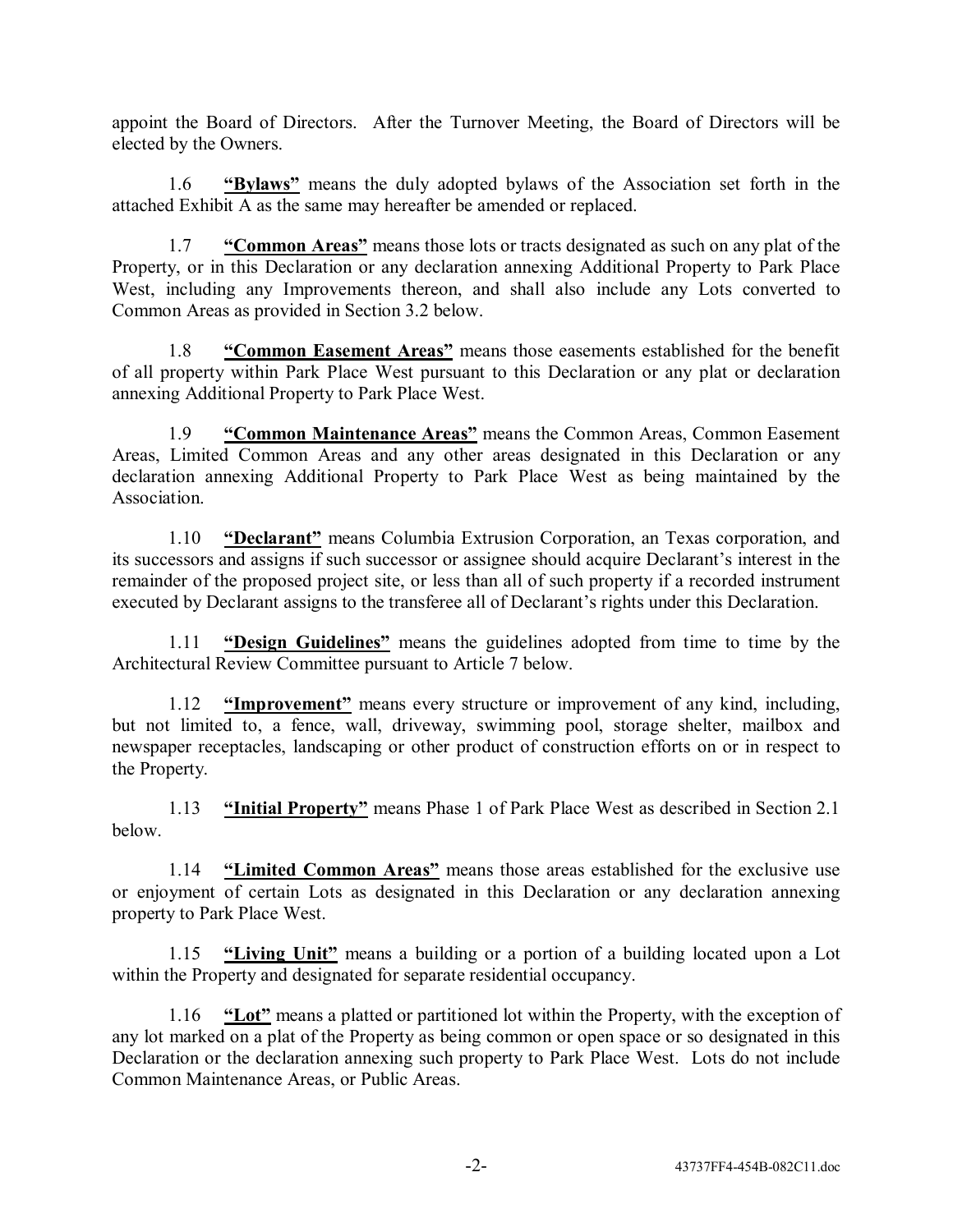1.17 *iiMortgagee* means a mortgage or a trust deed, "mortgagee" means a mortgagee or a beneficiary of a trust deed, and "mortgagor" means a mortgagor or a grantor of a trust deed.

1.18 *iOwner* means the person or persons, including Declarant, owning any Lot in the Property, but does not include a tenant or holder of a leasehold interest or a contract vendor or other person holding only a security interest in a Lot. The rights, obligations and other status of being an Owner commence upon acquisition of the ownership of a Lot and terminate upon disposition of such ownership, but termination of ownership shall not discharge an Owner from obligations incurred prior to termination.

1.19 **ìPublic Areasî** means areas dedicated to the public or established for public use in any plat of the Property, or so designated in this Declaration or the declaration annexing such property to Park Place West.

1.20 *Park Place West* means the Initial Property and any Additional Property annexed to this Declaration.

1.21 *<u>'Rules and Regulations''</u>* means those policies, procedures, rules and regulations adopted by the Association pursuant to the authority granted in this Declaration, as the same may be amended from time to time.

1.22 *iSold* means that legal title has been conveyed or that a contract of sale has been executed and recorded under which the purchaser has obtained the right to possession.

1.23 **• "The Property"** means Park Place West.

1.24 **ìThis Declarationî** means all of the easements, covenants, restrictions and charges set forth in this instrument, together with any rules or regulations promulgated hereunder, as the same may be amended or supplemented from time to time in accordance with the provisions hereof, including the provisions of any supplemental declaration annexing property to Park Place West.

1.25 *iTurnover Meeting* means the meeting called by Declarant pursuant to Section 8.7 below, at which Declarant will turnover administrative responsibility for the Property to the Association.

## **Article 2.**

#### **Property Subject to this Declaration**

2.1 **Initial Property**. Declarant hereby declares that all of the real property described below is owned and shall be owned, conveyed, hypothecated, encumbered, used, occupied and improved subject to this Declaration as of Park Place West:

> All real property within that certain plat entitled "Park Place" West," filed in the plat records of Rockwall County, Texas, Cabinet F, pages 263-266.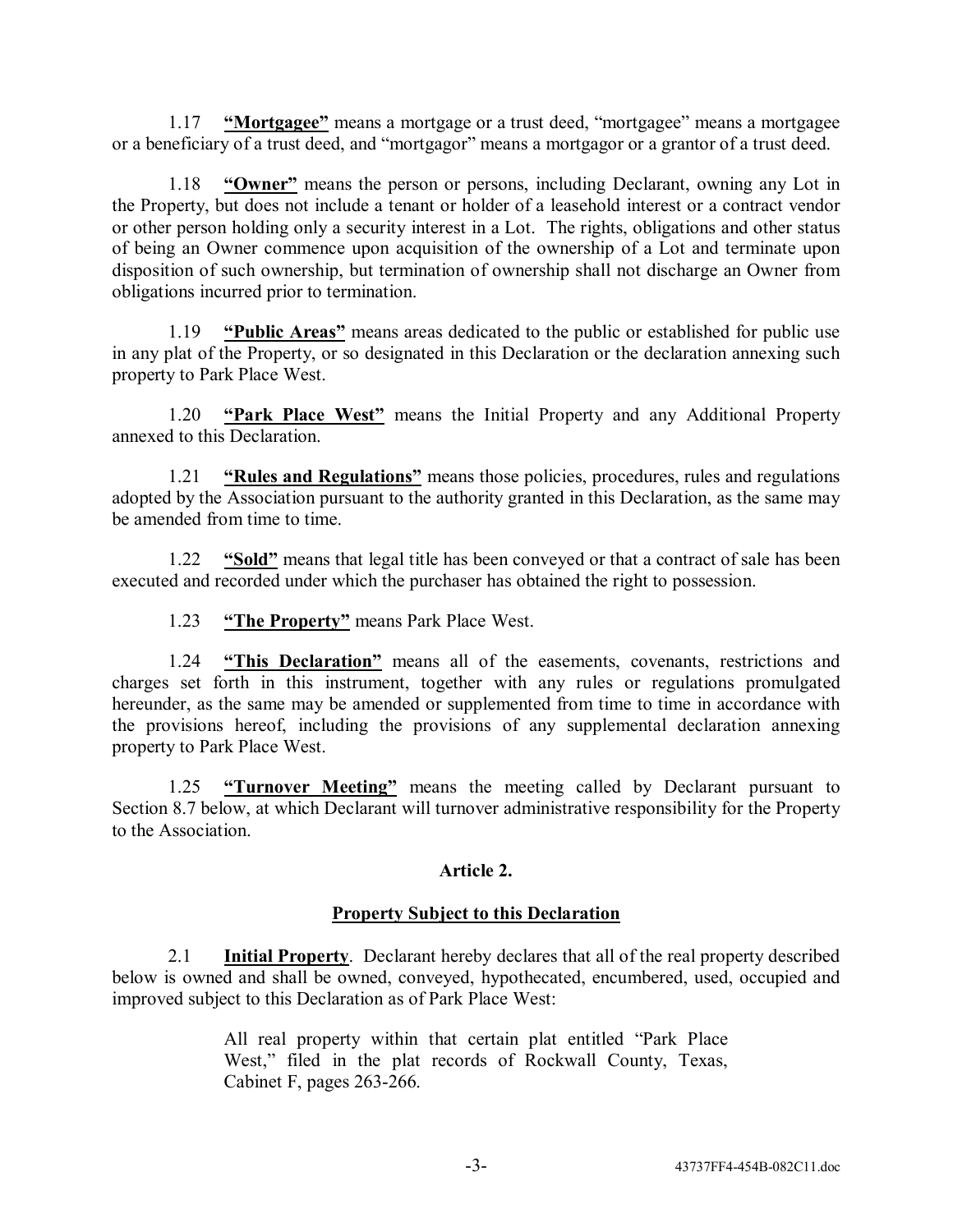2.2 **Annexation of Additional Property**. Declarant may from time to time and in its sole discretion annex to Park Place West as Additional Property any real property now or hereafter acquired by it, and may also from time to time and in its sole discretion permit other holders of real property to annex the real property owned by them to Park Place West. The annexation of such Additional Property shall be accomplished as follows:

(a) The Owner or Owners of such real property shall record a declaration that shall be executed by or bear the approval of Declarant and shall among other things, describe the real property to be annexed; establish land classifications for the Additional Property; establish any additional limitations, uses, restrictions, covenants and conditions that are intended to be applicable to such Additional Property; and declare that such property is held and shall be held, conveyed, hypothecated, encumbered, used, occupied and improved subject to this Declaration.

(b) The Additional Property included in any such annexation shall thereby become a part of Park Place West and subject to this Declaration, and the Declarant and the Association shall have and shall accept and exercise administration of this Declaration with respect to such property.

(c) Notwithstanding any provision apparently to the contrary, a declaration with respect to any Additional Property may:

(i) establish such new land classifications and such limitations, uses, restrictions, covenants and conditions with respect to such Additional Property as Declarant may deem to be appropriate for the development of the Additional Property.

(ii) with respect to existing land classifications, establish additional or different limitations, uses, restrictions, covenants and conditions with respect to such property as Declarant may deem to be appropriate for the development of such Additional Property.

(d) There is no limitation on the number of Lots or Living Units that Declarant may create or annex to Park Place West except as may be established by applicable ordinances of the City of Rockwall. Similarly, there is no limitation on the right of Declarant to annex common property, except as may be established by the City of Rockwall.

(e) Declarant does not agree to build any specific future Improvement, but does not choose to limit Declarant's right to add additional Improvements.

(f) Upon annexation to Park Place West, additional Lots so annexed shall be entitled to voting rights as set forth in Section 8.3 below.

(g) The formula to be used for reallocating the common expenses if additional Lots are annexed and the manner of reapportioning the common expenses if additional Lots are annexed during a fiscal year are set forth in Section 10.10 below.

2.3 **Improvements**. Declarant does not agree to build any Improvements on the Property other than as required by the City of Rockwall, but may elect, at Declarant's option, to build additional Improvements.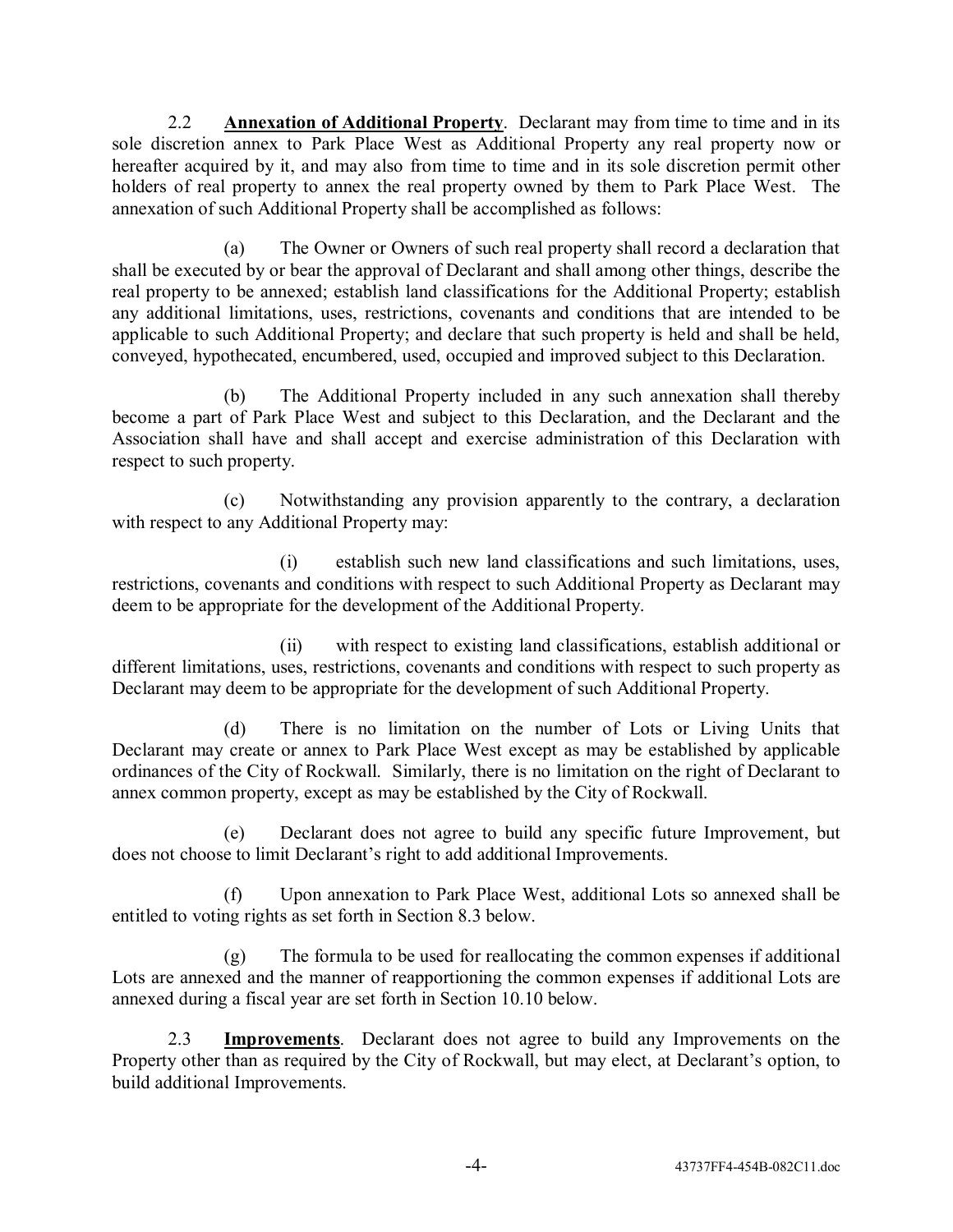2.4 **Withdrawal of Property**. Property may be withdrawn from Park Place West only by duly adopted amendment to this Declaration, except that Declarant may withdraw all or a portion of the Initial Property or any Additional Property annexed pursuant to a declaration described in Section 2.2 above at any time prior to the sale of the first Lot in the plat of the Initial Property or, in the case of Additional Property, prior to the sale of the first Lot in the property annexed by the supplemental declaration, subject to the prior approval of the City of Rockwall. Such withdrawal shall be by a declaration executed by Declarant and recorded in the deed records of Rockwall County, Texas. If a portion of the Property is withdrawn, all voting rights otherwise allocated to Lots being withdrawn shall be eliminated, and the common expenses shall be reallocated as provided in Section 10.10 below. Such right of withdrawal shall not expire except upon sale of the first Lot within the applicable phase of the Property as described above.

## **Article 3.**

## **Land Classifications**

3.1 **Land Classifications Within Initial Property**. All land within the Initial Property is included in one or another of the following classifications:

(a) Lots, which shall consist of Lots 1 through 12 of Block A; Lots1 through 12 of Block B; Lots1 through 16 of Block C; Lots 1 through 46 of Block D; Lots 1 through 16 of Block E; Lots 1 through 44 of Block F and Lots 1 through 12 of Block G of the plat of the Initial Property.

(b) Common Areas, which shall be any area marked as Block X on the plat of the Initial Property.

(c) Common Easement Areas, which shall be any easements established on the plat of the Initial Property or in any recorded document for project entrance signage or landscaping or otherwise benefiting the Lots.

3.2 **Conversion of Lots to Common Areas**. Declarant may elect to build common facilities on one or more Lots and designate such Lots as Common Areas by a declaration recorded in the deed records of Rockwall County, Texas. Such declaration shall be executed by Declarant as Owner of the Lots.

## **Article 4.**

#### **Property Rights in Common Areas**

4.1 **Ownersí Easements of Enjoyment**. Subject to provisions of this Article, every Owner and his or her invitees shall have a right and easement of enjoyment in and to the Common Areas, which easement shall be appurtenant to and shall pass with the title to every Lot. The use of Limited Common Areas, however, shall be limited to the Owners and invitees of the Lots designated in the declaration establishing the Limited Common Area.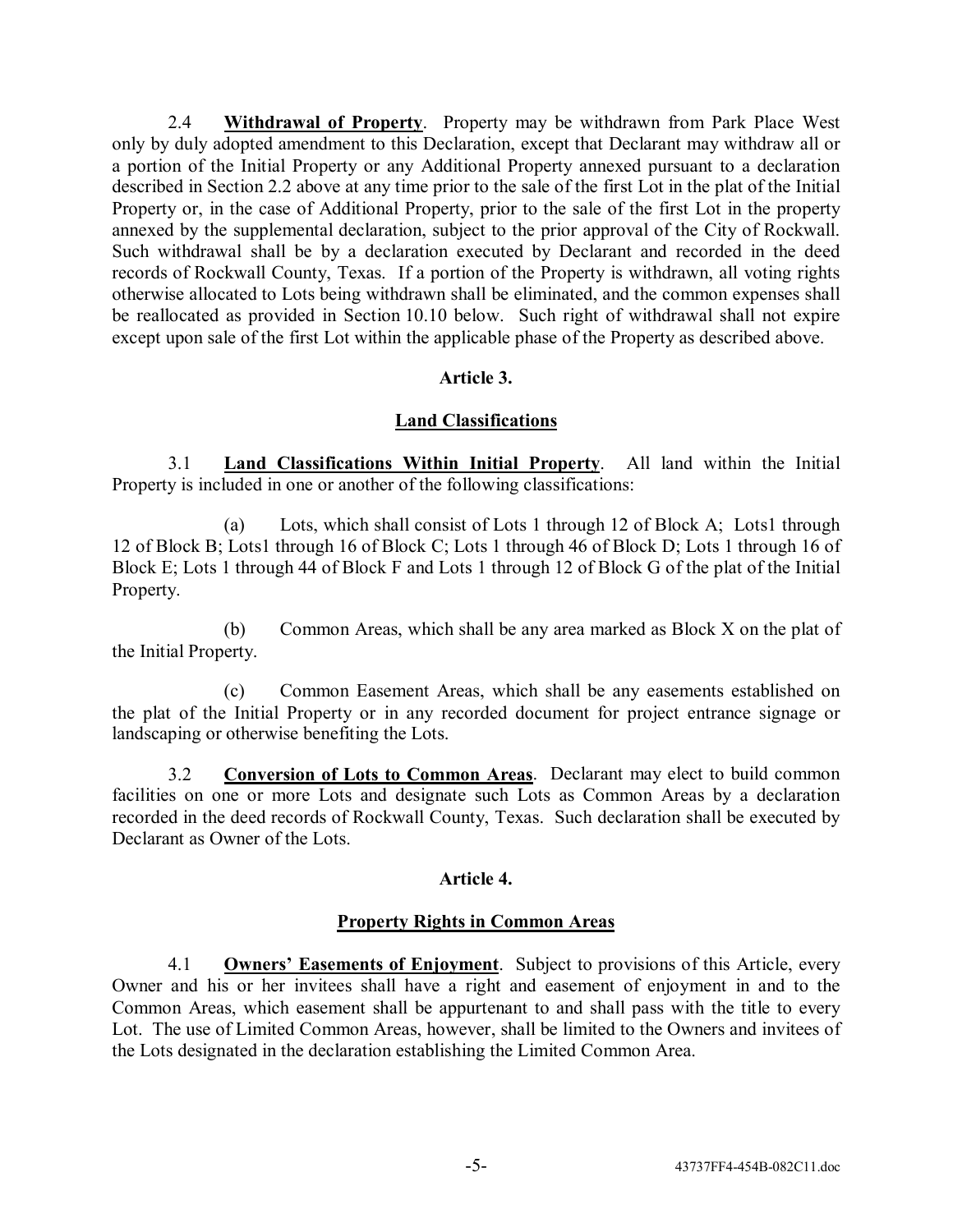4.2 **Common Easement Areas**. Common Easement Areas shall be reserved for signage and associated landscape features. Such areas are to be maintained by the Association, and no changes in landscaping will be permitted within such areas without written authorization by the Board of Directors. No building, wall, fence, paving, landscaping or construction of any type shall be erected or maintained by any Owner, except Declarant, so as to trespass or encroach upon the Common Easement Areas, nor may any such areas be used by the Owner for stormwater treatment purposes.

4.3 **Title to Common Areas**. Title to the Common Areas and Limited Common Areas shall be conveyed to the Association by Declarant, free and clear of monetary liens, on or before the Turnover Meeting. Title to Common Easement Areas, subject to the easements set forth in this Declaration, shall rest in the Owners of the respective Lots within which such areas are located, or to the public if part of dedicated street rights-of-way.

4.4 **Extent of Ownersí Rights**. The rights and easements of enjoyment in the Common Areas created hereby shall be subject to the following and to all other provisions of this Declaration<sup>.</sup>

(a) **Association Easements**. Declarant grants to the Association for the benefit of the Association and all Owners of Lots within the Property the following easements over, under and upon the Common Maintenance Areas:

(i) An easement for underground installation and maintenance of power, gas, electric, water and other utility and communication lines and services installed by Declarant or with the approval of the Board of Directors of the Association and any such easement shown on any plat of the Property.

(ii) An easement for construction, maintenance, repair and use of such areas, including any common facilities thereon.

(iii) An easement for the purpose of making repairs to any existing structures on Common Areas.

(b) **Public and Utility Easements**. The Common Areas and Limited Common Areas shall be subject to such public and utility easements as may be established in any plat of the Property. In addition, Declarant or the Association may (and, to the extent required by law, shall) grant or assign such easements to municipalities or other utilities performing utility services and to communication companies, and the Association may grant free access thereon to police, fire and other public officials and to employees of utility companies and communications companies serving the Property.

(c) **Use of the Common Areas**. The Common Areas shall be used for the purposes set forth in any plat of the Property and not be partitioned or otherwise divided into parcels for residential use, and no private structure of any type shall be constructed on the Common Areas. Except as otherwise provided in this Declaration, the Common Areas shall be reserved for the use and enjoyment of all Owners and no private use may be made of the Common Areas or Common Easement Areas except as otherwise provided in this Declaration. Nothing herein shall prevent the placing of a sign or signs upon the Common Areas identifying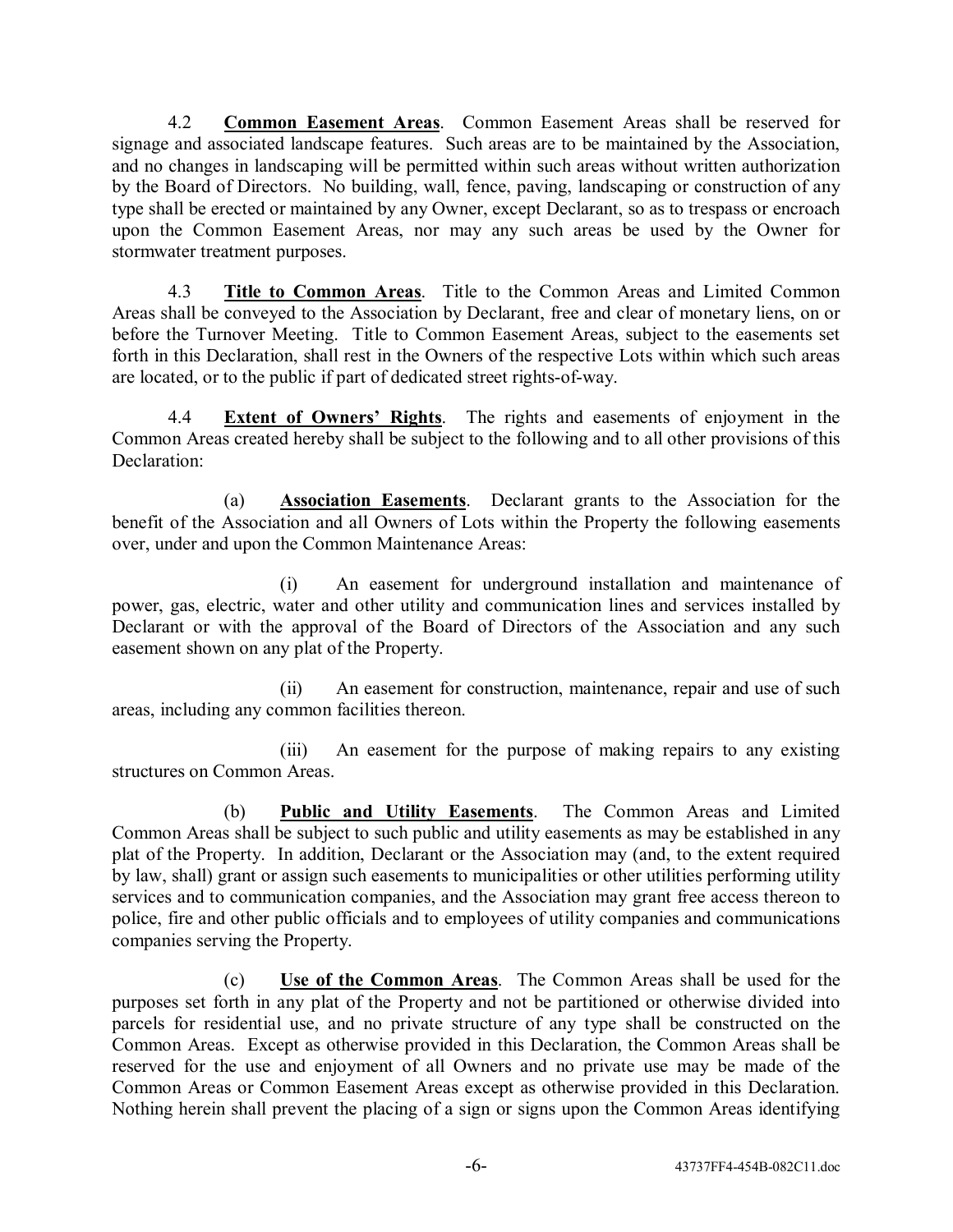the Property or identifying pathways or items of interest, signs restricting certain uses or warning signs, provided that such signs are approved by the Architectural Review Committee. The Board of Directors shall have authority to abate any trespass or encroachment upon the Common Areas at any time, by any reasonable means and with or without having to bring legal proceedings. A declaration annexing Additional Property may provide that the Owners of such Additional Property do not have the right to use a particular Common Area or facility located on such Common Area. In such case, those Owners will not be required to share in the costs of maintaining the facility, as is more particularly described in Section 10.10.

(d) **Alienation of the Common Areas**. The Association may not by act or omission seek to abandon, partition, subdivide, encumber, sell or transfer the Common Areas owned directly or indirectly by the Association for the benefit of the Lots unless the holders of at least eighty percent (80%) of the Class A Association voting rights and the Class B member (as defined in Section 8.3 below), if any, have given their prior written approval and unless approved by Rockwall County. The Association shall first offer to dedicate such property to the city of Rockwall. This provision shall not apply to the easements described in Section 4.4(a) above. The Association, upon approval in writing of at least two-thirds of the Class A Association voting rights and the Class B member, if any, and if approved by order or resolution of the City of Rockwall, may dedicate or convey any portion of the Common Areas to a park district or other public body.

(e) **Limitations on Use**. Use of the Common Areas and Limited Common Areas by the Owners shall be subject to the provisions of this Declaration and to the following:

(i) The right of the Association to suspend such use rights of an Owner to the extent provided in Article 11 below.

(ii) The rights of the Association to adopt, amend and repeal rules and regulations in accordance with this Declaration.

4.5 **Delegation of Use**. Any Owner may delegate, in accordance with the Bylaws of the Association, his or her right of enjoyment of the Common Areas and Limited Common Areas to family members, tenants, invitees and guests, whose use shall be subject to this Declaration and the Rules and Regulations adopted under this Declaration.

4.6 **Easements Reserved by Declarant**. So long as Declarant owns any Lot, Declarant reserves an easement over, under and across the Common Areas and Limited Common Areas to carry out sales and rental activities necessary or convenient for the sale or rental of Lots. In addition, Declarant hereby reserves to itself and for the Owners of Lots in all future phases of the Property a perpetual easement and right-of-way for access over, upon and across the Common Areas and Limited Common Areas for construction, utilities, communication lines, drainage, and ingress and egress for the benefit of other property owned by Declarant and future phases of the Property. Declarant, for itself and its successors and assigns, hereby retains a right and easement of ingress and egress over, in, upon, under and across the Common Areas and Limited Common Areas and the right to store materials thereon and to make such other use thereof as may be reasonably necessary or incident to the construction of the Improvements on the Property or other real property owned by Declarant; provided, however, that no such rights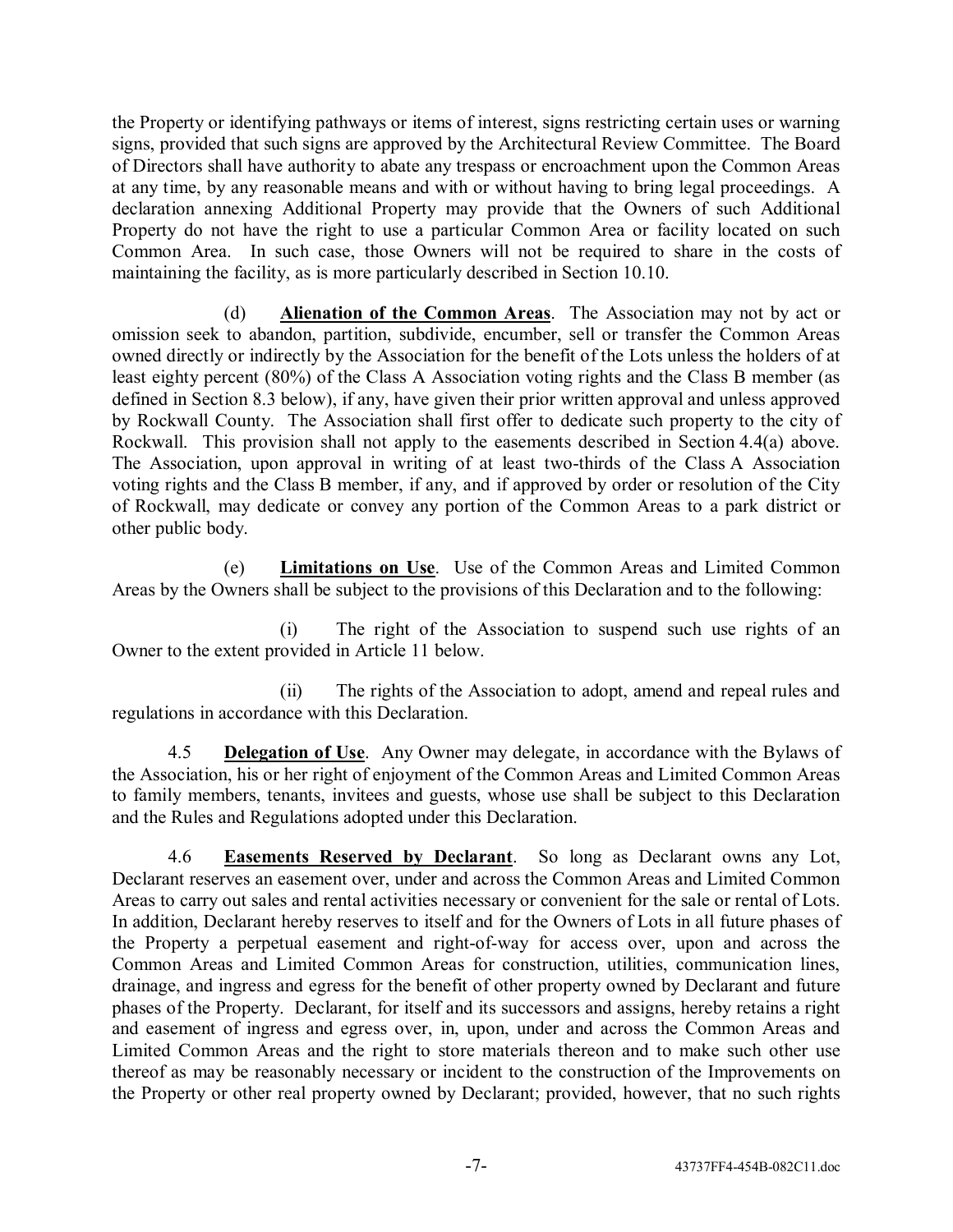shall be exercised by Declarant in such a way as to unreasonably interfere with the occupancy of, use of, enjoyment of or access to an Owner's Lot by that Owner or his or her family, tenants, employees, guests or invitees.

4.7 **Limited Common Areas**. The respective Limited Common Areas shall be subject to a reciprocal access easement for the use by the Owners of the benefited Lots for vehicular access and utilities serving such Lots. Such areas shall be operated, maintained, replaced and improved by the Association, but the entire cost thereof, including reserves for future maintenance, repairs and replacements, shall be assessed on an equal basis to the Owners of Lots to which such Limited Common Areas pertain.

## **Article 5.**

## **Property Rights In Lots**

5.1 **Use and Occupancy**. The Owner of a Lot in the Property shall be entitled to the exclusive use and benefit of such Lot, except as otherwise expressly provided in this Declaration, but the Lot shall be bound by and each Owner and Declarant shall comply with the restrictions contained in Article 6 below, all other provisions of this Declaration and the provisions of any supplement or amendment to this Declaration.

5.2 **Easements Reserved**. In addition to any utility and drainage easements shown on any recorded plat, Declarant hereby reserves the following easements for the benefit of Declarant and the Association:

(a) **Adjacent Common Maintenance Area**. The Owner of any Lot that adjoins or blends together visually with any Common Maintenance Area shall, if the Association elects from time to time to so require, permit the Association to enter upon the Lot to perform the maintenance of such Common Maintenance Area.

(b) **Right of Entry**. Declarant, the Architectural Review Committee and any representative of the Association authorized by it may at any reasonable time, and from time to time at reasonable intervals, enter upon any Lot for the purpose of determining whether or not the use and/or Improvements of such Lot are then in compliance with this Declaration. No such entry shall be deemed to constitute a trespass or otherwise create any right of action in the Owner of such Lot.

(c) **Utility Easements**. Easements for installation and maintenance of utilities and drainage facilities may be reserved over portions of certain Lots, as shown on any recorded plat. Within the easements, the Architectural Review Committee will not permit any structure, planting or other material to be placed or permitted to remain on the easement area if such structure, planting, or other material may damage or interfere with the installation or maintenance of utilities, change the direction of flow of drainage channels in the easements, or obstruct or retard the flow of water through drainage channels in the easements. The easement area of each Lot and all Improvements in it shall be maintained continuously by the Owner of the Lot, except for those Improvements for which a public authority or utility company is responsible, and except Common Easement Areas, which will be maintained by the Association.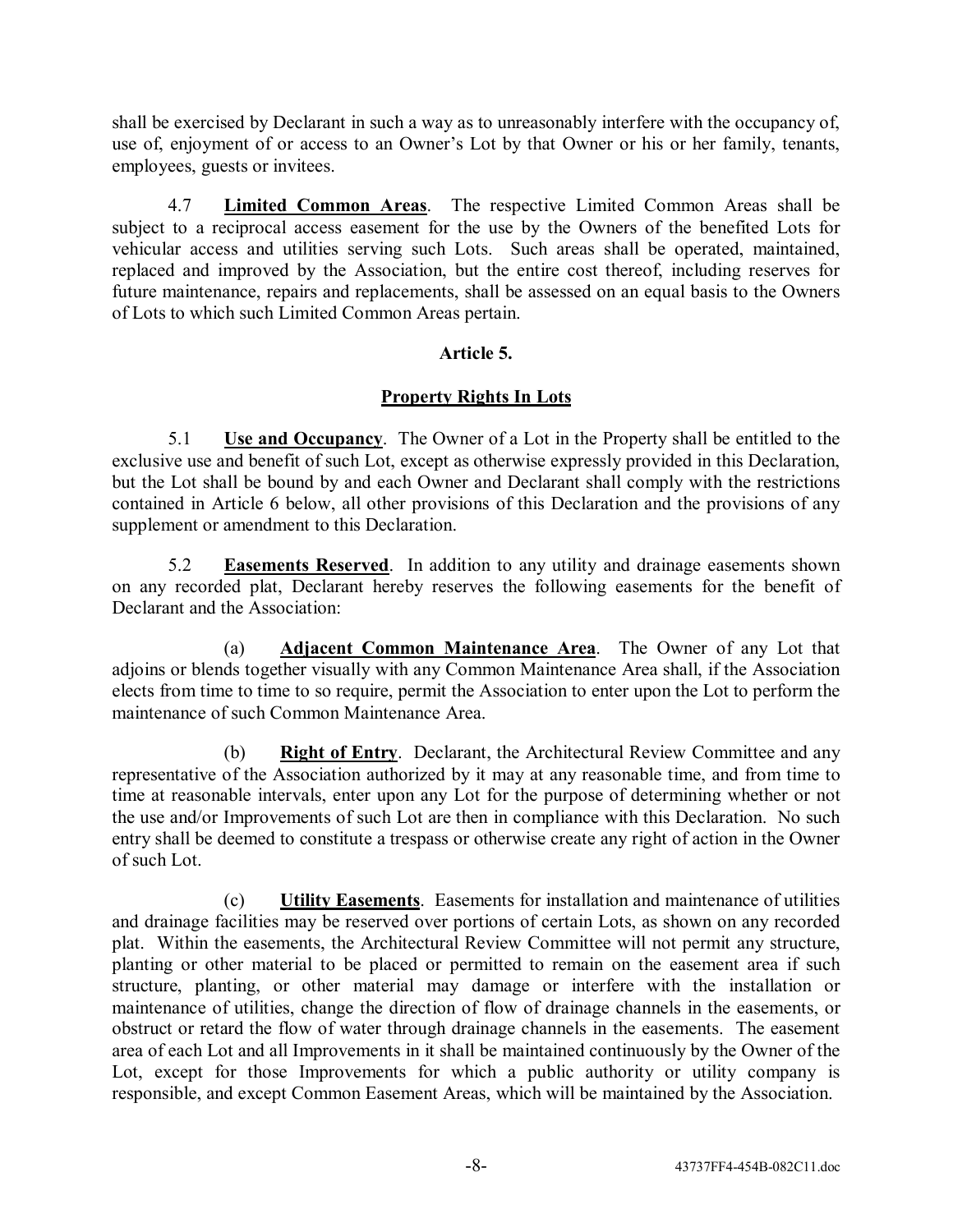5.3 **Minimum Lot Area** No Lot shall be resubdivided; provided, however, that Declarant shall have the right, at any time, or from time to time, upon and with the consent of the appropriate county and/or municipal authorities, and with the joinder and consent of the directly affected Owners, to file a replat of the plat to effect a resubdivision or reconfiguration of any Lots then owned by Declarant, so long as, such replat results in each resubdivided Lot containing not less than the minimum Lot size prescribed by the zoning ordinances of the City of Rockwall. Such Owners shall not unreasonably withhold or delay their joinder in or consent to the replat or amendments to the plat. The privilege to replat Lots owned by the Declarant reserved in this section shall belong exclusively to the Declarant.

## **Article 6.**

## **General Use Restrictions**

6.1 **Compliance with Applicable City and County Ordinances.** Notwithstanding the additional standards set forth in this Article 6 and set forth by the Board of Directors from time to time, at all times Owners must abide by all current and future city and county ordinances that apply to the Owners and their real and personal property (including trees), activities, guests and animals.

6.2 **Structures Permitted**. No structures shall be erected or permitted to remain on any Lot except structures containing a single detached Living Unit and structures normally accessory thereto, all of which shall have first been approved by the Architectural Review Committee pursuant to Article 7 below. Such provision shall not exclude construction of a private greenhouse, storage unit, or private swimming pool, provided that the location of such structure is in conformity with the applicable regulations of the City of Rockwall is compatible in design and decoration with the dwelling structure constructed on such Lot, and has been approved by the Committee. All structures and improvements shall conform to the architectural styles and construction materials approved by the Committee and the Declarant at the time Lots are sold or developed. All Living Units constructed shall contain a minimum of eleven hundred (1,100) square feet of air-conditioned floor area, exclusive of porches, garages, or breezeways attached to the Living Unit

6.3 **Residential Use**. Lots designated by the Declarant as residential on the (final plat for Park Place West) shall only be used for residential purposes. Except for certain Lots on block G specifically designated as combined residential and nonresidential Lots on the final plat of Park Place West or with the written consent of the Board of Directors, no trade, craft, business, profession, commercial or similar activity of any kind shall be conducted on any Lot, nor shall any goods, equipment, vehicles, materials or supplies used in connection with any trade, service or business be kept or stored on any such Lot. The mere parking on a Lot of a vehicle bearing the name of a business shall not, in itself, constitute a violation of this provision. Nothing in this paragraph shall be deemed to prohibit (a) activities relating to the rental or sale of Living Units; (b) the right of Declarant or any contractor or home builder to construct Living Units on any Lot, to store construction materials and equipment on such Lots in the normal course of construction, and to use any Living Unit as a sales or rental office or model home for purposes of sales or rental in Park Place West; and (c) the right of the Owner of a Lot to maintain his or her professional personal library, keep his or her personal business or professional records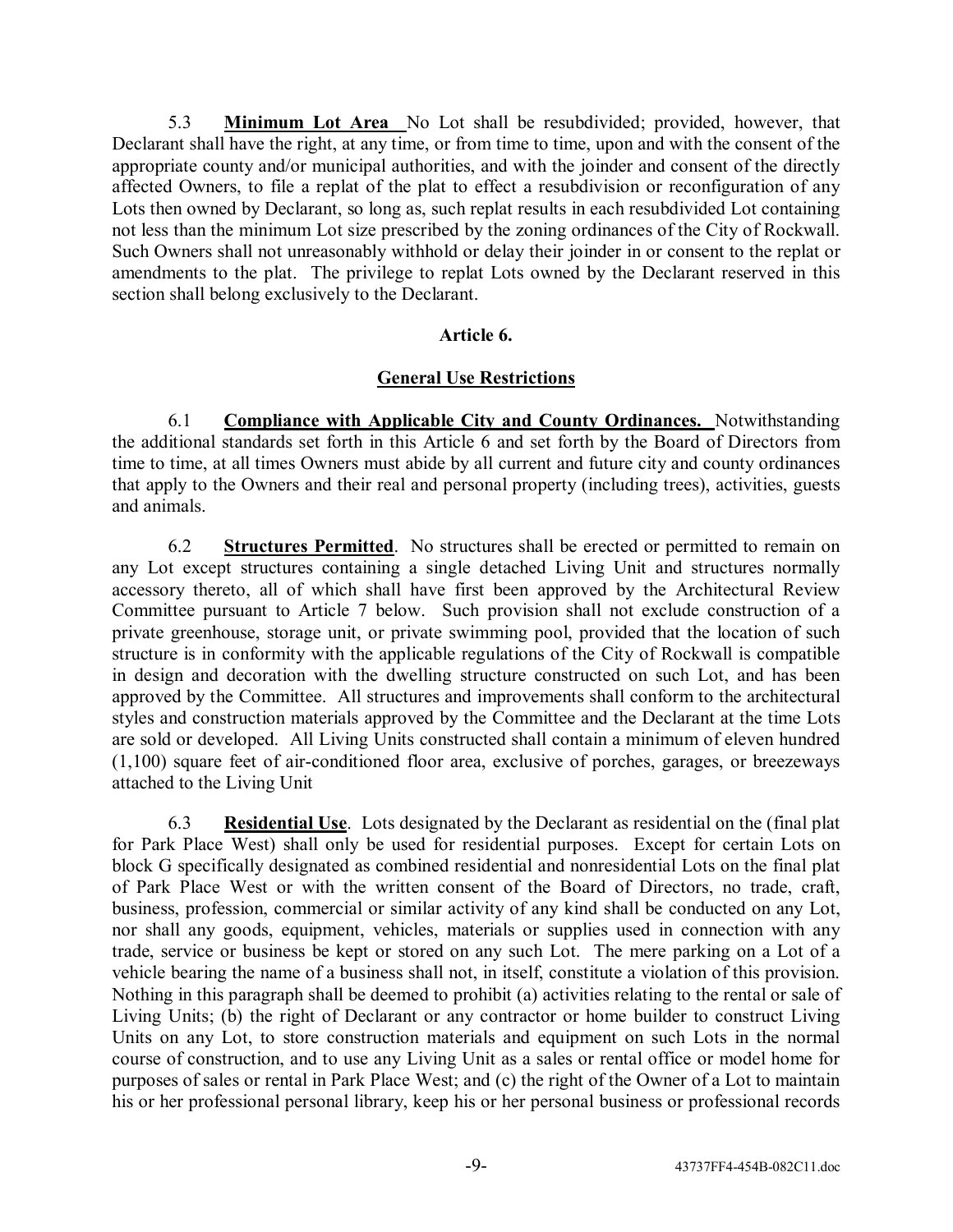or accounts, handle his or her personal business or professional telephone calls or confer with business or professional associates, clients or customers, in his or her Living Unit by appointment only. The Board of Directors shall not approve commercial activities otherwise prohibited by this paragraph unless the Board of Directors determines that only normal residential activities would be observable outside of the Living Unit and that the activities would not be in violation of applicable law.

6.4 **Second Living Quarters Permitted.** Notwithstanding Section 6.2 above, Owners shall be permitted to construct a second living quarters for occupation by the Owner or the Owner's guests, on their respective Lots. The second living quarters may be built attached to the primary residence or as a detached building. However, at no time may an Owner rent the second living quarters to any related or unrelated person or entity. Any second living quarters constructed by an Owner shall be in full compliance (including size limits) with all city and county building and other applicable codes, ordinances and laws.

6.5 **Offensive or Unlawful Activities.** No noxious or offensive activities shall be carried out upon the Property, nor shall anything be done or placed on the Property that interferes with or jeopardizes the enjoyment of the Property, or that is a source of annoyance to Owners or occupants. No unlawful use shall be made of the Property or any part thereof: and all valid laws, zoning ordinances and regulations of all governmental bodies having jurisdiction over the Property shall be observed. Owners and other occupants shall not engage in any abusive or harassing behavior, either verbal or physical, or any form of intimidation or aggression directed at other Owners, occupants, guests, or invitees, or directed at the managing agent, its agents or employees, or vendors.

6.6 **Animals**. All Owners must abide by all current and future applicable city and county animal ordinances. In addition, no animals, livestock or poultry of any kind shall be raised, bred or kept or permitted within any Lot other than a reasonable number of household pets that are not kept, bred or raised for commercial purposes and that are reasonably controlled so as not to be a nuisance. Any inconvenience, damage or unpleasantness caused by such pets shall be the responsibility of their respective Owners. No animal shall be permitted to roam the Property unattended, and each dog shall be kept on a leash while outside a Lot. Dog runs and doghouses shall be fully screened or fenced from view from any Lot, and shall not be visible from the street. All animals shall be controlled so as not to be a nuisance to any Owner. Any unrestrained or barking dog shall constitute a nuisance. An Owner or occupant will be required to remove a pet upon receipt of the third written notice from the Board of Directors of violations of any rule, regulation or restriction governing pets within the Property.

6.7 **Maintenance of Structures**. Each Owner shall maintain the Ownerís Lot and Improvements thereon in a clean and attractive condition, in good repair and in such fashion as not to create a fire or other hazard. Such maintenance shall include, without limitation, exterior painting, repair, replacement and care for roofs, gutters, downspouts, exterior building surfaces, walks, lights and perimeter fences and other exterior Improvements and glass surfaces. All repainting or restaining, any change in type of roof or roof color and any exterior remodeling or changes shall be subject to prior review and approval by the Committee. Damage caused by fire,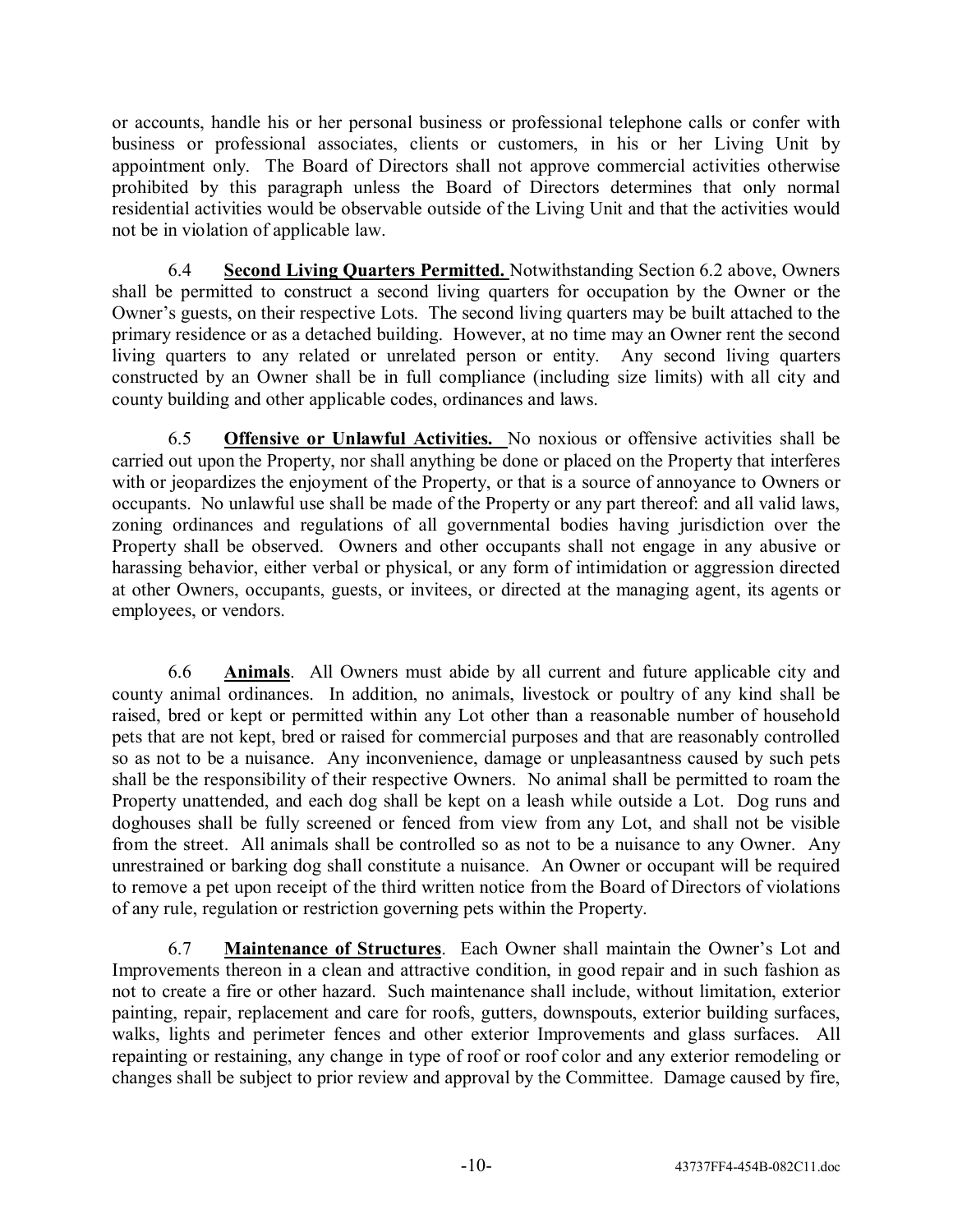flood, storm, earthquake, riot, vandalism, or other causes shall likewise be the responsibility of each Owner and shall be restored within a reasonable period of time.

# 6.8 **Maintenance of Landscape**.

(a) Each Owner shall jointly and severally, have the duty and responsibility, at their sole cost and expense, to keep the Lot so owned, including buildings, structures, improvements, grounds, drainage easements or other rights-a-way incidental thereto, and vacant land, in a well-maintained, safe, clean and attractive condition at all times. Such maintenance shall include, but is not limited to, the following: (i) prompt removal of all trash, refuse and waste; (ii) lawn maintenance and mowing, on a regular basis of all portions of the Lot not being maintained by the Association; (iii) pruning of trees and shrubs; (iv) watering landscaped areas; (v) maintain exterior lighting and other facilities and fixtures in working order; (vi) maintaining in good repair all parking areas, driveways, curbs and roads; (vii) comply with all governmental health and safety requirements and all Association rules and regulations; (viii) repair all exterior damage to structures and improvements; and (ix) keep lawn and garden areas alive, watered, free of weeds, trash and maintained in an attractive fashion.

(b) If, in the opinion of the Board of Directors, any Owner has failed in any of the foregoing duties or responsibilities, the Association may give such Owner written notice of such failure and such Owner shall have ten (10) days after receiving such notice, to perform the repairs and maintenance or make arrangements with the Association for making the repairs and maintenance required.

(c) If, at any time an Owner fails to fulfill the maintenance and repair responsibilities after receiving such notice from the Association, the Association or its agent shall have the right to enter the Owners Lot for the purpose of making the appropriate repairs or performing the needed maintenance. All costs incurred by the Association in excising this right shall be assessed to and collected from the Owner of the Lot, and such Owner shall reimburse the Association within thirty (30) days of receiving the Assessment.

6.9 **Parking**. Except as may otherwise be provided in the Rules and Regulations of the Association, overnight parking of boats, trailers, motorcycles, commercial vehicles, mobile homes, campers or other recreational vehicles or equipment, regardless of weight, and overnight parking of any other vehicles with a gross vehicle weight in excess of 9,000 pounds shall not be allowed on any part of the Property or on public streets within the Property, excepting only within areas designated for such purposes by the Board of Directors. Vehicles may not be used for storage of materials for more than forty-eight (48) hours without approval from the Committee. Any vehicle parked in violation of this section can be towed or impounded as provided in Section 11.1(c) below. On street parking shall be limited to approved deliveries, pick-up or short-time guests and invitees. Overnight guests must park in the driveway or garage of the Living Unit in which they are visiting or in areas specifically designated for such guests by the Board of Directors. No inoperable vehicles, or vehicles not utilized on a daily basis shall be permitted to be parked in a driveway.

6.10 **Vehicles in Disrepair**. No Owner shall permit any vehicle that is in an extreme state of disrepair to be abandoned or to remain parked on the Owner's Lot (unless kept in a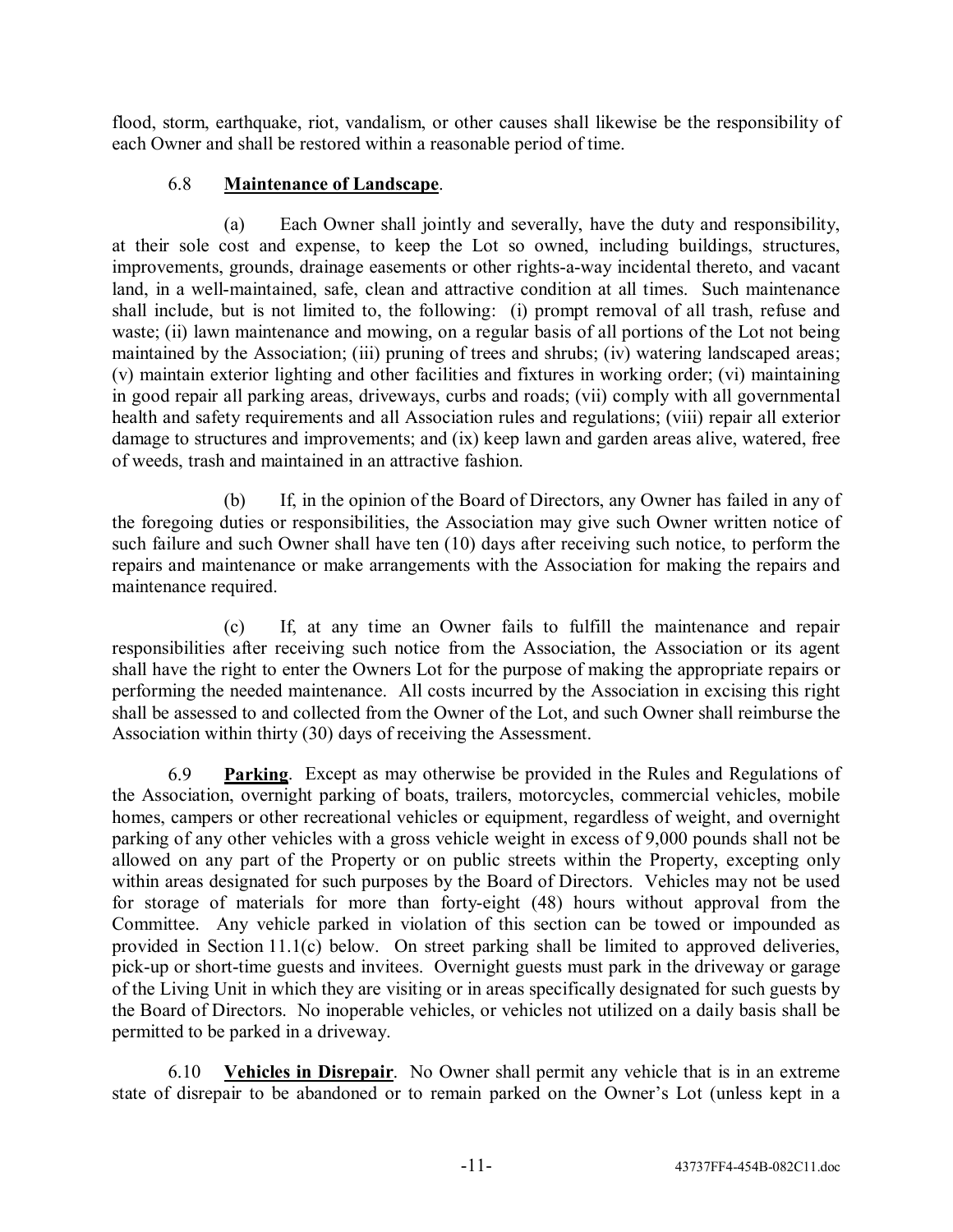closed garage view) or on a Common Area or any street for a period in excess of forty-eight (48) hours. A vehicle shall be deemed in an "extreme state of disrepair" when the Board of Directors reasonably determines that its presence offends the occupants of the area due to its appearance or continued inoperability. Should any Owner fail to remove such vehicle within five (5) days following the date on which notice is mailed to him or her by the Association, the Association may have the vehicle removed from the Property and charge the expense of such removal to the Owner. Any vehicle parked in violation of this section can be towed or impounded as provided in Section 11.1(c) below.

6.11 **Signs**. No signs, flags or flag poles shall be placed, erected or maintained on any Lot except that (i) not more than one "For Sale" or "For Rent" sign placed by the Owner, Declarant, or a licensed real estate agent, not exceeding twenty-four (24) inches high and thirtysix (36) inches long and of a style approved by the Architectural Review Committee, may be temporarily displayed on any Lot, and two such signs may be placed on a Lot during the course of initial construction of a dwelling on such Lot; (ii) the patriotic display of flags not exceeding thirty-six (36) inches by forty-eight (48) inches in size may be displayed on customary holidays of the State of Texas or the United States of America. The restrictions contained in this paragraph shall not prohibit the temporary placement of "political" signs on any Lot by the Owner, subject to reasonable regulations adopted by the Architectural Review Committee relating to size placement and length of display.

6.12 **Mailboxes and House Number Signs** Mailboxes and house number signs must be uniform in type, style, size and materials specifically approved by the Declarant and the Committee. Mailboxes and house number signs must be located in approved locations by the Declarant and the Committee.

6.14 **Rubbish and Trash**. No part of the Property shall be used as a dumping ground for trash or rubbish of any kind. All garbage and other waste shall be kept in appropriate sanitary containers for proper disposal and out of public view, except during garbage pickup days. Each Lot Owner shall make or cause to be made appropriate arrangements for the regular removal of trash, garbage and yard debris on a regular basis. Each Owner shall observe and comply with any and all regulations and requirements promulgated by the City of Rockwall, the State of Texas or the federal government and the Association in connection with the storage and removal of trash, garbage and yard debris. Yard rakings, dirt and other material resulting from landscaping work shall not be dumped onto Lots, streets or Common Maintenance Areas. Should any Owner or occupant responsible for its generation fail to remove any trash, rubbish, garbage, yard rakings or any other such materials from any streets or the Property where deposited by such person within ten (10) days following the date on which notice is mailed to the Owner or occupant by the Board of Directors, the Association may have such materials removed and charge the expense of such removal to the Owner. No Lot shall be used for open storage of any materials whatsoever, except that new building materials used in the construction of improvements on any Lot may be placed upon such Lot at the time construction is commenced and may be maintained thereon for a reasonable time, so long as the construction progresses in accordance with the time tables herein and in the construction contract. No garbage, trash, debris or waste of any kind shall be burned on any Lot or Common Area of the Property.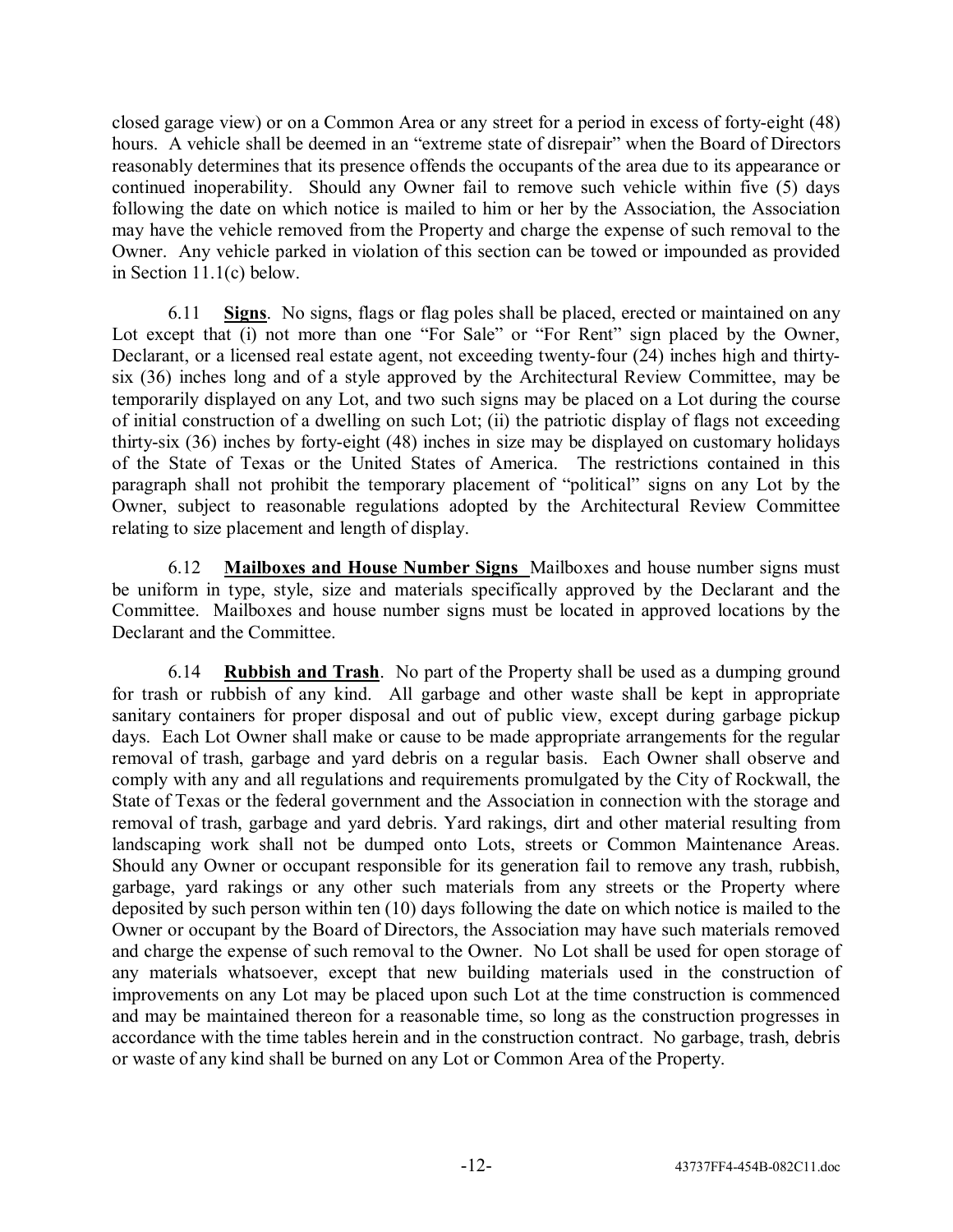6.15 **Construction**. The construction of any building on any Lot, including painting and all exterior finish, shall be completed within eight (8) months from the beginning of construction so as to present a finished appearance when viewed from any angle. In the event of undue hardship due to strikes, fires, national emergency or natural calamities, this provision may be extended for a reasonable length of time upon approval from the Architectural Review Committee. The building area shall be kept reasonably clean and in workmanlike order, free of litter, during the construction period with a garbage can or other garbage disposal facility on the site during such period. Debris may not be deposited on any other Lot. All construction debris must be periodically removed from each Lot by the builder or Owner, and such debris shall not be dumped in any area within the Property unless approved by the Architectural Review Committee. If construction has not commenced upon any Lot within one (1) year after acquisition thereof by the Owner, the Owner shall install the sidewalk and landscape the area within twenty (20) feet from the curb within thirty (30) days thereafter. The Owner shall irrigate and maintain this area. The Architectural Review Committee may waive this requirement if it determines that construction will commence within a reasonable time. In any case, all unimproved or unoccupied Lots shall be kept in a neat and orderly condition, free of brush, vines, weeds and other debris, and grass thereon shall be cut or mowed ( to a height of less than six (6) inches) at sufficient intervals to prevent creation of a nuisance or fire hazard.

## 6.16 **Landscape and Irrigation Systems**.

(a) The landscaping requirements set forth in this Declaration (including front and rear yards and parking strips) shall be completed within thirty (30) days from the date of occupancy of the Living Unit constructed thereon. In the event of undue hardship due to weather conditions, this provision may be extended for a reasonable length of time upon approval of the Committee. Landscaping must include at least grass and bark dust. Landscape plans (including original plans, alterations, changes and additions) shall be submitted to the Architectural Review Committee for approval. No tree or shrub with a trunk in excess of three (3) inches in diameter may be cut down or removed without the approval of the Committee. Each Lot on which a Living Unit is constructed shall have an underground irrigation system for the purpose of providing adequate water to all parts of the property, including lawns, shrubs, trees, ornamental plants and gardens of all types.

(b) The Association shall develop and implement a landscape design and maintenance program for all Common Areas. In addition the Association shall develop maintain and implement a landscape maintenance program designed to maintain the front and side yards (to the nearer of the rear of the Living Unit or intervening fence) of all Lots. Such landscaping program shall include periodic mowing, edging, and regular fertilization of lawns, but shall not include a program or plan to maintain trees, shrubs, ornamental plants and gardens of all types, which shall be the responsibility of each Owner of a Lot (the "Lot Landscape Maintenance Program<sup>"</sup>). Other than the landscaping and maintenance covered by the program developed by the Association for Common Areas and the Lot Landscape Maintenance Program, each Owner shall be responsible for maintaining his or her own lawn and landscaping (in-front and in back of the Living Unit) in a healthy and attractive condition, which shall include all trees, shrubs, ornamental plants, and gardens of all types on such Owner's Lot.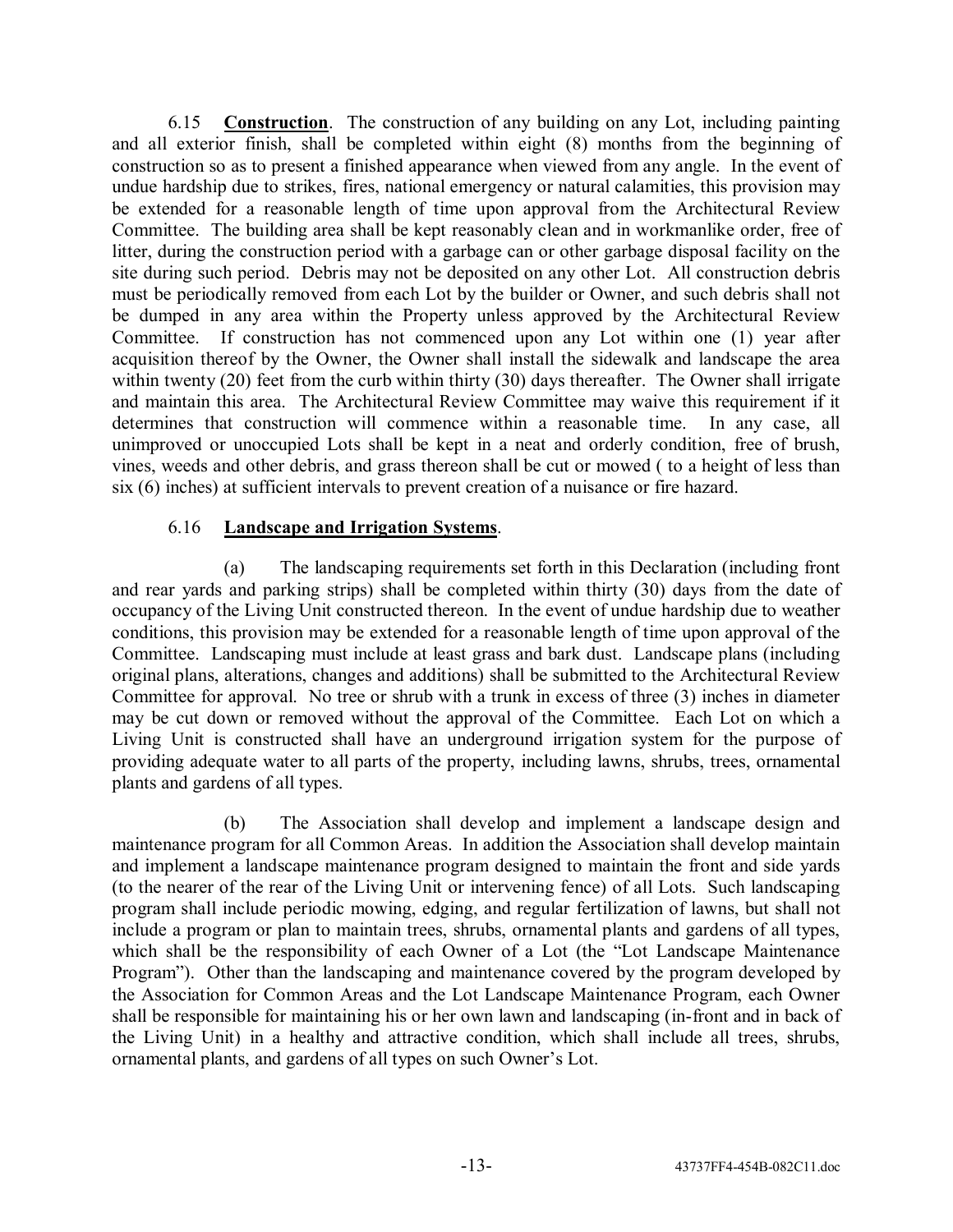6.17 **Tree Preservation**. The following tree protection requirements shall be applicable to the trees located in Tract \_\_ and along the perimeter of the Initial Property: (a) tree topping, tree removal, or pruning of more than twenty percent (20%) of the foliage is not permitted; (b) tree houses, tree forts and similar structures are not permitted; (c) broadcast irrigation shall be avoided within ten (10) feet of the trunk of such trees, but low volume irrigation is permitted; (d) use of vegetation with low water requirements is encouraged near such trees; and (e) turf grass may not be installed within ten (10) feet of the trees.

6.18 **Temporary Structures**. No structure of a temporary character, trailer, basement, tent, shack, garage, barn or other outbuildings shall be used on any Lot at any time as a residence either temporarily or permanently. Portable basketball hoops are prohibited.

6.19 **Fences, Hedges and Walls**. No fence, hedge, structure, wall, or retaining wall shall be constructed or exist anywhere on any Lot without prior approval of the Committee. No planting or structure obstructing vision at driveways or intersections shall be permissible or maintained. The design, construction materials and location of all retaining walls must be reviewed and approved by the Committee. Notwithstanding the foregoing, no railroad ties, concrete blocks, or brick may be used to construct retaining walls. All retaining walls shall be constructed in accordance with the grading plan prepared by the Declarant. Once constructed no retaining wall shall be altered, modified or removed without the prior written consent of the Committee. No fence or wall shall be erected, placed or altered on any Lot without the prior written approval of the Committee. The design and materials used in the construction of the fence shall be subject to the prior written approval of the Committee. No fence, wall or hedge shall be erected, placed or altered on any Lot nearer to any street than the minimum setback line indicated in the final plat, unless otherwise permitted by the Committee and in accordance with the applicable rules and regulations of the City of Rockwall. All side and rear yard fencing shall be of metal, vinyl or masonry (no wood or chain link fencing will be allowed) and shall not exceed six (6) feet in height. Front fences shall not exceed three (3) feet in height and shall be constructed of vinyl or metal and must be approved in writing by the Committee. If garden walls are of masonry, they must be compatible with the masonry on the house (either brick or stone), and be on adequate concrete foundations. Lots that abut a Common Area (Lots 1 through 6 in Block A, Lots 1 through 12 in Block B, Lots 21 through 24 in Block D, Lots 32 through 46 in Block D, Lots 7 through 12 in Block E, and Lots 14 through 16 in Block F of the plat) must install only wrought iron fence in accordance with written guidelines for such fences developed by the Declarant or the Architectural Review Committee prior to the sale of any Lots.

6.20 **Service Facilities and Utilities**. Service facilities (garbage containers, clotheslines, etc.) shall be screened such that the elements screened are not visible at any time from the street or a neighboring property. All telephone, power, natural gas, cable television and other communication lines shall be placed underground, except as otherwise mandated by local jurisdictions or public utility companies. Each Living Unit situated on a Lot shall be connected, at the sole expense of the Owner or builder, to the water and sewer lines as soon as practicable after same are available at the lot line. No privy, cesspool, or septic tank shall be placed or maintained upon or in any Lot. The installation and use of any propane, butane, LP Gas or other gas tank, bottle or cylinder of any type (except for portable gas barbeque grills), must be approved in writing and under any conditions imposed by the Committee. Any control boxes,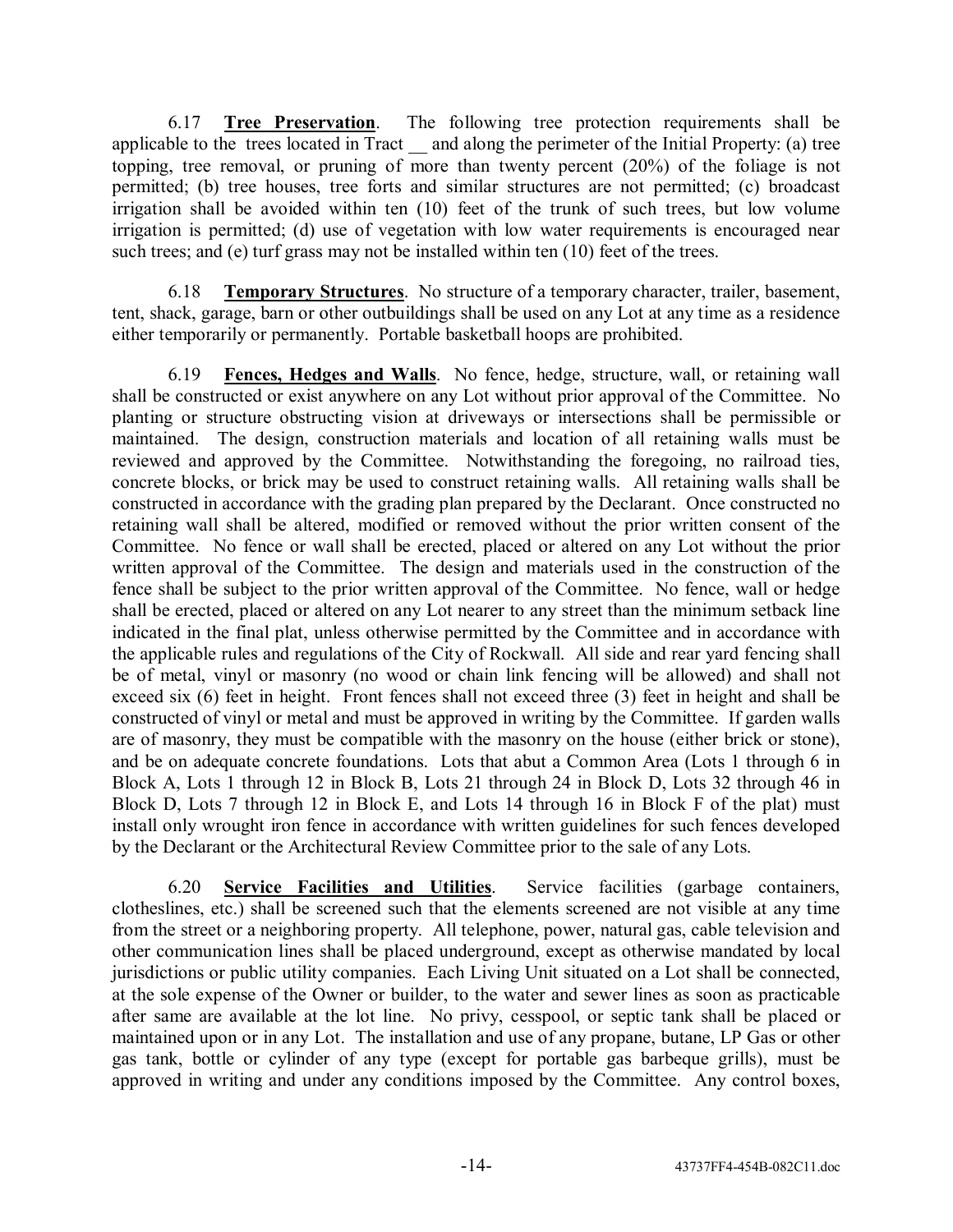valves, connections, utility risers or refilling or refueling devices shall be completely hidden from view of the street or any adjoining Lots or Common Areas.

6.21 **Antennas, Satellite Dishes and Basketball Goals/Hoops**. No exterior antennas, satellite receiver and transmission dishes and other communication devices shall not be permitted to be placed upon any Lot. All radio or television wires or antennas must be built within the main structure and must not be visible from the outside of such structure. Not withstanding the foregoing the Committee may provide written approval for small satellite dishes to be located on a structure if such satellite dish is not visible from the front of the structure. Basketball goals, hoops, backboards and nets shall be allowed to areas behind Living Units, and shall in no event be placed on the front façade of a Living Unit or in the area between the front of the Living Unit and the street or Lot adjacent thereto.

6.22 **Exterior Lighting or Noisemaking Devices**. Except with the written consent of the Committee, no exterior lighting, including landscape lighting, or noisemaking device shall be installed or maintained on any Lot. Seasonal holiday lighting and decorations are permissible if consistent with any applicable rules and regulations established by the Board of Directors and if removed within thirty (30) days after the celebrated holiday. Further and notwithstanding any prior written consent, upon being given notice by the Committee any exterior light (including holiday lighting and decorations) or noisemaking device is objectionable, the Owner of the Lot on which the same is located will immediately remove said lighting, decoration or noisemaking device.

6.23 **Pest Control**. No Owner shall permit any thing or condition to exist upon any portion of the Property that will induce, breed or harbor infectious plant or animal diseases or noxious insects or vermin.

6.24 **Setback, Maximum Height and Minimum Yard Requirements**. Each Lot shall be subject to the setback, and minimum yard requirements set by the City of Rockwall, which may be modified by an approved variance by the City of Rockwall, and by the prior written approval of the Committee. No Lot may be subdivided or partitioned, nor may its Lot lines be adjusted (except by Declarant in accordance with Section 5.3 above), without the approval of the City of Rockwall and the Committee. Notwithstanding the foregoing, an Owner owning two or more adjoining Lots may consolidate such Lots into a single building location for the purpose of constructing one (1) Living Unit thereon (the plans and specifications therefore being subject to the review and written approval of the Committee); provided, however, any such consolidation must comply with the rules, ordinances and regulations of any governmental authority having jurisdiction over the Lots and the Board of Directors. In the event of such a consolidation, the consolidated Lots shall be deemed to be a single Lot for purposes of applying the provisions of this Declaration; provided, however, the Owner of the consolidated Lots shall continue to pay assessments on such Lots as if such Lots had not been consolidated. All other provisions of this Declaration shall apply to the consolidated Lots. No structure or building on any Lot shall exceed the maximum height requirements of the City of Rockwall, and in no event shall such structure or building exceed three (3) stories without the written approval of the Declarant and the Committee.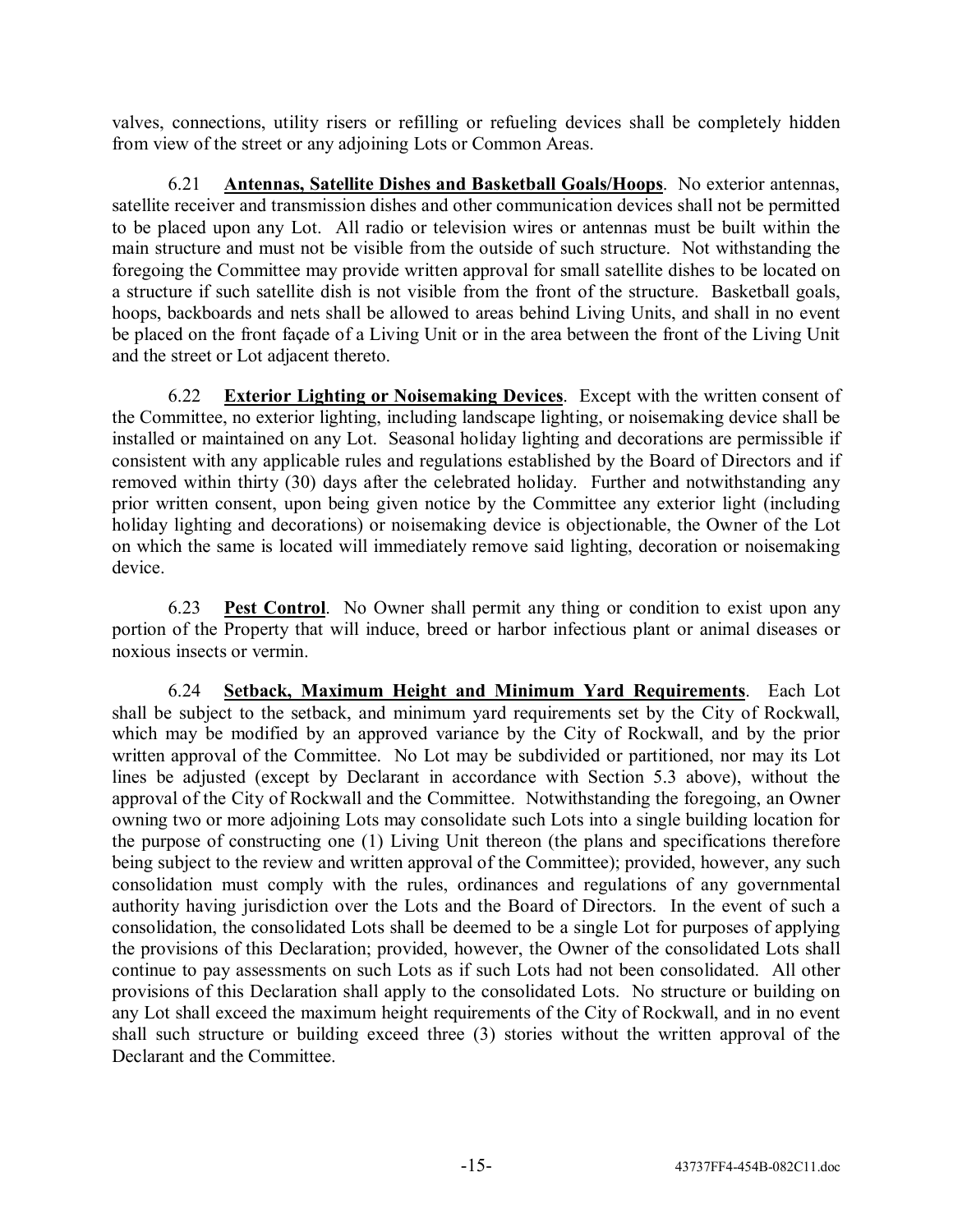6.25 **Grades, Slopes Drainage and Removal of Dirt**. Each Owner of a Lot shall accept the burden of, and shall not in any manner alter, modify or interfere with, the established drainage pattern and grades, slopes and courses related thereto over any Lot or Common Area without the prior approval of the Committee, and then only to the extent and in the manner specifically approved. No structure, plantings or other materials shall be placed or permitted to remain on or within any grades, slopes, or courses, nor shall any other activities be undertaken that may damage or interfere with established slope ratios, create erosion or sliding problems, or obstruct, change the direction of, or retard the flow of water through drainage channels. The digging of dirt or the removal of any dirt or soil from any Lot is prohibited, except as necessary in conjunction with the landscaping, construction or improvements thereon, and in no event shall any such dirt or soil be deposited on a vacant Lot or Common Area within the Property without the prior written approval of the respective Lot Owner or the Board of Directors. Minimum finish floor elevations, if any, established in the plat shall be maintained.

6.26 **Garages and Carriage Home/Guest Quarters**. Garages shall be used primarily for parking of vehicles, and only secondarily for storage. Each Living Unit on any Lot shall provide garage space for a minimum of two (2) conventional automobiles. All garage doors shall be equipped with automatic and remote controlled garage door openers, and shall be closed at all times when not in use. Detached garages and detached quarters (of any kind) must be approved in writing by the Committee. No carport shall be allowed on any Lot. As used herein the term "carport" shall not include a porte cochere. No garage shall be altered or converted for any purpose inconsistent with garaging of automobiles without the written consent of the Committee. Porte Cocheres must be approved in writing from the Committee.

6.27 **Windows, Decks, Porches and Outside Walls**. To preserve the attractive appearance of the Property, the Association may regulate the nature of items that may be placed in or on windows, decks, porches, and the outside walls so as to be visible from the street or Common Areas. Garments, rugs, laundry and other similar items may not be hung from windows, facades, porches, or decks. No window or wall type air-conditioners or water coolers shall be permitted to be used, erected, placed or maintained on or in any structure on any part of the Property.

6.28 **Leasing and Rental of Living Units**. No Owner may lease or rent his or her Living Unit for a period of less than six (6) months. All leases or rentals shall be by written lease agreement, which shall provide that the terms of the lease shall be subject in all respects to the provisions of this Declaration and the Rules and Regulations, Articles of Incorporation and Bylaws of the Association, and that any failure by the lessee or tenant to comply with the terms of such documents shall be a default under the lease. If the Board of Directors finds that a lessee or tenant has violated any provision of such documents or the Rules and Regulations, the Board may require the Owner to terminate such lease or rental agreement. Other than the foregoing, there is no restriction on the right of any Owner to lease or rent his Living Unit.

# **6.29 Exterior Construction Materials**.

(a) The exterior surfaces of all houses shall be of stone, brick, cement based siding, stucco, or glass. Columns and porches must be of painted wood or other materials approved in writing by the Committee. Notwithstanding the foregoing, either the Declarant or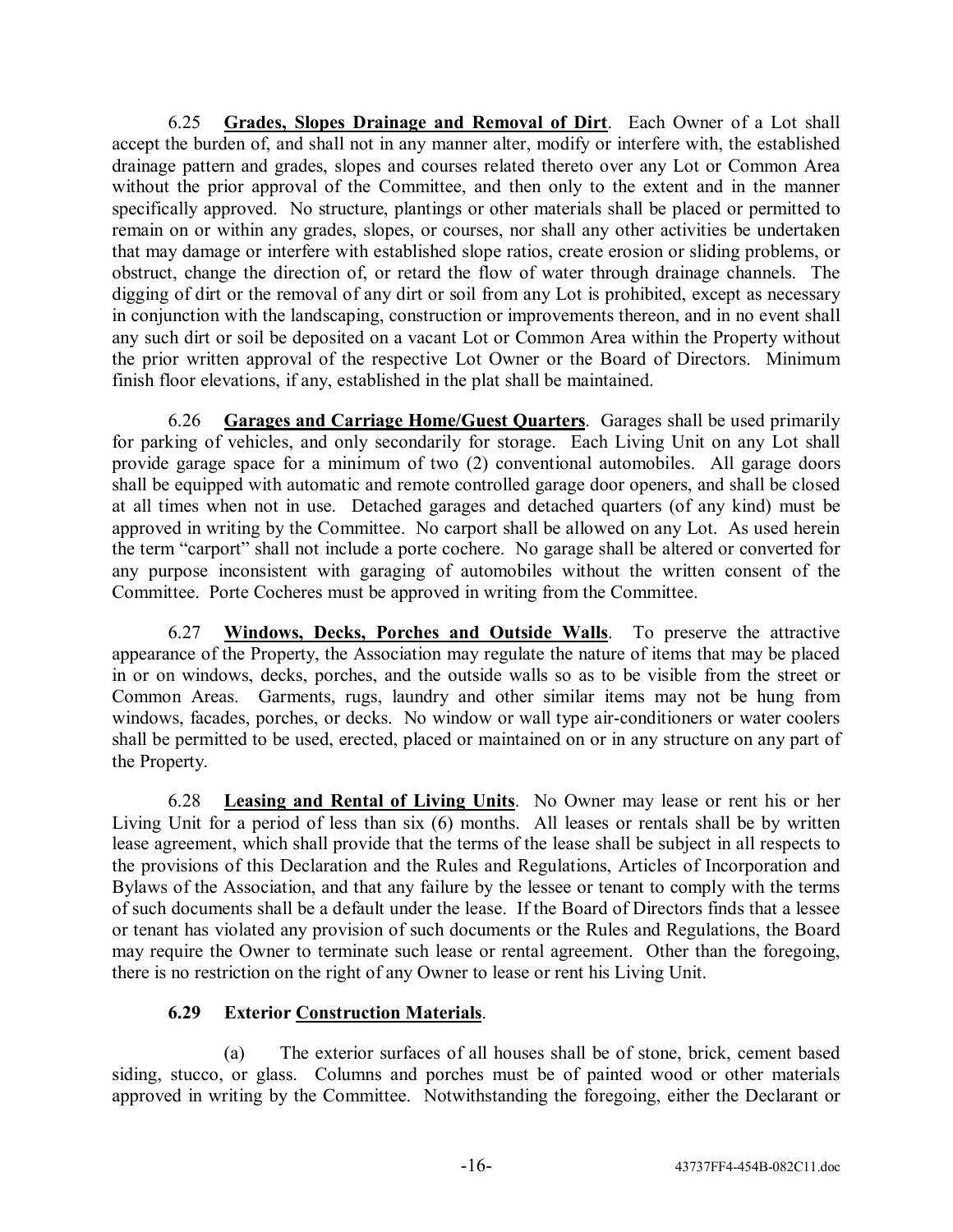the Committee may provide exceptions to these requirements in an effort to harmonize the appearance of the Property.

(b) Construction of a Living Unit shall include a concrete walk and curb the width of the lot, matching the width and locations of existing walks and curbs and in conformity with the overall site plans of Park Place West.

(c) All roofs shall be constructed of 3-tab composition shingles, manufactured slate, standing seam or metal shingles all with a minimum of a twenty-five (25) year life expectancy. The Committee may only approve roofing materials which are of a quality consistent with the external design, color, durability and appearance of other improvements within the Property. The roof pitch of any portion of the roof of the house shall be six (6) feet by twelve (12) feet minimum. Any deviation of roof pitch must be approved in writing by the Committee. Exterior paint, stain and stucco colors shall be subject to the written approval of the Committee.

(d) No above ground-level swimming pools shall be installed on any Lot.

(e) No projections of any type shall be placed or permitted to remain above the roof of any Living Unit with the exception of one or more chimneys and one or more vent stacks without the written approval of the Committee.

6.29 **Rules and Regulations**. In addition, the Association from time to time may adopt, modify or revoke such nondiscriminatory Rules and Regulations governing the conduct of persons and the operation and use of the Property as it may deem necessary or appropriate to ensure the peaceful and orderly use and enjoyment of the Property. A copy of the Rules and Regulations, upon adoption, and a copy of each amendment, modification or revocation thereof, shall be delivered by the Board of Directors promptly to each Owner. The Rules and Regulations may be adopted by the Board of Directors, except as may be otherwise provided in the Bylaws of the Association.

## **Article 7.**

# **Architectural Review Committee**

7.1 **Architectural Review**. No Improvement shall be commenced, erected, placed or altered on any Lot until the construction plans and specifications showing the nature, shape, heights, materials, colors and proposed location of the Improvement have been submitted to and approved in writing by the Architectural Review Committee, except that Declarant shall not be required to obtain such approval for Improvements commenced, erected, placed or altered by Declarant. The building plans to be submitted shall consist of one complete set of plans and specifications in the usual form showing insofar as appropriate, (i) the size and dimensions of the Improvements, (ii) the exterior design; (iii) approximate exterior color scheme; (iv) location of Improvements on the Lot, including setbacks, driveway and parking areas; and (v) location of existing trees to be removed. These plans and specifications shall be left with the Committee until sixty (60) days after notice of completion has been received by the Committee. This is for the purpose of determining whether, after inspection by the Committee, the Improvement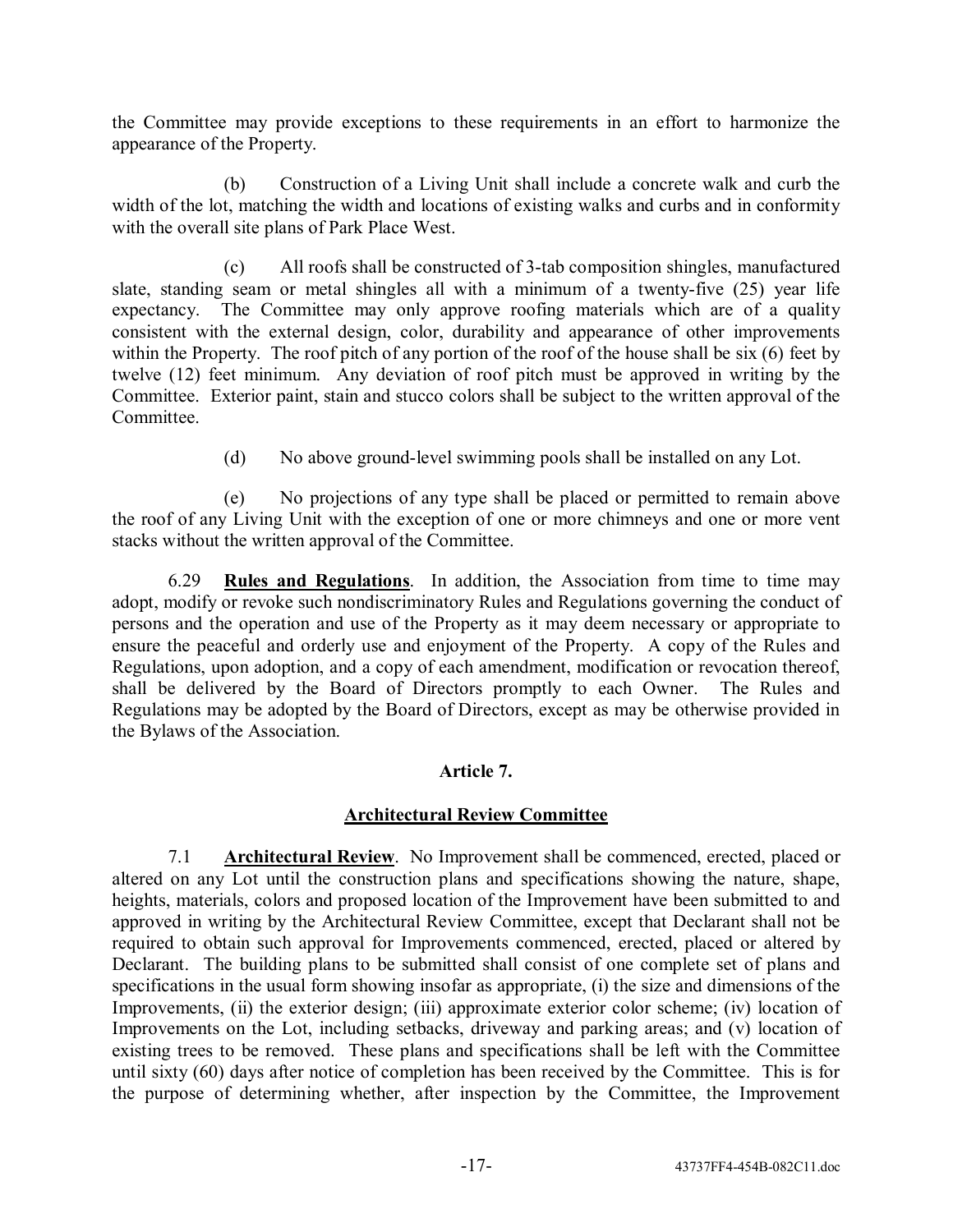complies substantially with the plans and specifications that were submitted and approved. The Architectural Review Committee is not responsible for determining compliance with structural and building codes, ordinances, zoning codes or any other governmental regulations, all of which are the responsibility of the applicant. The procedure and specific requirements for review and approval of construction may be set forth in Design Guidelines adopted from time to time by the Architectural Review Committee. The Committee may charge a reasonable fee to cover the cost of processing an application. In all cases in which the Architectural Review Committee's consent is required by this Declaration, the provisions of this Article shall apply, except that this Article shall not apply to construction by Declarant.

7.2 **Committee Decision**. The Architectural Review Committee shall render its decision with respect to a construction proposal within thirty (30) calendar days after it has received all material required by it with respect to the application. In the event the Committee fails to render its approval or disapproval within forty-five (45) calendar days after the Committee has received all material required by it with respect to the proposal, or if no suit to enforce this Declaration has been commenced within one year after completion thereof, approval will not be required and the related provisions of this Declaration shall be deemed to have been fully complied with.

7.3 **Committee Discretion**. The Architectural Review Committee may, at its sole discretion, withhold consent to any proposed work if the Committee finds the proposed work would be inappropriate for the particular Lot or incompatible with the Design Guidelines or design standards that the Committee intends for Park Place West. It is the intent and purpose of this Declaration to ensure quality of workmanship and materials, to ensure harmony of external design with the existing Improvements and with respect to topography and finished grade elevations and to ensure compliance with the setback requirements contained in the conditions of approval of the City of Rockwall. Considerations such as siting, shape, size, color, design, materials, height, solar access, screening, impairment of the view from other Lots, or other effect on the enjoyment of other Lots or the Common Area, disturbance of existing terrain and vegetation, and any other factors that the Committee reasonably believes to be relevant may be taken into account by the Committee in determining whether or not to consent to any proposed work. Regulations on siting of television antennas and satellite receiving dishes shall be in conformance with any applicable Federal Communications Commission rules.

7.4 **Membership: Appointment and Removal**. While the Declarant is an Owner, the Architectural Review Committee shall consist of as many persons, but not less than two, as Declarant may from time to time appoint. Declarant may, at its discretion, remove any member of the Committee from office at any time and may appoint new or additional members at any time. The Association shall keep on file at its principal office a list of the names and addresses of the members of the Committee. Declarant may at any time delegate to the Board of Directors of the Association the right to appoint or remove members of the Architectural Review Committee. In such event, or in the event Declarant fails to appoint an Architectural Review Committee or in the event that the Declarant is no longer an Owner, the Board of Directors shall assume responsibility for appointment and removal of members of the Architectural Review Committee, or, if it fails to do so, the Board of Directors shall serve as the Architectural Review Committee.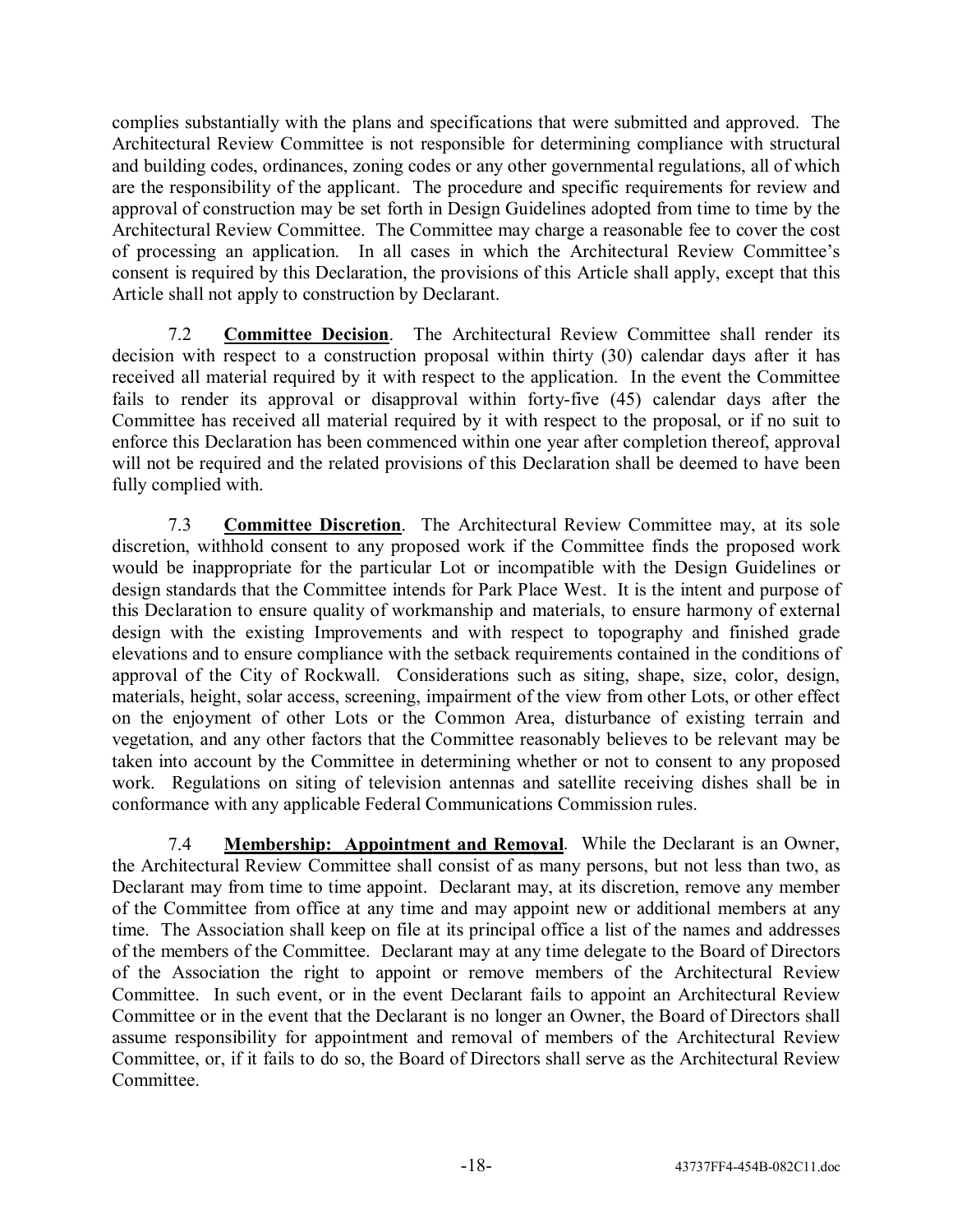7.5 **Majority Action**. Except as otherwise provided in this Declaration, a majority of the members of the Architectural Review Committee shall have the power to act on behalf of the Committee, without the necessity of a meeting and without the necessity of consulting the remaining members of the Committee. The Committee may render its decision only by written instrument setting forth the action taken by the consenting members.

7.6 **Liability**. Neither the Architectural Review Committee nor any member thereof shall be liable to any Owner, occupant, builder or developer for any damage, loss or prejudice suffered or claimed on account of any action or failure to act of the Committee or a member of the Committee, and the Association shall indemnify the Committee and its members therefrom, provided only that the member has, in accordance with the actual knowledge possessed by him or her, acted in good faith.

7.7 **Nonwaiver**. Consent by the Architectural Review Committee to any matter proposed to it or within its jurisdiction shall not be deemed to constitute a precedent or waiver impairing its right to withhold approval as to any similar matter thereafter proposed or submitted to it for consent.

7.8 **Appeal**. At any time after Declarant has delegated appointment of the members of the Architectural Review Committee to the Board of Directors pursuant to Section 7.4, any Owner adversely affected by action of the Architectural Review Committee may appeal such action to the Board of Directors. Appeals shall be made in writing within ten (10) days of the Committee's action and shall contain specific objections or mitigating circumstances justifying the appeal. A final, conclusive decision shall be made by the Board of Directors within fifteen (15) working days after receipt of such notification.

7.9 **Effective Period of Consent**. The Architectural Review Committee's consent to any proposed work shall automatically be revoked one year after issuance unless construction of the work has been substantially commenced in the judgment of the Architectural Review Committee and thereafter diligently pursued, or unless the Owner has applied for and received an extension of time from the Committee.

7.10 **Estoppel Certificate**. Within fifteen (15) working days after written request is delivered to the Architectural Review Committee by any Owner, and upon payment to the Committee of a reasonable fee fixed by the Committee to cover costs, the Committee shall provide such Owner with an estoppel certificate executed by a member of the Committee and acknowledged, certifying with respect to any Lot owned by the Owner, that as of the date thereof, either (a) all Improvements made or done upon or within such Lot by the Owner comply with this Declaration or (b) such Improvements do not so comply, in which event the certificate shall also identify the noncomplying Improvements and set forth with particularity the nature of such noncompliance. Any purchaser from the Owner, and any mortgagee or other encumbrance, shall be entitled to rely on such certificate with respect to the matters set forth therein, such matters being conclusive as between Declarant, the Architectural Review Committee, the Association and all Owners, and such purchaser or mortgagee.

7.11 **Enforcement**. If during or after the construction the Architectural Review Committee finds that construction does not comply with the approved plans, the Committee may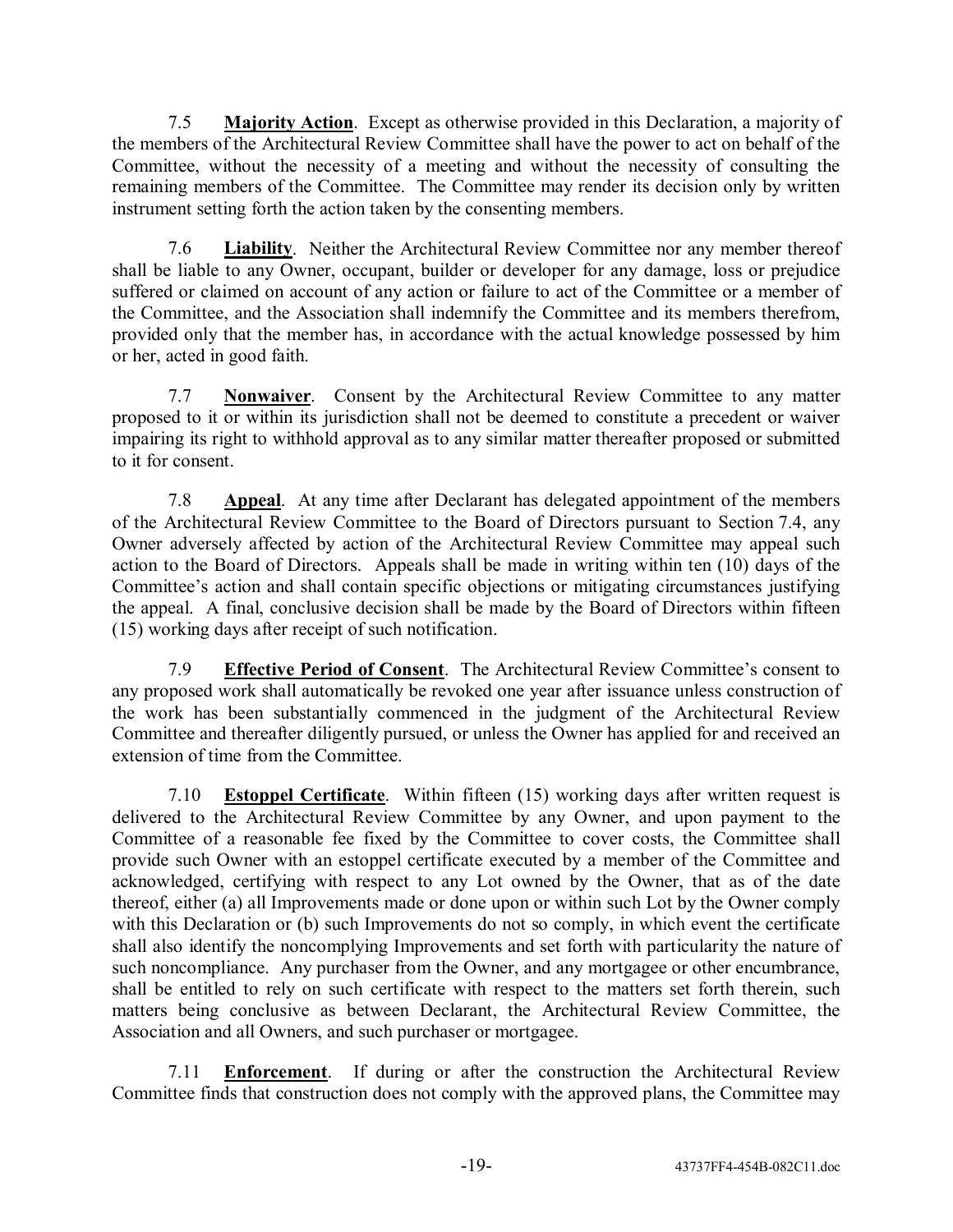require conforming changes to be made or that construction be stopped. The cost of any required changes shall be borne by the Owner. The Committee shall have the power and authority to order any manner of changes or complete removal of any Improvement, alteration or other activity for which prior written approval from the Committee is required and has not been obtained or waived in writing. If an Owner fails to comply with an order of the Committee, then, subject to the Owner's right of appeal under Section 7.8, either the Architectural Review Committee or the Association may enforce compliance in accordance with the procedures set forth in Section 11.1 below.

### **Article 8.**

### **Association**

Before conveyance of the first Lot, Declarant shall organize an association of all of the Owners within Park Place West. Such Association, and its successors and assigns, shall be organized as a Texas nonprofit corporation under the name "Park Place West Homeowners" Association," and shall have such property, powers and obligations as are set forth in this Declaration for the benefit of the Property and all Owners of Lots located therein.

8.1 **Organization**. Declarant shall, before the first Lot is conveyed to an Owner, organize the Association as a nonprofit corporation under the general nonprofit corporation laws of the State of Texas. The Articles of Incorporation of the Association shall provide for its perpetual existence, but in the event the Association is at any time dissolved, whether inadvertently or deliberately, it shall automatically be succeeded by an unincorporated association of the same name. In that event, the assets of the Association shall be dedicated to a public body, or all of the property, powers and obligations of the incorporated Association existing immediately prior to its dissolution shall thereupon automatically vest in the successor unincorporated association, and such vesting shall thereafter be confirmed as evidenced by appropriate conveyances and assignments by the incorporated association. To the greatest extent possible, any successor unincorporated association shall be governed by the Articles of Incorporation and Bylaws of the Association as if they had been made to constitute the governing documents of the unincorporated association.

8.2 **Membership**. Every Owner of one or more Lots within the Property shall, immediately upon creation of the Association and thereafter during the entire period of such Owner's ownership of one or more Lots within the Property, be a member of the Association. Such membership shall commence, exist and continue simply by virtue of such ownership; shall expire automatically upon termination of such ownership; and need not be confirmed or evidenced by any certificate or acceptance of membership.

8.3 **Voting Rights**. The Association shall have two classes of voting membership:

**Class A**. Class A members shall be all Owners with the exception of the Class B member and shall be entitled to one vote for each Lot owned. When more than one person holds an interest in any Lot, all such persons shall be members. The vote for such Lot shall be exercised as they among themselves determine, but in no event shall more than one vote be cast with respect to any Lot.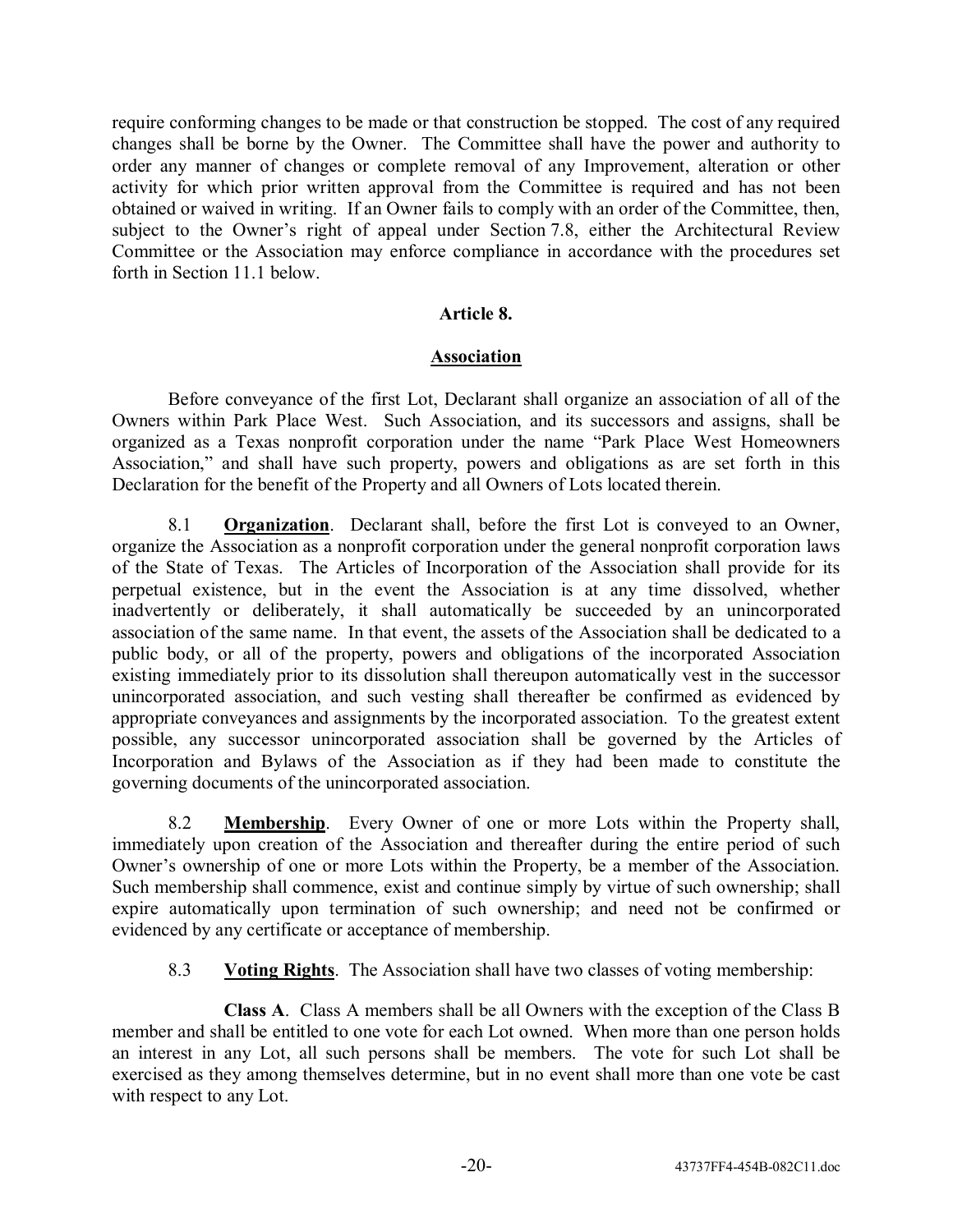**Class B**. The Class B member shall be Declarant and shall be entitled to three votes for each Lot owned by Declarant. The Class B membership shall cease and be converted to Class A membership on the happening of either of the following events, whichever occurs earlier:

(i) When all of the Lots in the final phase of development of Park Place West have been sold and conveyed to Owners other than a successor Declarant;

(ii) At such earlier time as Declarant may elect in writing to terminate Class B membership.

8.4 **General Powers and Obligations**. The Association shall have, exercise and perform all of the following powers, duties and obligations:

(a) The powers, duties and obligations granted to the Association by this Declaration.

(b) The powers and obligations of a nonprofit corporation pursuant to the general nonprofit corporation laws of the State of Texas.

(c) Any additional or different powers, duties and obligations necessary or desirable for the purpose of carrying out the functions of the Association pursuant to this Declaration or otherwise promoting the general benefit of the Owners within the Property.

The powers and obligations of the Association may from time to time be amended, repealed, enlarged or restricted by changes in this Declaration made in accordance with its provisions, accompanied by changes in the Articles of Incorporation or Bylaws of the Association made in accordance with such instruments and with the nonprofit corporation laws of the State of Texas.

8.5 **Specific Powers and Duties**. The powers and duties of the Association shall include, without limitation, all of the following:

(a) **Maintenance and Services**. The Association shall provide maintenance and services for the Property as provided in Article 9 and other provisions of this Declaration.

(b) **Insurance**. The Association shall obtain and maintain in force policies of insurance as provided in this Declaration or the Bylaws of the Association.

(c) **Rulemaking**. The Association shall make, establish, promulgate, amend and repeal Rules and Regulations as provided in Section 6.29 of this Declaration.

(d) **Assessments**. The Association shall adopt budgets and impose and collect Assessments as provided in Article 10 of this Declaration.

(e) **Enforcement**. The Association shall perform such acts, whether or not expressly authorized by this Declaration, as may be reasonably necessary to enforce the provisions of this Declaration and the Rules and Regulations adopted by the Association,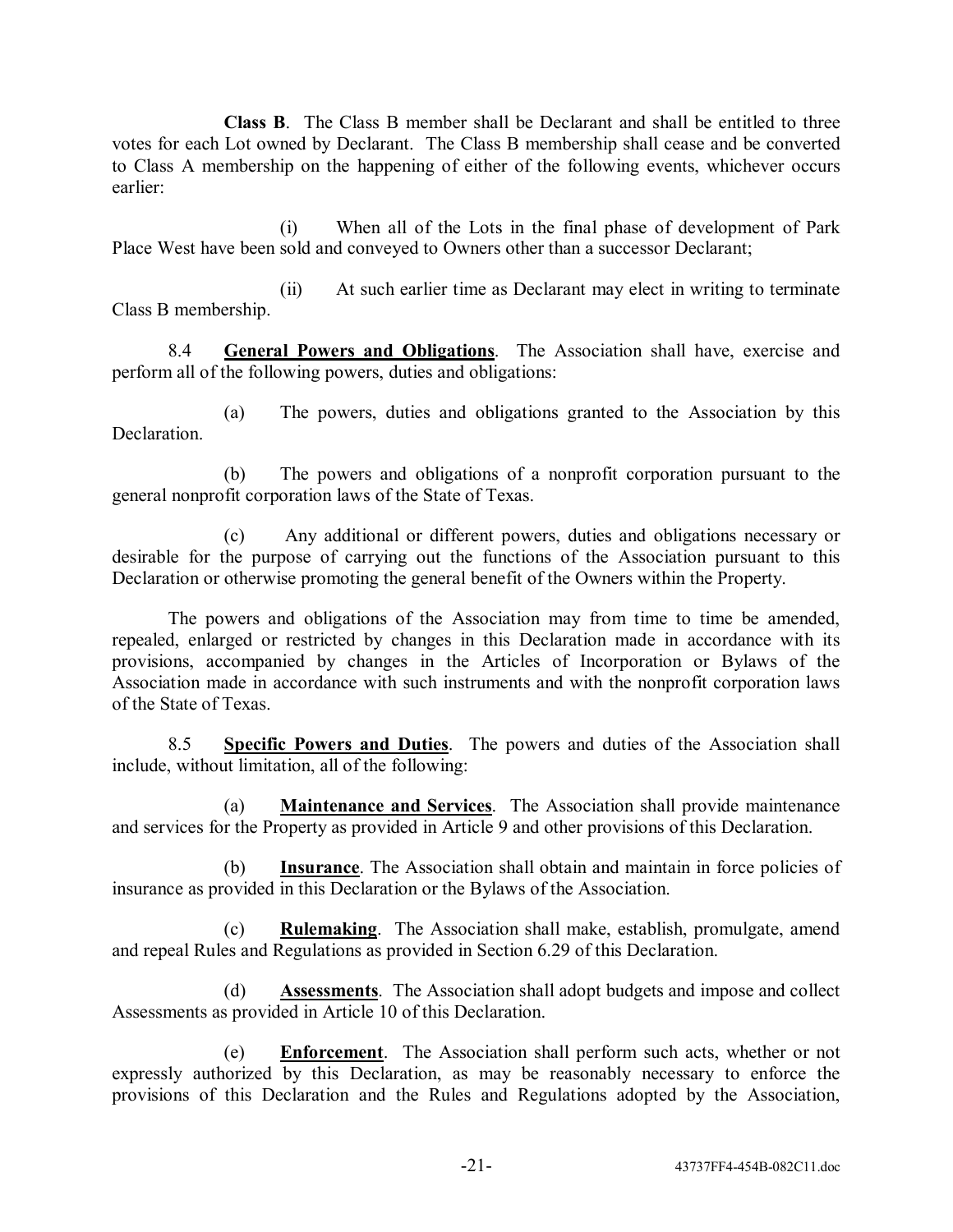including, without limitation, enforcement of the decisions of the Architectural Review Committee. Nothing in this Declaration shall be construed as requiring the Association to take any specific action to enforce violations.

(f) **Employment of Agents, Advisers and Contractors**. The Association, through its Board of Directors, may employ the services of any person or corporation as managers; hire employees to manage, conduct and perform the business, obligations and duties of the Association; employ professional counsel and obtain advice from such persons or firms or corporations such as, but not limited to, landscape architects, architects, planners, lawyers and accountants; and contract for or otherwise provide for all services necessary or convenient for the management, maintenance and operation of the Property; provided, however, the Association may not incur or commit to incur legal fees in excess of \$5,000 for any specific litigation or claim matter unless the Owners have enacted a resolution authorizing the incurring of such fees by a vote of seventy-five percent (75%) of the voting rights present in person or by absentee ballot or proxy at a meeting at which a quorum is constituted. This limitation shall not be applicable to legal fees incurred in defending the Association or the Board of Directors from claims or litigation brought against them. The limitation set forth in this paragraph shall increase by \$500 on each fifth anniversary of the recording of this Declaration.

(g) **Borrow Money, Hold Title and Make Conveyances**. The Association may borrow and repay moneys for the purpose of performing its duties under this Declaration, and subject to Section 4.4(d) above, encumber the Common Areas as security for the repayment of such borrowed money. The Association may acquire, hold title to and convey, with or without consideration, real and personal property and interests therein, including, but not limited to, easements across all or any portion of the Common Area, and shall accept any real or personal property, leasehold or other property interests within Park Place West conveyed to the Association by Declarant.

(h) **Transfer, Dedication and Encumbrance of Common Area**. Except as otherwise provided in Section 4.4(d) above, the Association may sell, transfer or encumber all or any portion of the Common Area to a person, firm or entity, whether public or private, and dedicate or transfer all or any portion of the Common Area to any public agency, authority, or utility for public purposes.

(i) **Create Classes of Service and Make Appropriate Changes**. The Association may, in its sole discretion, create various classes of service and make appropriate Individual Assessments or charges therefore to the users of such services, including, but not limited to, reasonable admission and other fees for the use of any and all recreational facilities situated on the Common Areas, without being required to render such services to those of its members who do not assent to such charges and to such other Rules and Regulations as the Board of Directors deems proper. In addition, the Board of Directors shall have the right to discontinue any service upon nonpayment of Assessments or to eliminate any service for which there is no demand or for which there are inadequate funds to maintain the same.

(j) **Implied Rights and Obligations**. The Association may exercise any other right or privilege reasonably to be inferred from the existence of any right or privilege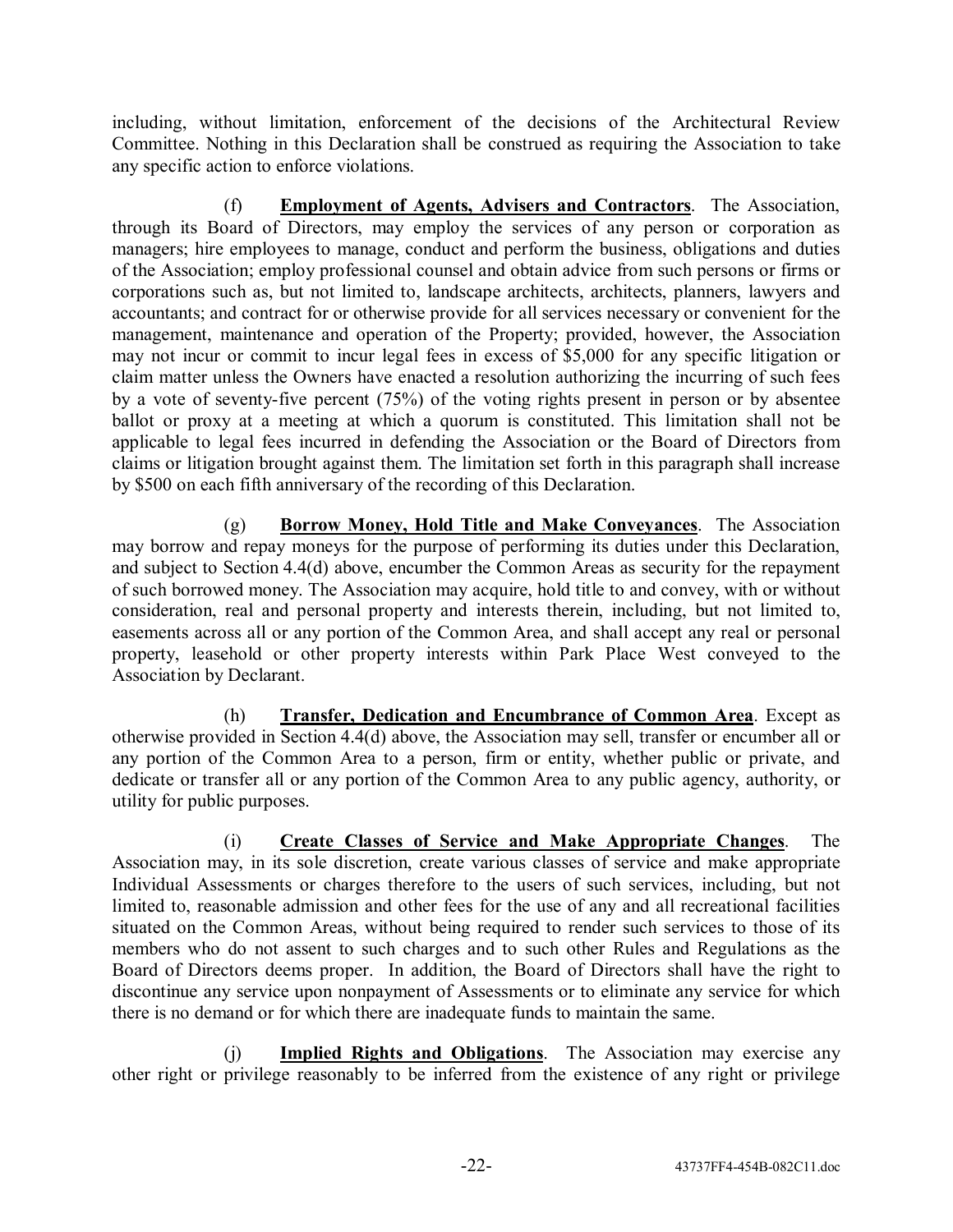expressly given to the Association under this Declaration or reasonably necessary to effectuate any such right or privilege.

8.6 **Liability**. Neither a member of the Board of Directors nor an officer of the Association shall be liable to the Association, any Owner or any third party for any damage, loss or prejudice suffered or claimed on account of any action or failure to act in the performance of his duties, so long as the individual acted in good faith, believed that the conduct was in the best interests of the Association, or at least was not opposed to its best interests, and in the case of criminal proceedings, had no reason to believe the conduct was unlawful. In the event any member of the Board of Directors or any officer of the Association is threatened with or made a party to any proceeding because the individual was or is a director or officer of the Association, the Association shall defend such individual against such claims and indemnify such individual against liability and expenses incurred to the maximum extent permitted by law. The managing agent of the Association, and its officers and employees, shall not be liable to the Association, the Owners or any third party on account of any action or failure to act in the performance of its duties as managing agent, except for acts of gross negligence or intentional acts, and the Association shall indemnify the managing agent and its officers and employees from any such claims, other than for gross negligence or intentional misconduct.

8.7 **Interim Board; Turnover Meeting**. Declarant shall have the right to appoint an interim board of one to three directors, who shall serve as the Board of Directors of the Association until replaced by Declarant or until their successors take office at the Turnover Meeting following termination of Class B membership. Declarant shall call a meeting of the Association for the purpose of turning over administrative responsibility for the Property to the Association not later than ninety (90) days after termination of the Class B membership in accordance with Section 8.3 above. At the Turnover Meeting the interim directors shall resign and their successors shall be elected by the Owners, as provided in this Declaration and in the Bylaws of the Association. If Declarant fails to call the Turnover Meeting required by this section, any Owner or mortgagee of a Lot may call the meeting by giving notice as provided in the Bylaws.

8.8 **Contracts Entered into by Declarant or Before Turnover Meeting**. Notwithstanding any other provision of this Declaration, any management contracts, service contracts or employment contracts entered into by Declarant or the Board of Directors on behalf of the Association before the Turnover Meeting shall have a term of not more than three (3) years. In addition, any such contract shall provide that it may be terminated without cause or penalty by the Association or Board of Directors upon not less than thirty (30) days' notice to the other party given not later than sixty (60) days after the Turnover Meeting.

8.9 **Bylaws**. The Bylaws of the Association and any amendment or modification of the Bylaws shall be recorded in the Deed Records of Rockwall County, Texas. Declarant hereby adopts, on behalf of the Association, the initial Bylaws attached as Exhibit A to this Declaration.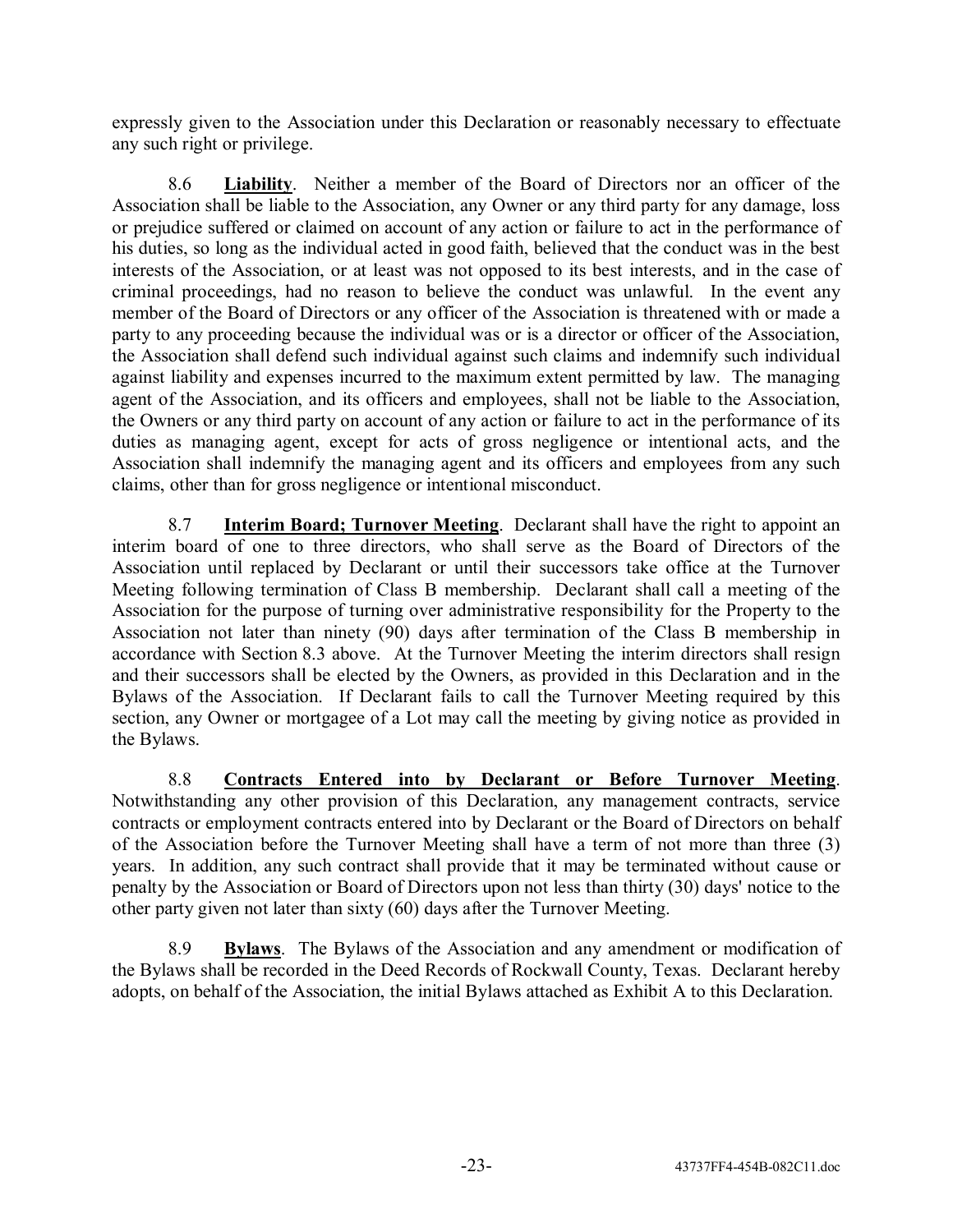## **Article 9.**

# **Maintenance, Utilities and Services**

9.1 **Maintenance and Lighting of Common Maintenance Areas**. The Association may provide exterior lighting for and shall perform all maintenance upon the Common Maintenance Areas, including, but not limited to, landscaping, irrigation, walks, private roads, entrance monuments, gates, fences, walls, signs, parking areas, walkways and trails, unless the maintenance thereof is assumed by a public body. Such areas shall be maintained in attractive condition and in a good and workmanlike manner to render them fit for the purposes for which they are intended.

9.2 **Maintenance of Utilities**. The Association shall perform or contract to perform maintenance of all private utilities within Common Maintenance Areas, such as sanitary sewer service lines, domestic water service lines and storm drainage lines, except to the extent such maintenance is performed by the utilities furnishing such services. The Association shall not be liable for any interruption or failure of such services. Each Owner shall be responsible for maintaining utility lines within his Lot other than serving the Common Maintenance Areas.

9.3 **Security**. The Association may, but shall not be obligated to, maintain or support certain activities within the Property designed to make the Property safer than it otherwise might be. Neither the Association, any managing agent retained by the Association, Declarant, nor any successor Declarant shall in any way be considered insurers or guarantors of security within the Property, nor shall any of them be held liable for any loss or damage by reason of failure to provide adequate security or of ineffectiveness of security measures undertaken. No representation or warranty is made that any fire protection system, burglar alarm system or other security system cannot be compromised or circumvented, and no representation or warranty is made that any such systems or security measures undertaken will in all cases prevent loss or provide the detection or protection for which the system is designed or intended. Each Owner acknowledges, understands and covenants to inform its tenants that the Association, its Board of Directors and committees, any managing agent retained by the Association, Declarant, and any successor Declarant are not insurers and that each person using the Property assumes all risks for loss or damage to persons, to property and to the contents of Lots resulting from acts of third parties and releases such parties from any liability therefor.

9.4 **Services**. The Association shall provide or contract for such services as the Board may reasonably deem to be of benefit to the Property, including, without limitation, landscape services, garbage and trash removal for Common Maintenance Areas and security services.

9.5 **Ownerís Responsibility**. Except as otherwise provided in Section 9.6 below or by written agreement with the Association, all maintenance of the Lots and Improvements thereon as provided in Section 6.7 above shall be the sole responsibility of the Owner thereof, who shall maintain such Lot and the portion of the street right-of-way between the Lot and the street in a neat and attractive condition in accordance with the community-wide standard of Park Place West. The Association shall, in the discretion of the Board of Directors, assume the maintenance responsibilities of such Owner if, in the opinion of the Board of Directors, the level and quality of maintenance being provided by such Owner does not satisfy such standard.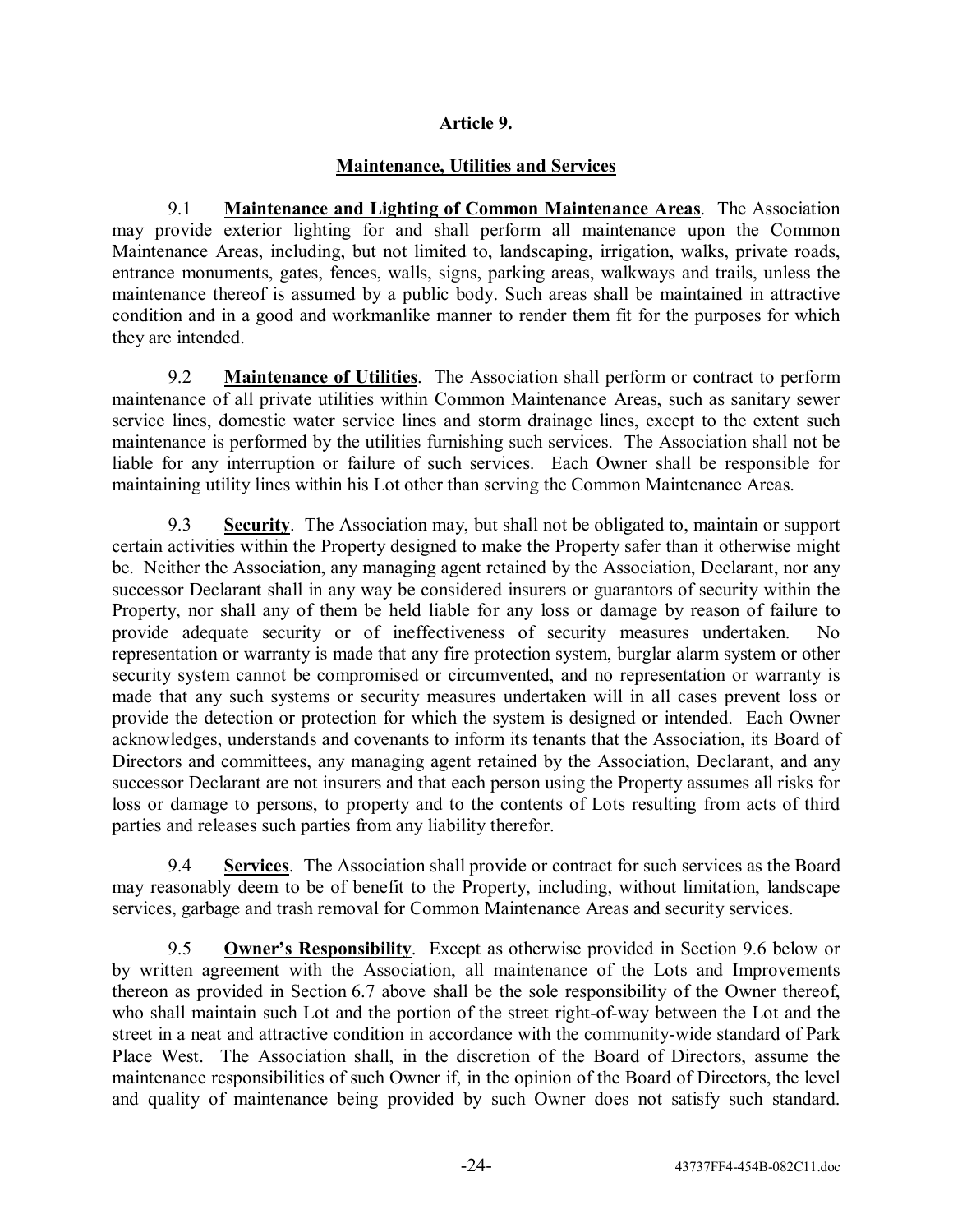Before assuming such maintenance responsibilities, the Board of Directors shall notify the Owner in writing of its intention to do so, and if such Owner has not commenced and diligently pursued remedial action within fifteen (15) days after mailing of such written notice, then the Association shall proceed. The expenses of such maintenance by the Association shall be reimbursed to the Association by the Owner, together with interest as provided in Section 11.5 below. Such charges shall be an Individual Assessment and lien on the Lot as provided in Sections 10.8 and 11.1 below.

9.6 **Association's Responsibility.** Mowing the grass and trimming the bushes on each Lot from the street to the front façade of any living structure will be the responsibility of the Association. In addition, the Association will be responsible for the maintenance of any trees installed by the Association.

9.7 **Damage Liability**. Any damage to any Common Maintenance Area by Owners, their children, agents, visitors, friends, relatives, tenants, occupants or service personnel shall be repaired by the Owner within fifteen (15) days following the date on which notice is mailed by the Association informing the Owner of such violation. If the damage has not been repaired within such time, then the Association shall perform such repair and the cost shall be assessed to the Owner as an Individual Assessment.

## **Article 10.**

## **Assessments**

10.1 **Purpose of Assessments**. The Assessments levied by the Association shall be used exclusively to promote the recreation, health, safety, and welfare of the Owners and occupants of the Property and for the improvement, operation and maintenance of the Common Maintenance Areas.

10.2 **Types of Assessments**. The Association may levy Annual Assessments, Special Assessments, Emergency Assessments, Limited Common Area Assessments, Working Fund Assessments and Individual Assessments, all as more particularly described below.

## 10.3 **Apportionment of Assessment**.

(a) **Lots Owned by Declarant**. Lots owned by Declarant shall not be subject to Annual Assessments (including assessments for reserves), Special Assessments, Limited Common Assessments or Emergency Assessments until such time as an occupancy certificate is issued for the Living Unit located on the Lot. Declarant, however, may defer payment of the accrued reserve assessments for a Lot from the time a Lot becomes subject to assessment until the date the Lot is conveyed, but not beyond the date of the Turnover Meeting or, if no Turnover Meeting is held, the date the Owners assume administrative control of the Association. The books and records of the Association shall reflect the amount owing from Declarant for all reserve Assessments.

(b) **Other Lots**. Any Lots other than Lots owned by Declarant shall be subject to assessment and shall pay an equal share of the Annual Assessments, Special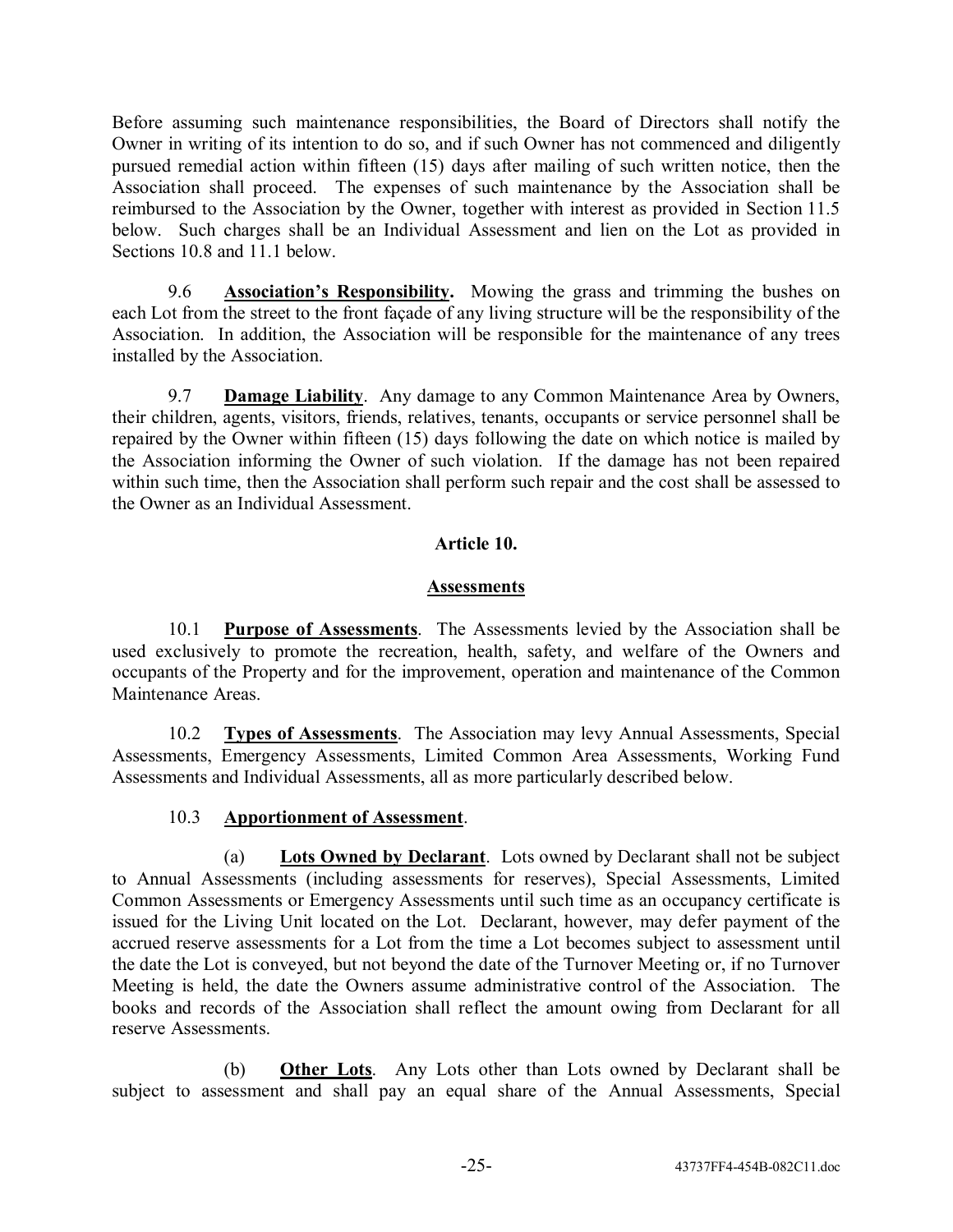Assessments and Emergency Assessments. Notwithstanding the provisions of this section, however, a supplemental declaration annexing a specific Common Area facility may specify a special allocation of assessing the costs of operating and maintaining the facility on such Common Area in order to more fairly allocate such cost, taking into account the extent of use or other factors. Declarant may elect to delay collection of Annual Assessments against all Lots, but in such case shall pay all common expenses of the Association until such Assessments commence. No Owner by the Owner's own action may claim exemption from liability for contribution towards common expenses by waiver by the Owner of use of enjoyment of any or the Common Area or by abandonment by the Owner of the Owner's Lot. An Owner may not claim an offset against an Assessment for failure of the Association to perform its obligations, and no Owner may offset amounts owing or claimed to be owing by the Association or Declarant to the Owner.

10.4 **Annual Assessments**. The Board of Directors of the Association shall from time to time and at least annually prepare an operating budget for the Association, taking into account the current costs of maintenance and services and future needs of the Association, any previous overassessment and any common profits of the Association. The budget shall take into account the number of Lots subject to assessment as of the first day of the fiscal year for which the budget is prepared and the number of Lots reasonably anticipated to become subject to assessment during the fiscal year. The budget may be based upon a greater number of Lots than those reasonably anticipated to be subject to assessment during the fiscal year if the Declarant agrees to subsidize the Association for any shortfall in the Operations Fund until assumed number of Lots is subject to assessment. The budget shall provide for such reserve or contingency funds as the Board deems necessary or as may be required by law, but not less than the reserves required by Section 10.12 below. Annual Assessments for such operating expenses and reserves ("Annual Assessments") shall then be apportioned among the Lots as provided in Section 10.3 above. Within thirty (30) days after adopting the annual budget, the Board of Directors shall provide a summary of the budget to all Owners. If the Board of Directors fails to adopt an annual budget, the last adopted budget shall continue in effect. The manner of billing and collection of Assessments shall be as provided in the Bylaws.

10.5 **Special Assessments**. In addition to the Annual Assessment authorized above, the Board of Directors may levy during any fiscal year a Special Assessment ("Special **Assessment**î), applicable to that year only, for the purpose of deferring all or any part of the cost of any construction or reconstruction, unexpected repair, or acquisition or replacement of a described capital improvement, or for any other one-time expenditure not to be paid for out of Annual Assessments. Special Assessments for acquisition or construction of new capital improvements or additions which in the aggregate in any fiscal year exceed an amount equal to fifteen percent (15%) of the budgeted gross expenses of the Association for the fiscal year may be levied only if approved by a majority of the voting rights voting on such matter, together with the written consent of the Class B member, if any. Prior to the Turnover Meeting, any Special Assessment for acquisition or construction of new capital improvements or additions must be approved by not less than fifty percent (50%) of the Class A voting rights, together with the written consent of the Class B member. Special Assessments shall be apportioned as provided in Section 10.3 above and may be payable in lump sum or in installments, with or without interest or discount, as determined by the Board of Directors.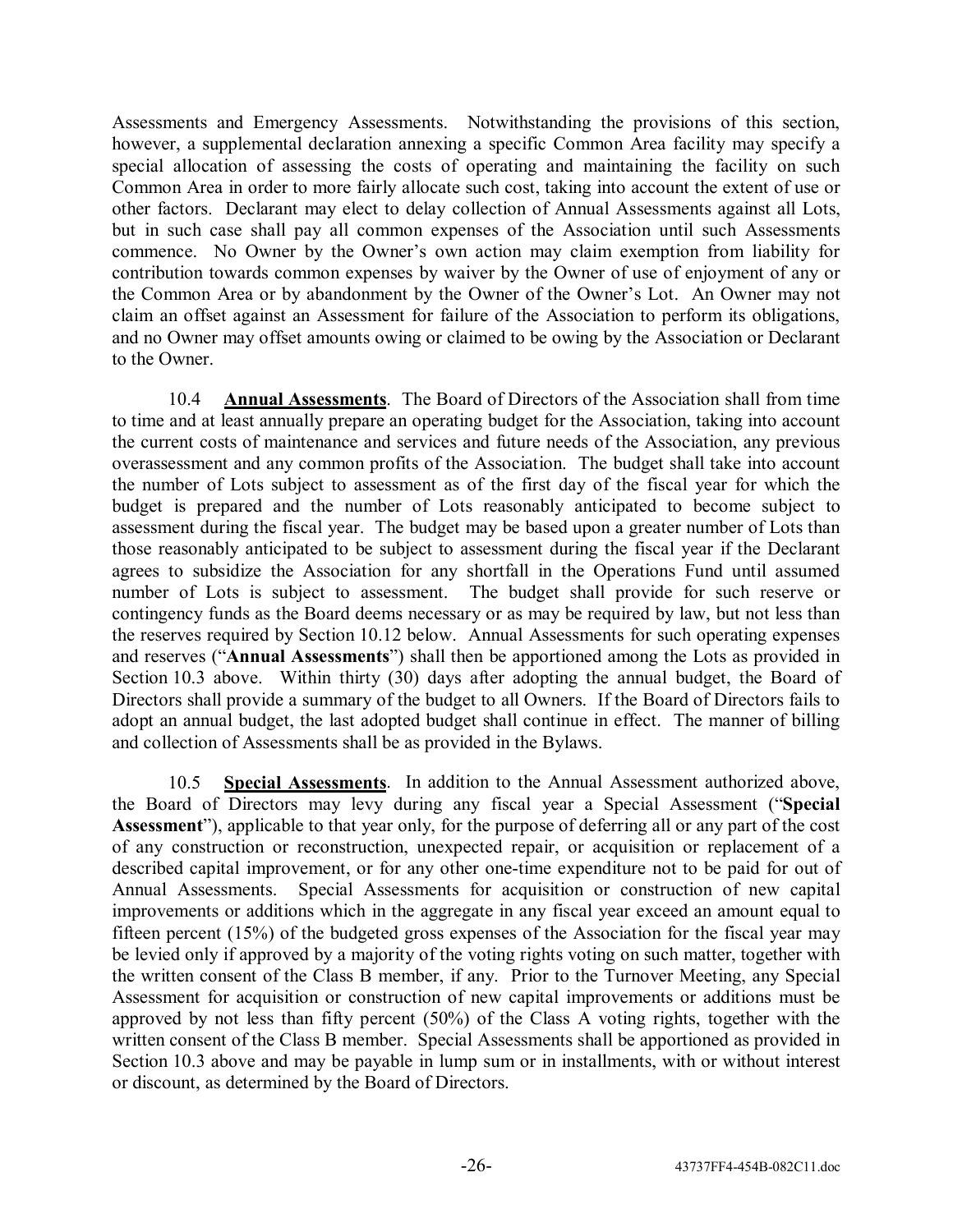10.6 **Emergency Assessments**. If the Annual Assessments levied at any time are or will become inadequate to meet all expenses incurred under this Declaration for any reason that is outside of the control of the Association, including nonpayment of any Owner's Assessments on a current basis, the Board of Directors shall immediately determine the approximate amount of such inadequacy and issue a supplemental budget, noting the reason therefor, and levy an Emergency Assessment for the amount required to meet all such expenses on a current basis ("**Emergency Assessment**"). Emergency Assessments shall be apportioned as set forth in Section 10.3 above and payable as determined by the Board of Directors.

10.7 **Limited Common Area Assessments**. Annual Assessments, Special Assessments and Emergency Assessments relating to maintenance, upkeep, repair, replacement or Improvements to Limited Common Areas (ì**Limited Common Area Assessments**î) shall be assessed exclusively and on an equal basis to the Lots having the right to use such Limited Common Areas.

10.8 **Individual Assessments**. Any common expense or any part of a common expense benefiting fewer than all of the Lots may be assessed exclusively against the Lots benefited ("Individual Assessment"). Individual Assessments include, without limitation, charges for services provided under Sections 8.5(i) and 9.5 and any common expense that the Board of Directors determines is the fault of the Owner and not paid by insurance. Individual Assessments shall also include default Assessments levied against any Lot to reimburse the Association for costs incurred in bringing such Lot or its Owner into compliance with the provisions of this Declaration or the Rules and Regulations of the Association and for fines or other charges imposed pursuant to this Declaration for violation thereof Unless otherwise provided by the Board of Directors, Individual Assessments shall be due 30 days after the Board of Directors has given written notice thereof to the Owners subject to the Individual **Assessments** 

10.9 **Working Fund Assessments**. Upon the first sale of a Lot to a purchaser other than a successor Declarant and upon any subsequent sale of such Lot, the purchaser shall pay to the Association a Working Fund Assessment equal to three times the monthly Annual Assessment (i.e., one-fourth of the Annual Assessment) then applicable to the Lot (the ì**Working Fund Assessment**î). The Board of Directors may deposit Working Fund Assessments either in the Operations Fund or in the Reserve Fund, at the discretion of the Board.

10.10 **Annexation of Additional Property**. When Additional Properties are annexed to Park Place West, the Lots included therein shall become subject to Assessments from the date of such annexation to the extent provided in Section 10.3. The Board of Directors, however, at its option may elect to recompute the budget based upon the additional Lots subject to assessment and additional Common Areas and recompute Annual Assessments for all Lots, including the new Lots, for the balance of the fiscal year. Notwithstanding any provision of this Declaration apparently to the contrary, a declaration annexing Additional Property may provide that such Additional Property does not have the right to use a particular Common Area or facility located thereon, in which case such Additional Property shall not be assessed for the costs of operating, maintaining, repairing, replacing or improving such Common Area or facility.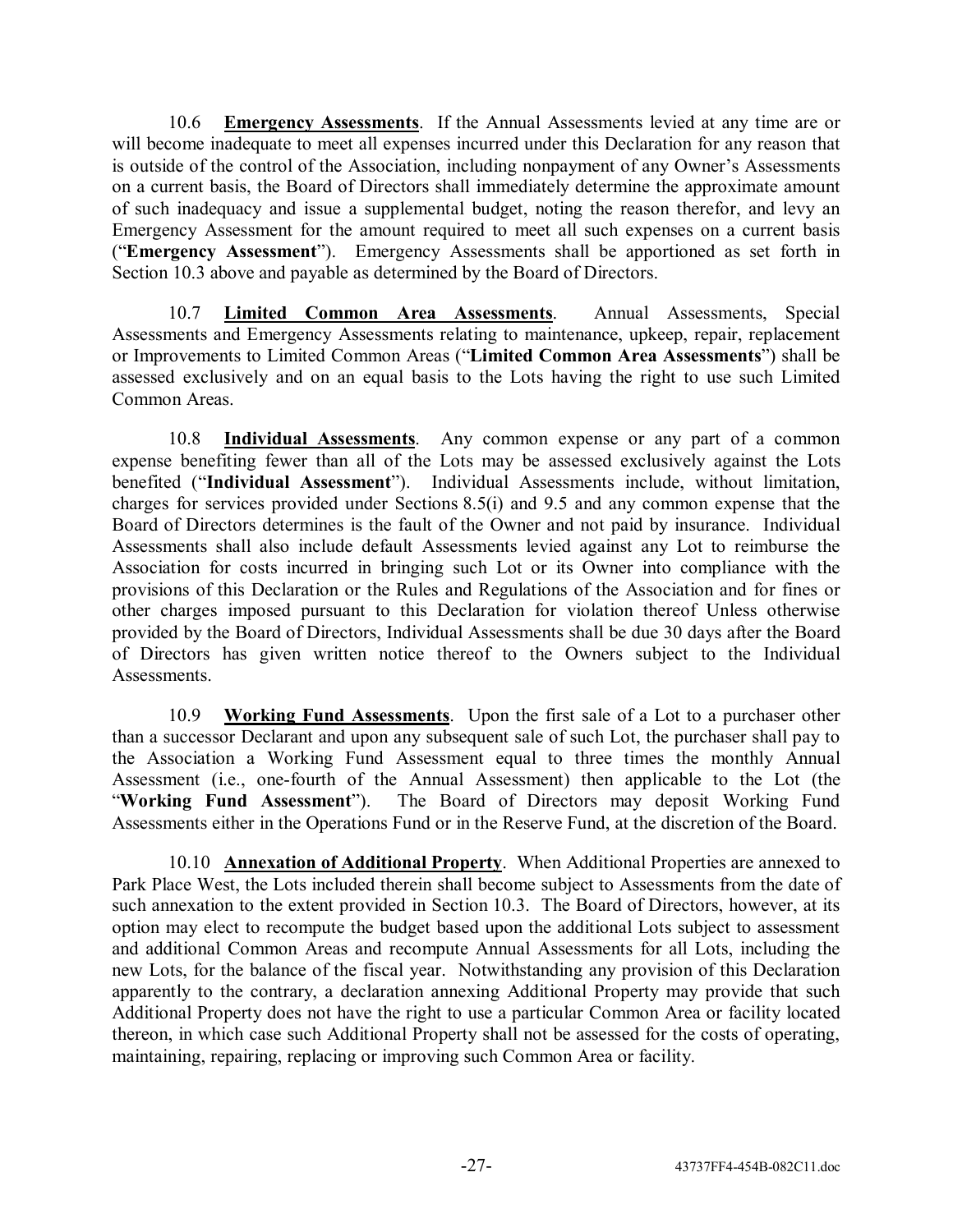10.11 **Operations Fund**. The Association shall keep all funds received by it as Assessments, other than reserves described in Section 10.12 or Working Fund Assessments deposited in the Reserve Fund as described in Section 10.9, separate and apart from its other funds, in a bank account in the State of Texas in the name of the Association to be known as the ì**Operations Fund**.î All expenses of the Association shall be paid from the Operations Fund or from the Reserve Fund referred to in Section 10.12. The Association shall use such fund exclusively for the purpose of promoting the recreation, health, safety and welfare of the residents within the Property and in particular for the improvement and maintenance of properties, services and facilities devoted to this purpose and related to the use and enjoyment of the Common Maintenance Areas and of the Lots situated upon the Property, including but not limited to:

(a) Payment of the cost of maintenance, utilities and services as described in Article 9.

**Association** 

(b) Payment of the cost of insurance as described in the Bylaws of the

(c) Payment of taxes assessed against the Common Areas and any improvements thereon.

(d) Payment of the cost of other services that the Association deems to be of general benefit to the Owners, including, but not limited to, accounting, legal and secretarial services.

# 10.12 **Reserve Fund**.

(a) **Establishment of Account**. Declarant shall conduct a reserve study as described in paragraph (c) of this section and establish a bank account in the State of Texas in the name of the Association (the "Reserve Fund") for replacement of common properties that will normally require replacement in whole or in part in more than three (3) and less than thirty (30) years, for exterior painting if the Common Maintenance Areas or other property to be maintained by the Association include exterior painted surfaces, and for other items, whether or not involving Common Maintenance Areas, if the Association has responsibility to maintain the items. The Reserve Fund need not include those items that could reasonably be funded from operating Assessments or for those items for which one or more Owners are responsible for maintenance and replacement under the provisions of this Declaration or the Bylaws.

(b) **Funding of Reserve Fund**. The Reserve Fund shall be funded by Assessments against the individual Lot assessed for maintenance of the items for which the Reserve Fund is being established, which sums shall be included in the regular Annual Assessment for the Lot. The Reserve Fund shall also include Working Fund Assessments to the extent so allocated by the Board of Directors pursuant to Section 10.9. The Reserve Fund shall be established in the name of the Association. The Association is responsible for administering the Reserve Fund and making periodic payments into it.

(c) **Reserve Studies**. The reserve portion of the initial Assessment determined by Declarant shall be based on a reserve study described in this paragraph (c) or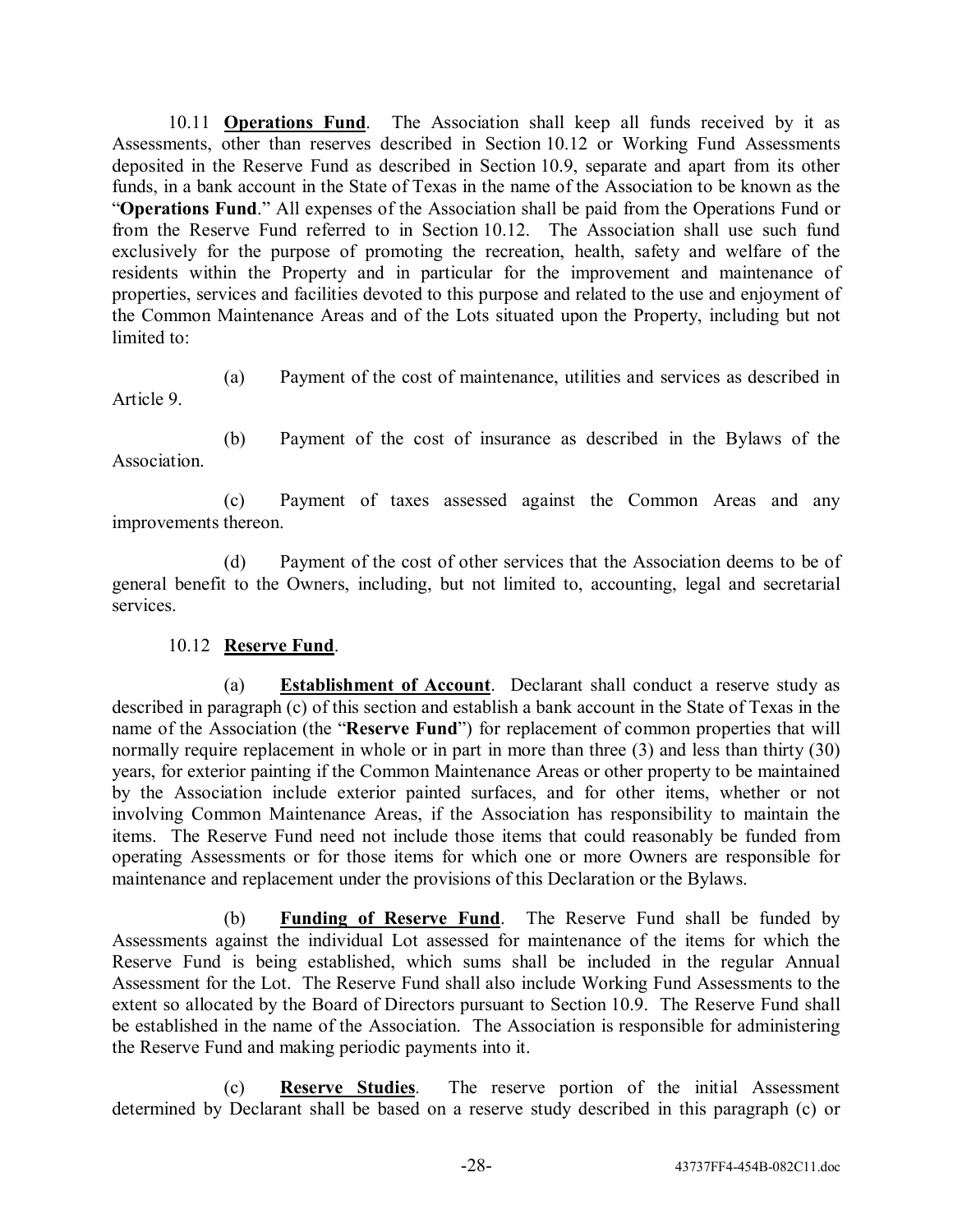other sources of information. The Board of Directors annually shall conduct a reserve study, or review and update an existing study, to determine the Reserve Fund requirements and may adjust the amount of payments as indicated by the study or update and provide other reserve items that the Board of Directors, in its discretion, may deem appropriate. The reserve study shall include:

(i) Identification of an items for which reserves are to be established by the reserve study;

(ii) The estimated remaining useful life of each item as of the date of

(iii) The estimated cost of maintenance, repair or replacement of each item at the end of its useful life;

(iv) A thirty (30) year plan with regular and adequate contributions, adjusted by estimated inflation and interest earned on reserves, to meet the maintenance, repair and replacement schedule.

(d) **Use of Reserve Fund**. The Reserve Fund shall be used only for the purposes for which the reserves have been established and shall be kept separate from other funds. After the Turnover Meeting, however, the Board of Directors may borrow funds from the Reserve Fund to meet high seasonal demands on the regular operating funds or to meet unexpected increases in expenses if the Board of Directors has adopted a resolution, which may be an annual continuing resolution, authorizing the borrowing of funds. Not later than the adoption of the budget for the following year, the Board of Directors shall adopt by resolution a written payment plan providing for repayment of the borrowed funds within a reasonable period. Nothing in this section shall prohibit prudent investment of the Reserve Fund. In addition to the authority of the Board of Directors under paragraph (c) of this section, following the second year after the Turnover Meeting, the Association may elect to reduce or increase future Assessments for the Reserve Fund by an affirmative vote of not less than seventy-five percent (75%) of the voting power of the Association and may, on an annual basis by a unanimous vote, elect not to fund the Reserve Fund. Assessments paid into the Reserve Fund are the property of the Association and are not refundable to sellers or Owners of Lots. Owners of the Lots, however, may treat their outstanding share of the Reserve Fund as a separate item in any sales agreement.

10.13 **Creation of Lien and Personal Obligation of Assessments**. Declarant, for each Lot owned by it within the Property, does hereby covenant, and each Owner of any Lot by acceptance of a conveyance thereof, whether or not so expressed in any such conveyance, shall be deemed to covenant to pay to the Association all Assessments or other charges as may be fixed, established and collected from time to time in the manner provided in this Declaration or the Association Bylaws. Such Assessments and charges, together with any interest, late charges, expenses or attorneys' fees imposed pursuant to Section 11.5, shall be a charge on the land and shall be a continuing lien upon the Lot against which each such Assessment or charge is made. Such Assessments, charges and other costs shall also be the personal obligation of the person who was the Owner of such Lot at the time when the Assessment or charge fell due. Such liens and personal obligations shall be enforced in the manner set forth in Article 11 below.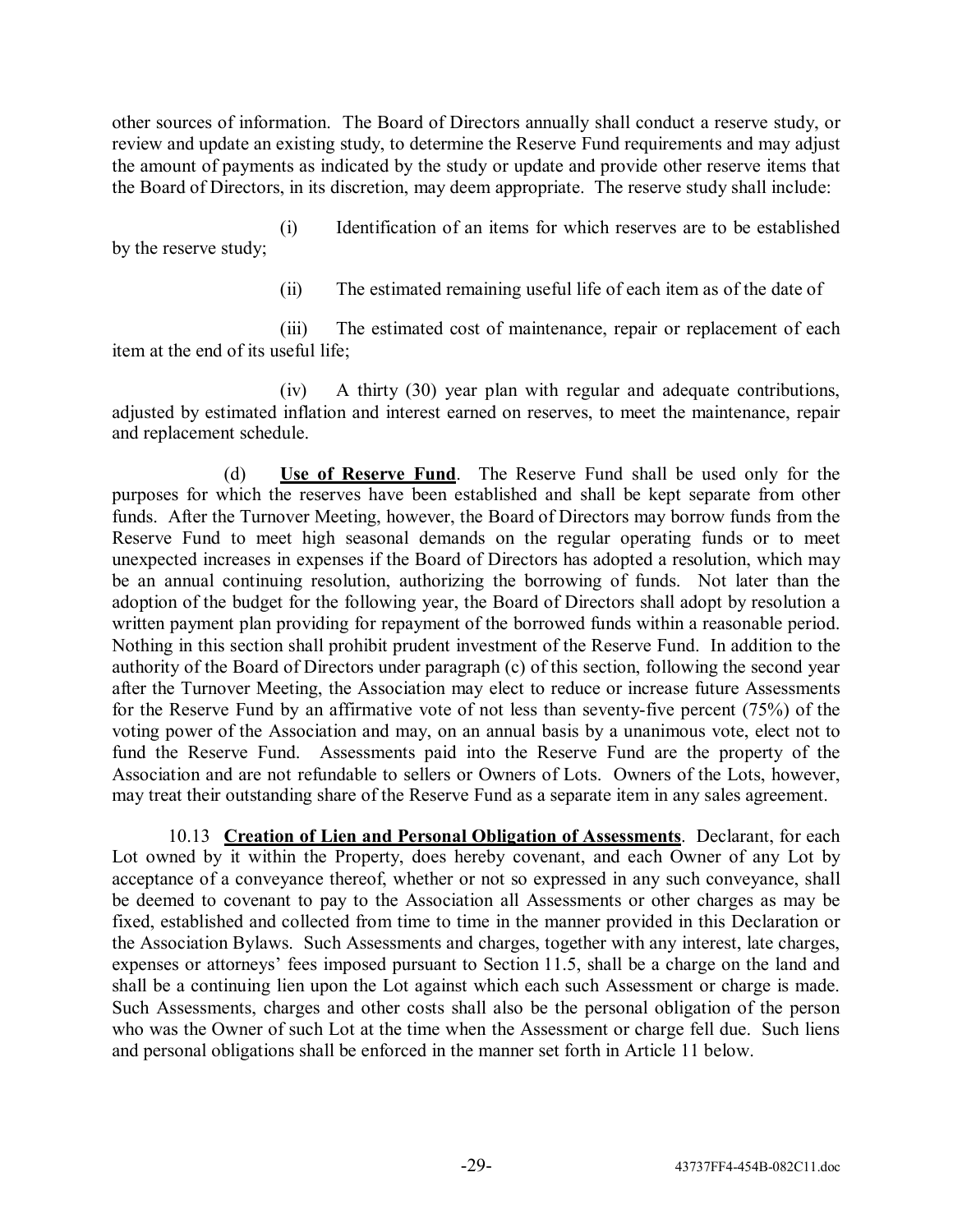10.14 **Voluntary Conveyance**. In a voluntary conveyance of a Lot the grantee shall be jointly and severally liable with the grantor for all unpaid Assessments against the grantor of the Lot up to the time of the grant or conveyance, without prejudice to the grantee's right to recover from the grantor the amounts paid by the grantee therefor. However, upon request of an Owner or Owner's agent for the benefit of a prospective purchaser, the Board of Directors shall make and deliver a written statement of the unpaid Assessments against the prospective grantor of the Lot effective through at date specified in the statement, and the grantee in that case shall not be liable for any unpaid Assessments against the grantor not included in the written statement.

### **Article 11.**

### **Enforcement**

11.1 **Violation of General Protective Covenants**. In the event that any Owner constructs or permits to be constructed on his Lot an Improvement contrary to the provisions of this Declaration, or violates any provisions of this Declaration, the Bylaws, or the Rules and Regulations, then the Association acting through its Board of Directors shall notify the Owner in writing of any such specific violations. If the Owner is unable, is unwilling, or refuses to comply with the Association's specific directives for remedy or abatement, or the Owner and the Association cannot agree to a mutually acceptable solution within the framework and intent of this Declaration, after notice and opportunity to be heard as provided in the Bylaws and within fourteen (14) days after issuing written notice to the Owner, then the Association acting through its Board of Directors shall have the right to do any or all of the following:

(a) Assess reasonable fines against such Owner, based upon a resolution adopted by the Board of Directors that is delivered to each Lot, mailed to the mailing address of each Lot or mailed to the mailing address designated by the Owner of each Lot in writing, which fines shall constitute Individual Assessments for purposes of this Declaration;

(b) Enter the offending Lot and remove the cause of such violation, or alter, repair or change the item that is in violation of this Declaration in such a manner as to make it conform thereto, in which case the Association may assess such Owner for the entire cost of the work done, which amount shall be payable to the Operations Fund as an Individual Assessment, provided that no items of construction shall be altered or demolished in the absence of judicial proceedings;

(c) Cause any vehicle parked in violation of this Declaration or of the Rules and Regulations to be towed and impounded at the Owner's expense;

(d) Suspend the voting rights, any utility services paid for out of Assessments and the right to use the Common Areas for the period that the violations remain unabated, provided that the Association shall not deprive any Owner of access to and from his Living Unit; and

(e) Bring suit or action against the Owner on behalf of the Association and other Owners to enforce this Declaration.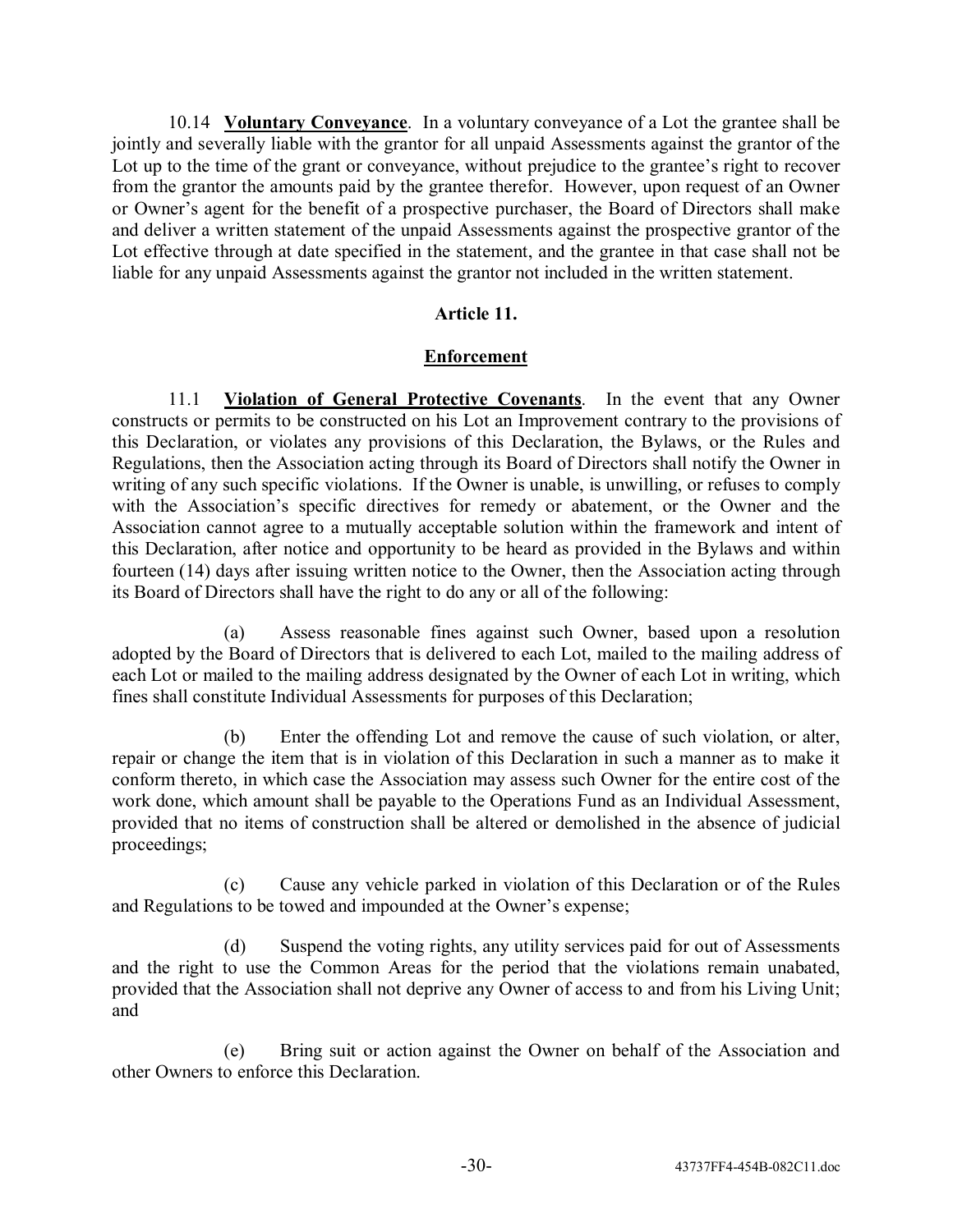11.2 **Default in Payment of Assessments; Enforcement of Lien**. If an Assessment or other charge levied under this Declaration is not paid within thirty (30) days after its due date, such Assessment or charge shall become delinquent and shall bear interest from the due date at the rate set forth below. In such event the Association may exercise any or all of the following remedies:

(a) The Association may suspend such Owner's voting rights, any utility services paid for out of Assessments and right to use the Common Areas until such amounts, plus other charges under this Declaration, are paid in full and may declare all remaining periodic installments of any Annual Assessment immediately due and payable. In no event, however, shall the Association deprive any Owner of access to and from his Lot.

(b) The Association shall have a lien in accordance with applicable laws and regulations against each Lot for any Assessment levied against the Lot, including any fines or other charges imposed under this Declaration or the Bylaws against the Owner of the Lot and may foreclose such lien in accordance with applicable laws and regulations.

(c) The Association may bring an action to recover a money judgment for unpaid Assessments, fines and charges under this Declaration without foreclosing or waiving the lien described in paragraph (b) above. Recovery on any such action, however, shall operate to satisfy the lien, or the portion thereof, for which recovery is made.

(d) The Association shall have any other remedy available to it by law or in equity.

11.3 **Reports to First Mortgagees**. In response to a written request of any first mortgagee of a Lot, the Association shall report to such mortgagee whether such Lot is current or past-due with respect to Assessments.

11.4 **Subordination of Lien to Mortgages**. The lien of the Assessments or charges provided for in this Declaration shall be subordinate to the lien of any mortgage or deed of trust on such Lot, which was made in good faith and for value and that was recorded before the recordation of the notice of lien. Sale or transfer of any Lot shall not affect the Assessment lien. but the sale or transfer of any Lot that is subject to any mortgage or deed of trust pursuant to a decree of foreclosure thereunder or any deed or proceeding, deed or assignment in lieu of foreclosure shall extinguish any lien of an Assessment, notice of which was recorded after the recording of the mortgage or trust deed. The unpaid Assessments as a result of such foreclosure or sale shall become a common expense of all Owners, including the mortgagee or purchaser, and such sale or transfer shall not release the Lot from liability for any Assessments or charges

11.5 **Interest, Late Charges and Expenses**. Any amount not paid to the Association when due in accordance with this Declaration shall bear interest from the due date until paid at a rate that is the greater of eighteen percent (18%) per annum or three percentage points per annum above the prevailing prime rate as of the due date as published in the Wall Street Journal, or such other rate as may be established by the Board of Directors, but not to exceed the lawful rate of interest under the laws of the State of Texas. A late charge may be charged for each delinquent Assessment in an amount established from time to time by resolution of the Board of Directors,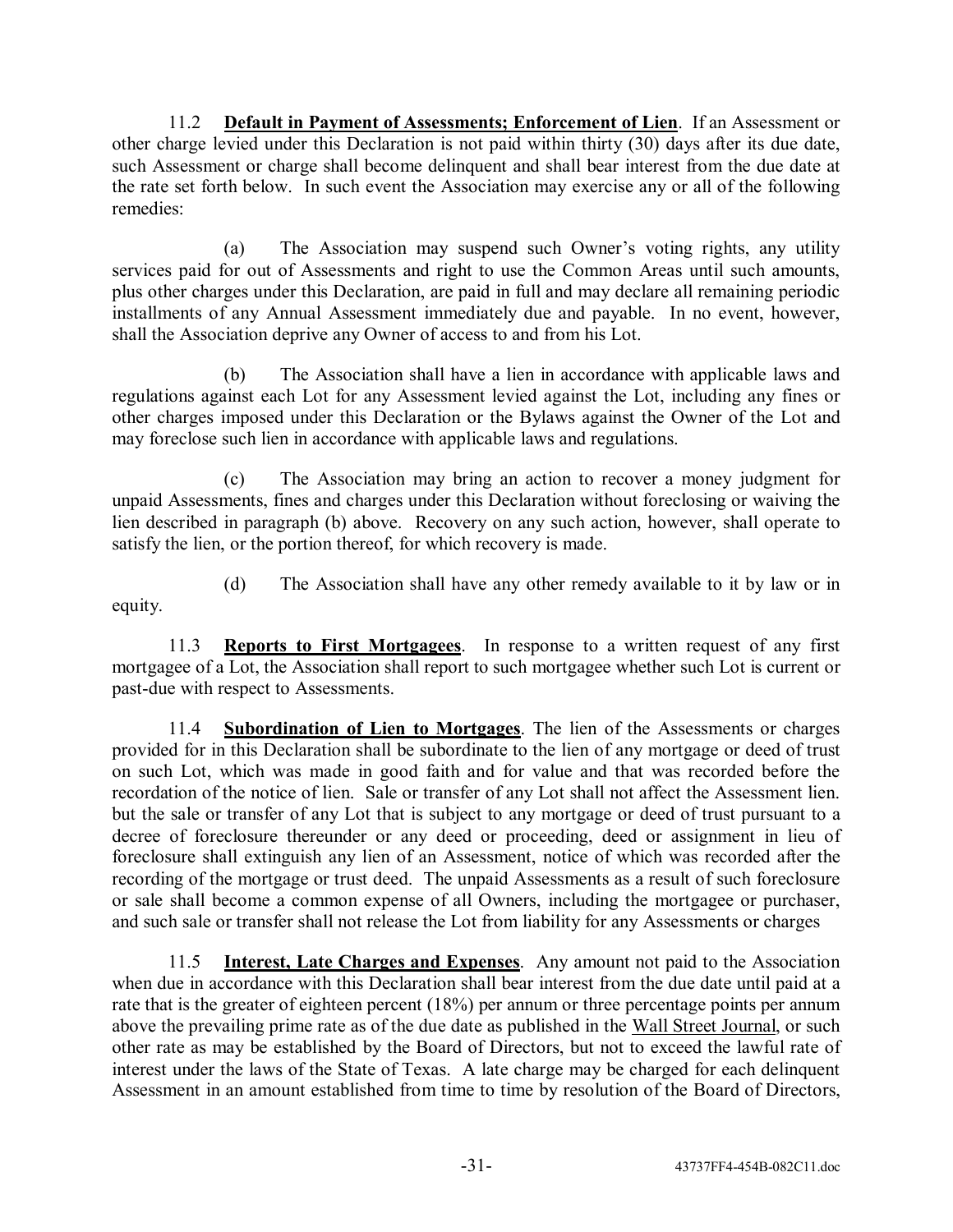which resolution is delivered to each Lot, mailed to the mailing address of each Lot or mailed to the mailing address designated by the Owner in writing, together with all expenses incurred by the Association in collecting such unpaid assessments, including attorneys' fees (whether or not suit is instituted). In the event the Association shall file a notice of lien, the lien amount shall also include the recording fees associated with filing the notice, and a fee for preparing the notice of lien, established from time to time by resolution of the Board of Directors.

11.6 **Costs and Attorneysí Fees**. In the event the Association shall bring any suit or action to enforce this Declaration, the Bylaws of the Association or the Rules and Regulations, or to collect any money due hereunder or to foreclose a lien, the Owner-defendant shall pay to the Association all costs and expenses incurred by it in connection with such suit or action, including a foreclosure title report, and the prevailing party in such suit or action shall recover such amount as the court may determine to be reasonable as attorneys' fees at trial and upon any appeal or petition for review thereof or in connection with any bankruptcy proceedings or special bankruptcy remedies.

11.7 **Nonexclusiveness and Accumulation of Remedies**. An election by the Association to pursue any remedy provided for violation of this Declaration shall not prevent concurrent or subsequent exercise of another remedy permitted under this Declaration. The remedies provided in this Declaration are not exclusive but shall be in addition to all other remedies, including actions for damages and suits for injunctions and specific performance, available under applicable law to the Association. In addition, any aggrieved Owner may bring an action against another Owner or the Association to recover damages or to enjoin, abate or remedy any violation of this Declaration by appropriate legal proceedings.

11.8 **Enforcement by Rockwall County**. The provisions of this Declaration relating to preservation and maintenance of Common Areas shall be deemed to be for the benefit of Rockwall County as well as the Association and Owners of Lots, and Rockwall County may enforce such provisions by appropriate proceedings at law or in equity, or may cause such maintenance to be performed, the costs of which shall become alien upon the Property.

## **Article 12.**

## **Dispute Resolution**

## 12.1 **Mediation**.

(a) Except as otherwise provided in this section, before initiating litigation, arbitration or an administrative proceeding in which the Association and an Owner have an adversarial relationship, the party that intends to initiate litigation, arbitration or an administrative proceeding shall offer to use any dispute resolution program available within Rockwall County, Texas, that is in substantial compliance with the standards and guidelines adopted by the American Arbitration Association. The written offer must be hand-delivered or mailed by certified mail, return receipt requested, to the address, contained in the records of the Association, for the other party.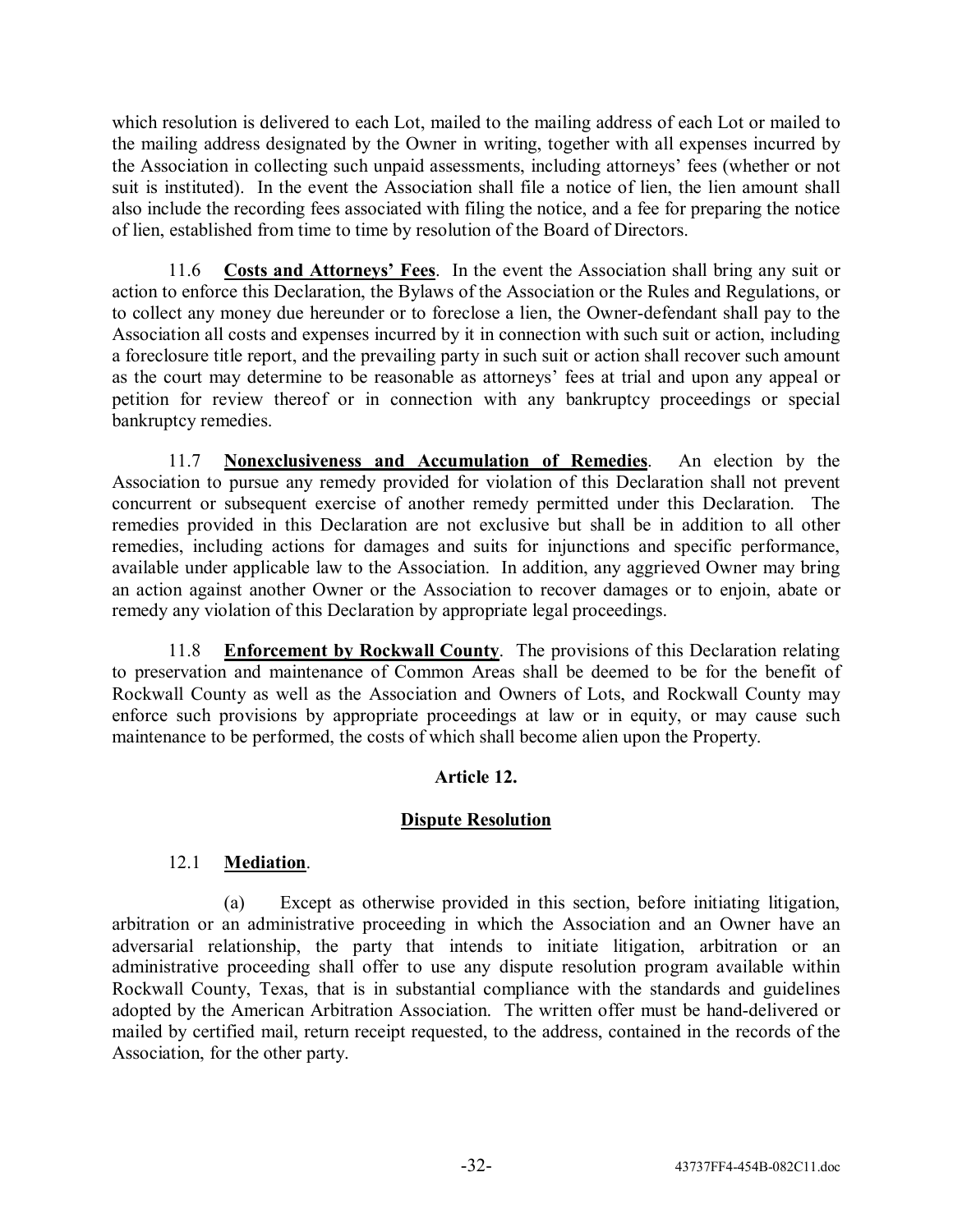(b) If the party receiving the offer does not accept the offer within ten (10) days after receipt of the offer, such acceptance to be made by written notice, hand-delivered or mailed by certified mail, return receipt requested, to the address, contained in the records of the Association, for the other party, the initiating party may commence the litigation, arbitration or administrative proceeding. The notice of acceptance of the offer to participate in the program must contain the name, address and telephone number of the body administering the dispute resolution program.

(c) If a qualified dispute resolution program exists within Rockwall County, Texas and an offer to use the program is not made as required under paragraph (a) of this section, then litigation, arbitration or an administrative proceeding may be stayed for thirty (30) days upon a motion of the noninitiating party. If the litigation, arbitration or administrative action is stayed under this paragraph, both parties shall participate in the dispute resolution process.

(d) Unless a stay has been granted under paragraph (c) of this section, if the dispute resolution process is not completed within thirty (30) days after receipt of the initial offer, the initiating party may commence litigation, arbitration or an administrative proceeding without regard to whether the dispute resolution is completed.

(e) Once made, the decision of the court, arbitrator or administrative body arising from litigation, arbitration or an administrative proceeding may not be set aside on the grounds that an offer to use a dispute resolution program was not made.

(f) The requirements of this section do not apply to circumstances in which irreparable harm to a party will occur due to delay or to litigation, arbitration or an administrative proceeding initiated to collect Assessments, other than Assessments attributable to fines.

12.2 **Arbitration**. Any claim, controversy, or dispute by or among Declarant (including members, officers, directors, shareholders and affiliates of Declarant), Association, the Architectural Control Committee, or one or more Owners, or any of them, arising out of or related to this Declaration, the Bylaws of the Association, the Rules and Regulations, or the Property shall be first subject to mediation as described in Section 12.1 above or otherwise, and if not timely settled by mediation, resolved by arbitration in accordance with this Article 12. The decisions and award of the arbitrator shall be final, binding and nonappealable. The arbitration shall be conducted in the Dallas, Texas, metropolitan area, or at such other location as may be agreed upon by the parties, pursuant to the arbitration statutes of the State of Texas and any arbitration award may be enforced by any court with jurisdiction. Filing for arbitration must occur within 30 days after the failure of the parties to settle the matter through mediation .

12.3 **Selection of Arbitrator**. The arbitration shall be conducted by a single arbitrator qualified by the American Arbitration Association and selected by mutual agreement of the parties. The arbitrator selected shall be neutral and unbiased, except to the extent the arbitrator's prior relationship with any party is fully disclosed and consented to by the other party or parties. If the parties are unable to agree upon the arbitrator within ten  $(10)$  days after a party's demand for arbitration, upon application of any party, the presiding judge of the District Court of Rockwall County, Texas shall designate the arbitrator.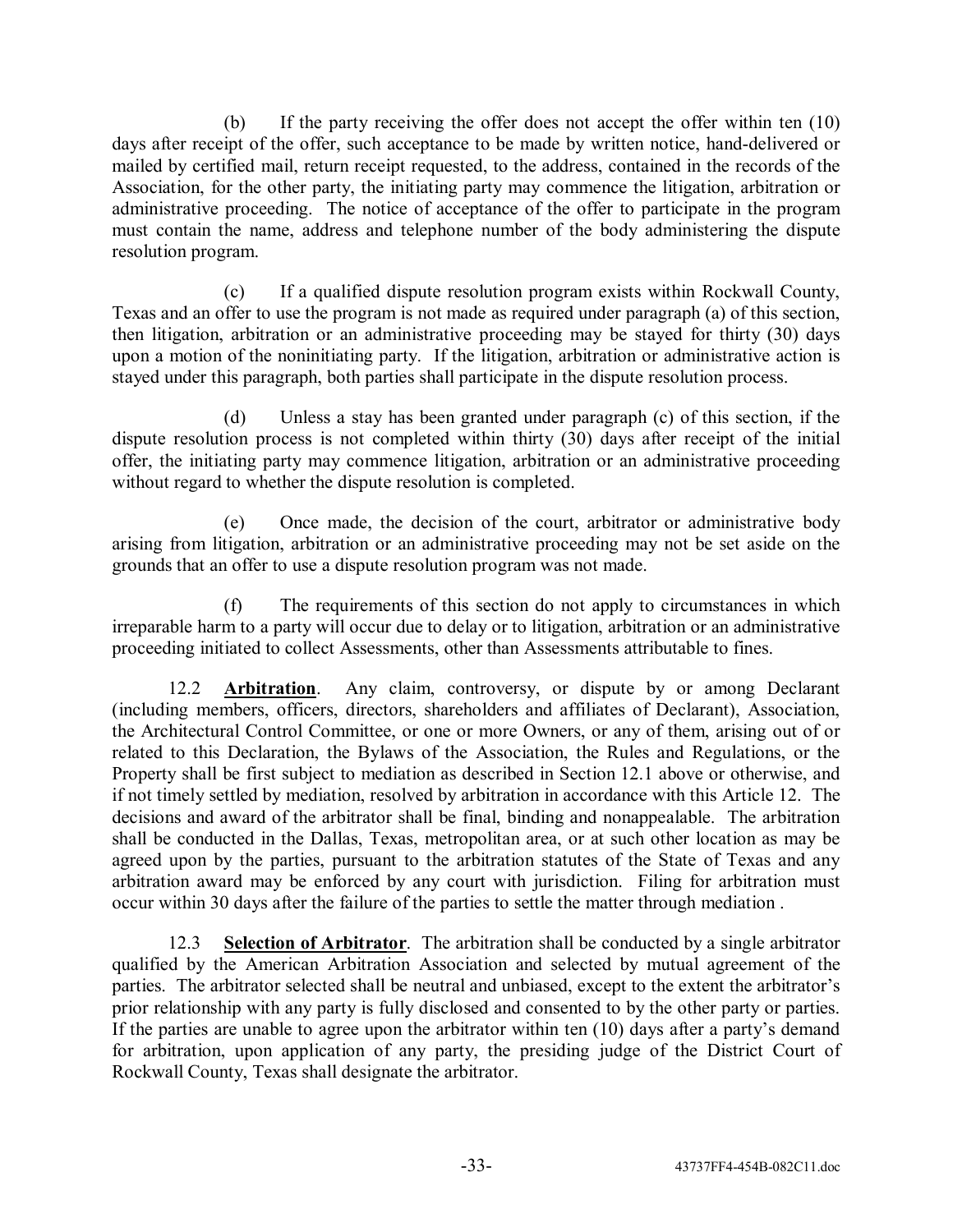12.4 **Consolidated Arbitration**. Upon demand by any party, claims between or among the parties and third parties shall be submitted in a single, consolidated arbitration.

12.5 **Discovery**. The parties to the arbitration shall be entitled to a 30-day period during which the parties may conduct such discovery as agreed to by the parties, or if the parties are unable to agree, as set forth by the arbitrator. The arbitrator shall have all of the authority of the court incidental to such discovery, including, without limitation, authority to issue orders to produce documents or other materials, to issue orders to appear and submit to deposition, and to impose appropriate sanctions including, without limitation, award against a party for failure to comply with any order.

12.6 **Evidence**. The parties to the arbitration may offer such evidence as they desire and shall produce such additional evidence as the arbitrator may deem necessary for an understanding and determination of the dispute. The Federal Rules of Evidence will apply to determine if evidence offered is admissible. All evidence shall be taken in the presence of the arbitrator and all of the parties, except when any of the parties is absent in default or has waived its right to be present.

12.7 **Excluded Matters**. Notwithstanding the foregoing, the following matters shall not be subject to mediation or arbitration under this Article 12 (but shall be subject to the applicable provisions of Section 12.8 below): (a) actions relating to the collection of fees, Assessments, fines and other charges imposed or levied by the Association (other than disputes as to the validity or amount of such fees, Assessments, tines or charges, which disputes shall be subject to mediation/arbitration as provided above); and (b) actions to enforce any order, decision or award rendered by arbitration pursuant to this Article 12. The filing of a lis pendens or the application to any court for the issuance of any provisional process or similar remedy described in the Texas or Federal Rules of Civil Procedure shall not constitute a waiver of the right or duty to utilize the procedures specified in this Article 12.

12.8 **Costs and Attorneys' Fees**. The fees of any mediator and the costs of mediation shall be divided and paid equally by the parties. Each party shall pay its own attorneys' fees and costs in connection with any mediation. The fees of any arbitrator and the costs of arbitration shall be paid by the nonprevailing party or parties; if none, such fees and costs shall be divided and paid equally by the parties. Should any suit, action or arbitration be commenced in connection with any dispute related to or arising out of this Declaration, the Bylaws or the Rules and Regulations; to obtain a judicial construction of any provision of this Declaration, the Bylaws or the Rules and Regulations; to rescind this Declaration; or to enforce or collect any judgment or decree of any court or any award obtained during arbitration, the prevailing party shall be entitled to recover its costs and disbursements, together with such investigation, expert witness and attorneys' fees incurred in connection with such dispute as the court or arbitrator may adjudge reasonable, at trial, in the arbitration, upon any motion for reconsideration, upon petition for review, and on any appeal of such suit, action or arbitration proceeding. The determination of who is the prevailing party and the amount of reasonable attorneys' fees to be paid to the prevailing party shall be decided by the arbitrator (with respect to attorneys' fees incurred before and during the arbitration proceeding) and by the court or courts, including any appellate or review court, in which such matter is tried, heard or decided, including a court that hears a request to compel or enjoin arbitration or that hears exceptions made to an arbitration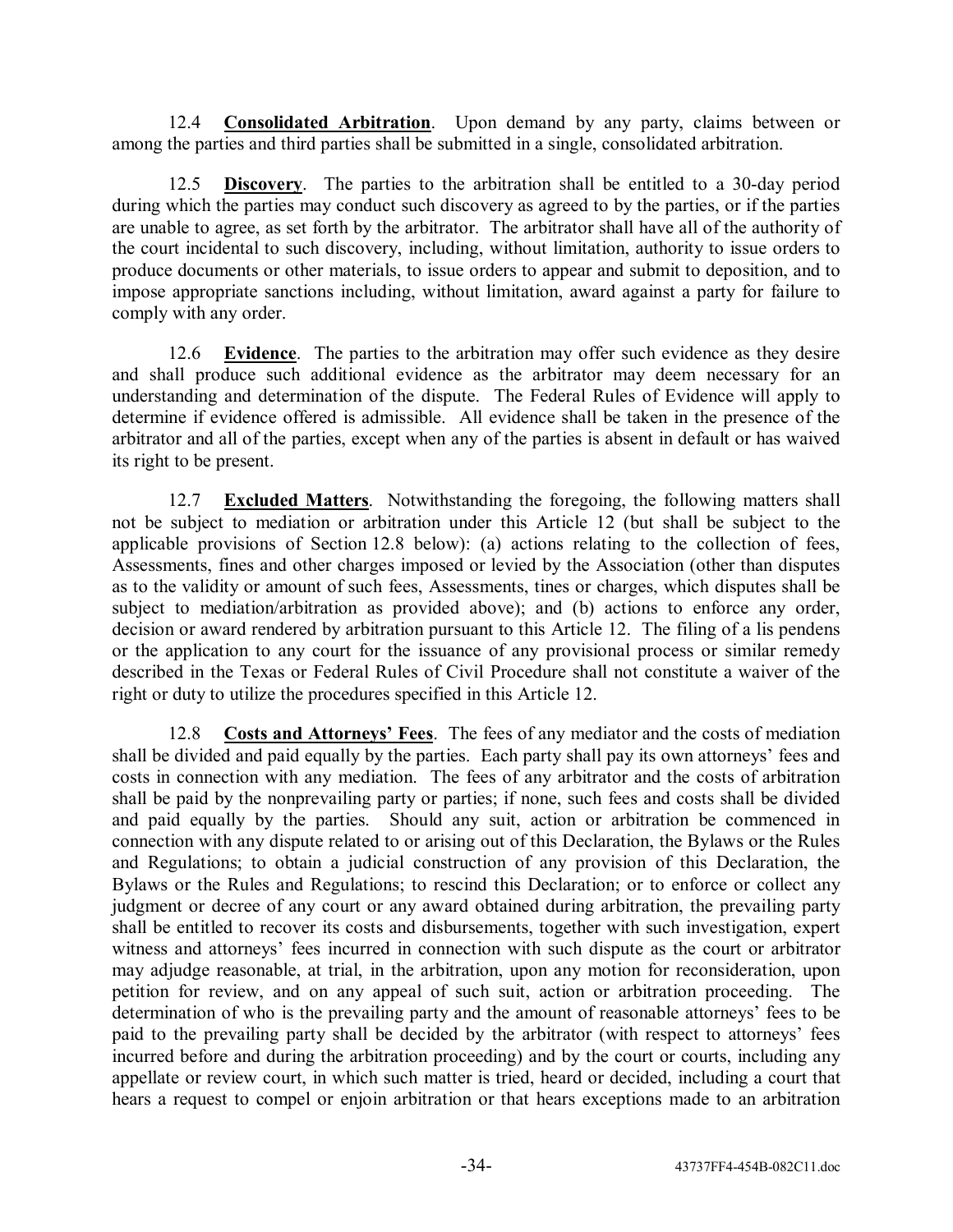award submitted to it for confirmation as a judgment (with respect to attorneys' fees incurred in such proceedings).

12.9 **Survival**. The mediation and arbitration agreement set forth in this Article 12 shall survive the transfer by any party of its interest or involvement in the Property and any Lot therein and shall survive the termination of this Declaration.

## **Article 13.**

## **Mortgagees**

13.1 **Reimbursement of First Mortgages**. First mortgagees of Lots may, jointly or singly, pay taxes or other charges that are in default and that mayor have become a charge against any Common Area and may pay overdue premiums on hazard insurance policies or secure new hazard insurance coverage on the lapse of a policy for such Common Area. First mortgagees making such payments shall be owed immediate reimbursement therefor from the Association, to the extent the same was the responsibility of the Association.

13.2 **Right of First Mortgagees Relating to Maintenance**. At any time that the Common Areas are not maintained or repaired by the Association to the extent reasonably necessary to protect and preserve the value of the Property for security purposes, then the record mortgagee, upon giving written notice as provided in this paragraph, shall be entitled to exercise the rights of the Owner of the Lot as a member of the Association to vote at all regular and special meetings of the members of the Association for a period of one year following the date of such notice. During this one-year period, the Association shall give notice of all regular and special meetings to both the Owner and the mortgagee, and the Owner may attend such meetings as an observer. Notice from the mortgagee under this section shall quote this Section 13.2 and shall be sent postage prepaid by certified United States mail, return receipt requested, to the Owner with a copy sent by regular mail to the Association at the last-known address of each.

## **Article 14.**

## **Amendment and Repeal**

14.1 **How Proposed**. Amendments to or repeal of this Declaration shall be proposed by either a majority of the Board of Directors or by Owners holding thirty percent (30%) or more of the Association's voting rights. The proposed amendment or repeal must be reduced to writing and shall be included in the notice of any meeting at which action is to be taken thereon or attached to any request for consent to the amendment or repeal.

14.2 **Approval Required**. This Declaration, or any provision thereof, as from time to time in effect with respect to all or any part of the Property, may be amended or repealed by the vote or written consent of Owners representing not less than seventy-five percent (75%) of the Lots, based upon one vote for each such Lot, together with the written consent of the Class B member, if such Class B membership has not been terminated as provided in this Declaration. In no event shall an amendment under this section create, limit or diminish special Declarant rights without Declarant's written consent, or change the boundaries of any Lot or any uses to which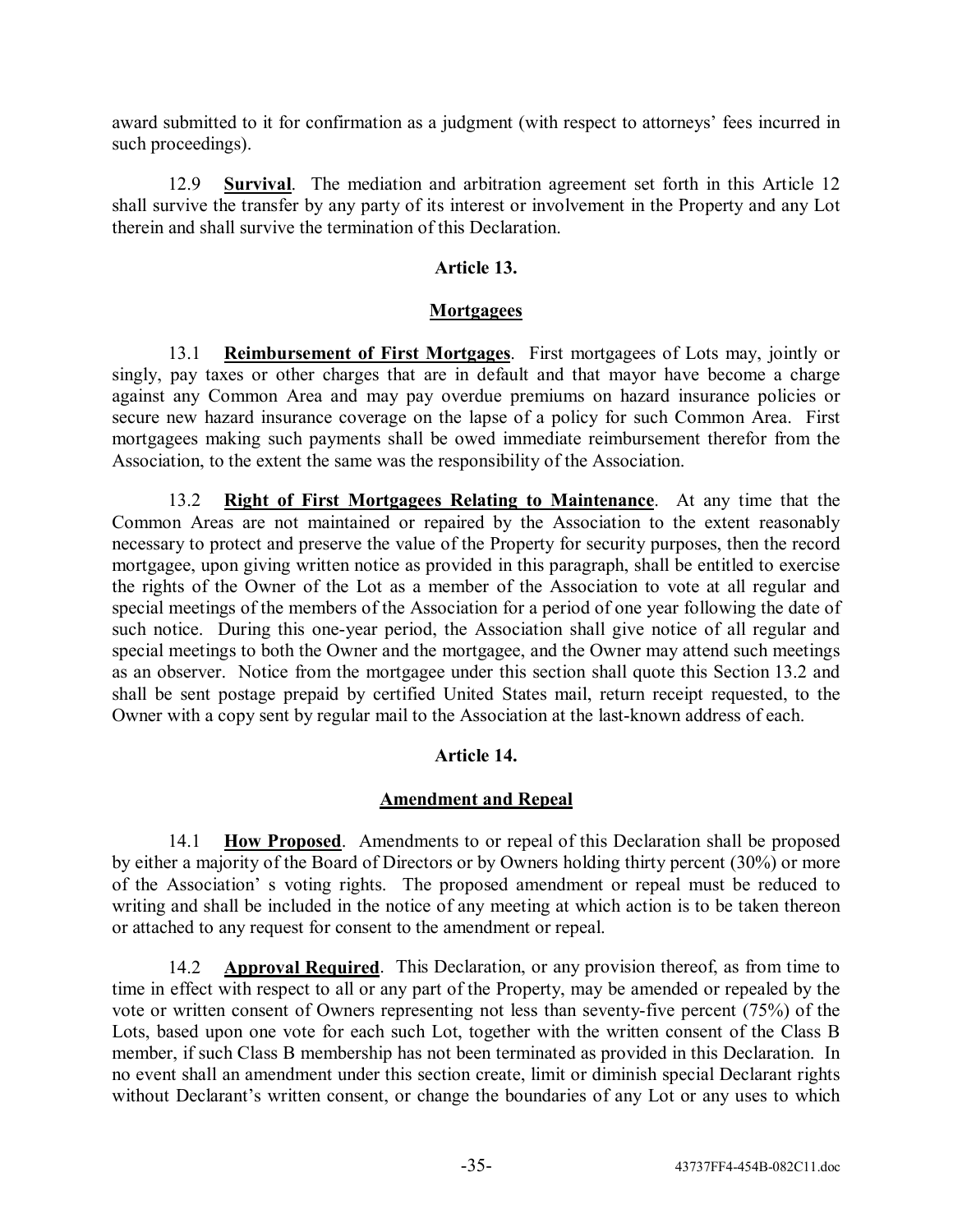any Lot is restricted under this Declaration or change the method of determining liability for common expenses, the method of determining the right to common profits or the method of determining voting rights of any Lot unless the Owners of the affected Lots unanimously consent to the amendment. Declarant may not amend this Declaration to increase the scope of special Declarant rights reserved in this Declaration after the sale of the first Lot unless Owners representing seventy-five percent (75%) of the total vote, other than Declarant, agree to the amendment. To the extent any amendment relates to the preservation or maintenance of the Common Areas or private utility lines, or the existence of an entity responsible for accomplishing the same, such amendment shall be approved by the zoning administrator of the City of Rockwall.

14.3 **Recordation**. Any such amendment or repeal shall become effective only upon recordation in the Deed Records of Rockwall County, Texas of a certificate of the president and secretary of the Association setting forth in full the amendment, amendments or repeal so approved and certifying that such amendment, amendments or repeal have been approved in the manner required by this Declaration, and acknowledged in the manner provided for acknowledgment of deeds.

14.4 **Regulatory Amendments**. Notwithstanding the provisions of Section 14.2 above, until the Turnover Meeting has occurred, Declarant shall have the right to amend this Declaration or the Bylaws of the Association in order to comply with the requirements of any applicable statute, ordinance or regulation or of the Federal Housing Administration~ the United States Department of Veterans Affairs; the Farmers Home Administration of the United States; the Federal National Mortgage Association; the Government National Mortgage Association; the Federal Home Mortgage Loan Corporation, any department, bureau, board, commission or agency of the United States or the State of Texas, or any corporation wholly owned, directly or indirectly, by the United States or the State of Texas that insures, guarantees or provides financing for a planned community or lots in a planned community. After the Turnover Meeting, any such amendment shall require the approval of a majority of the voting rights of the Association voting in person, by proxy or by ballot at a meeting or ballot meeting of the Association at which a quorum is represented.

## **Article 15.**

# **Miscellaneous Provisions**

15.1 **Lessees and Other Invitees**. Lessees, employees, invitees, contractors, family members and other persons entering the Property under rights derived from an Owner shall comply with all of the provisions of this Declaration restricting or regulating the Owner's use, improvement or enjoyment of his Lot and other areas within the Property. The Owner shall be responsible for obtaining such compliance and shall be liable for any failure of compliance by such persons in the same manner and to the same extent as if the failure had been committed by the Owner himself or herself.

15.2 **Nonwaiver**. Failure by the Association or by any Owner to enforce any covenant or restriction contained in this Declaration shall in no event be deemed a waiver of the right to do so thereafter.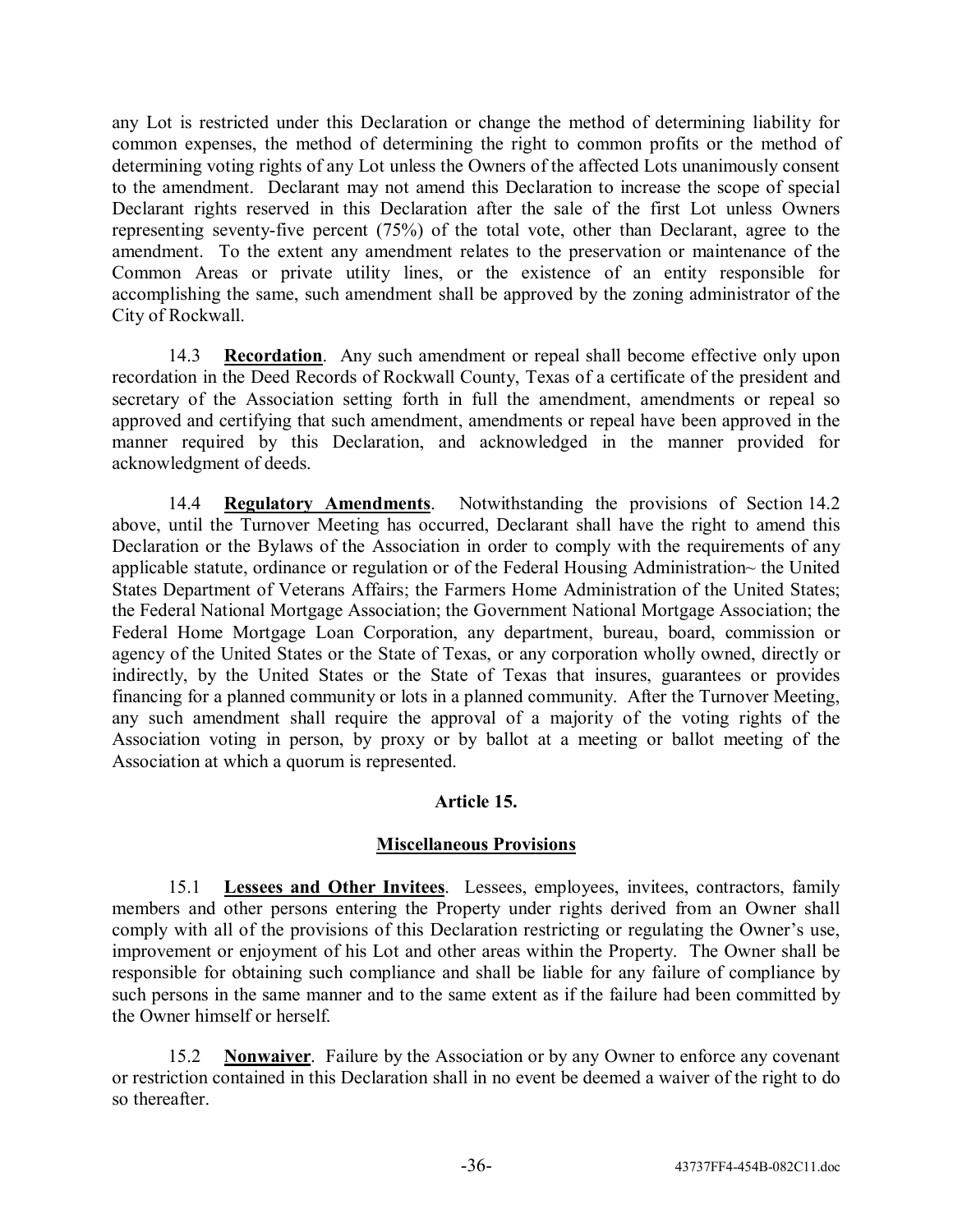15.3 **Construction; Severability; Number; Captions**. This Declaration shall be liberally construed as an entire document to accomplish the purposes hereof as stated in the introductory paragraphs hereof. Nevertheless, each provision of this Declaration shall be deemed independent and severable, and the invalidity or partial invalidity of any provision shall not affect the validity or enforceability of the remaining part of that or any other provision.

As used in this Declaration, the singular shall include the plural and the plural the singular, and the masculine and neuter shall each include the masculine, feminine and neuter, as the context requires. All captions used herein are intended solely for convenience of reference and shall in no way limit any of the provisions of this Declaration.

15.4 **Notices and Other Documents**. Any notice or other document permitted or required by this Declaration may be delivered either personally or by mail. Delivery by mail shall be deemed made twenty-four (24) hours after having been deposited in the United States mail as certified or registered mail with postage prepaid, addressed as follows: If to Declarant or the Association, 1200 East Washington, Rockwall, Texas 75087; if to an Owner, at the address given at the time of the Owner's purchase of a Lot, or at the Lot. The address of a party may be changed at any time by notice in writing delivered as provided herein.

15.5 **Private Agreement**. This Declaration and the covenants and agreements contained herein constitute a private agreement among the Owners of Lots in Park Place West. This Declaration does not restrict the City of Rockwall's authority to adopt or amend its development regulations. There may be conflicting requirements between this Declaration and regulations of the City of Rockwall. The City of Rockwall will limit its review of a development application to the requirements of its regulations. It is the duty of every person engaged in development or remodeling of a Lot and/or Improvement in Park Place West to know the requirements of this Declaration and the covenants and agreements contained herein. In the event there is a conflict between a regulation of the City of Rockwall and this Declaration, any question regarding which provision controls shall be directed to the Architectural Review Committee. The City of Rockwall will not be liable for any approvals or permits that are granted in compliance with the regulations of the City of Rockwall, Rockwall County, the State of Texas or any other jurisdiction, but that are not in compliance with this Declaration. Declarant, the Architectural Review Committee and/or the Association will not be liable for any approvals that are granted in compliance with this Declaration, but that are not in compliance with the regulations of the City of Rockwall, Rockwall County, the State of Texas or any other jurisdiction.

[Signature Page Follows]